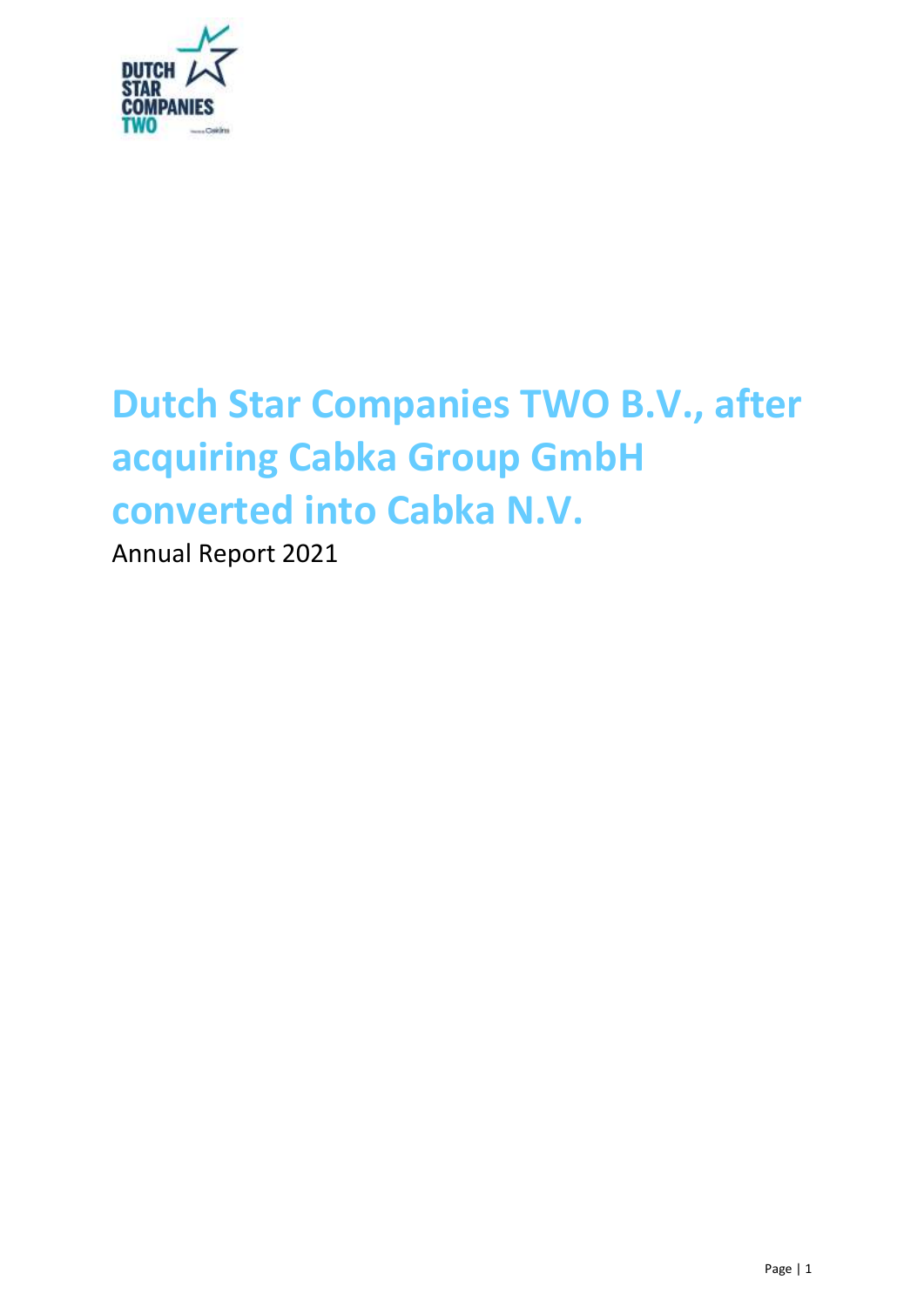

| Contents |  |  |
|----------|--|--|
|          |  |  |

| Relevant experience and curricula vitae of the Executive Directors of the Board5 |  |
|----------------------------------------------------------------------------------|--|
|                                                                                  |  |
| Special Shares, High Nominal Value and Ordinary Shares held by Board members 8   |  |
|                                                                                  |  |
|                                                                                  |  |
|                                                                                  |  |
|                                                                                  |  |
|                                                                                  |  |
|                                                                                  |  |
|                                                                                  |  |
|                                                                                  |  |
|                                                                                  |  |
|                                                                                  |  |
|                                                                                  |  |
|                                                                                  |  |
|                                                                                  |  |
|                                                                                  |  |
|                                                                                  |  |
|                                                                                  |  |
|                                                                                  |  |
|                                                                                  |  |
|                                                                                  |  |
|                                                                                  |  |
|                                                                                  |  |
|                                                                                  |  |
|                                                                                  |  |
|                                                                                  |  |
|                                                                                  |  |
|                                                                                  |  |
|                                                                                  |  |
|                                                                                  |  |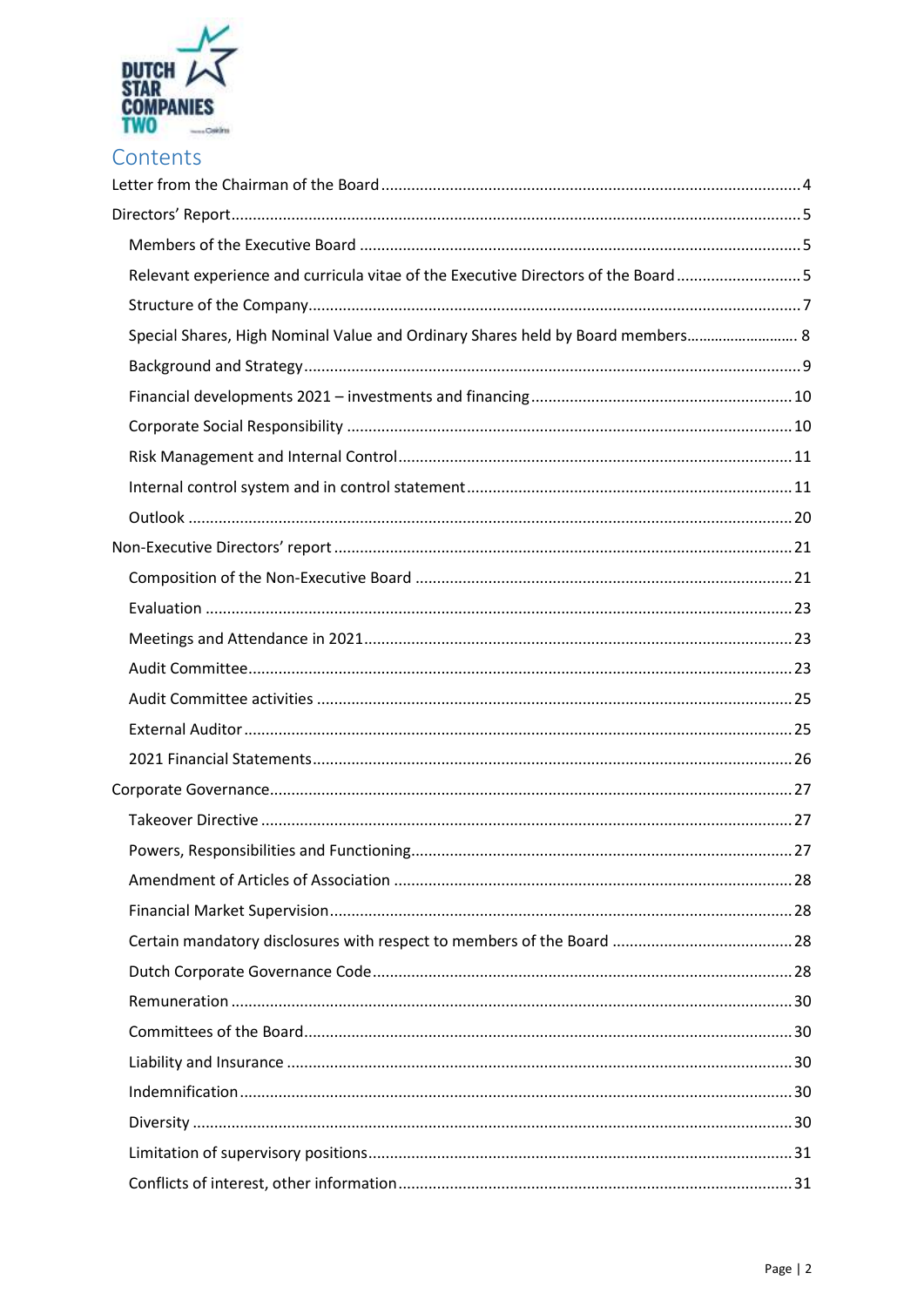

| Consolidated Statement of profit and loss and other comprehensive income36 |  |
|----------------------------------------------------------------------------|--|
|                                                                            |  |
|                                                                            |  |
|                                                                            |  |
|                                                                            |  |
|                                                                            |  |
|                                                                            |  |
|                                                                            |  |
|                                                                            |  |
|                                                                            |  |
|                                                                            |  |
|                                                                            |  |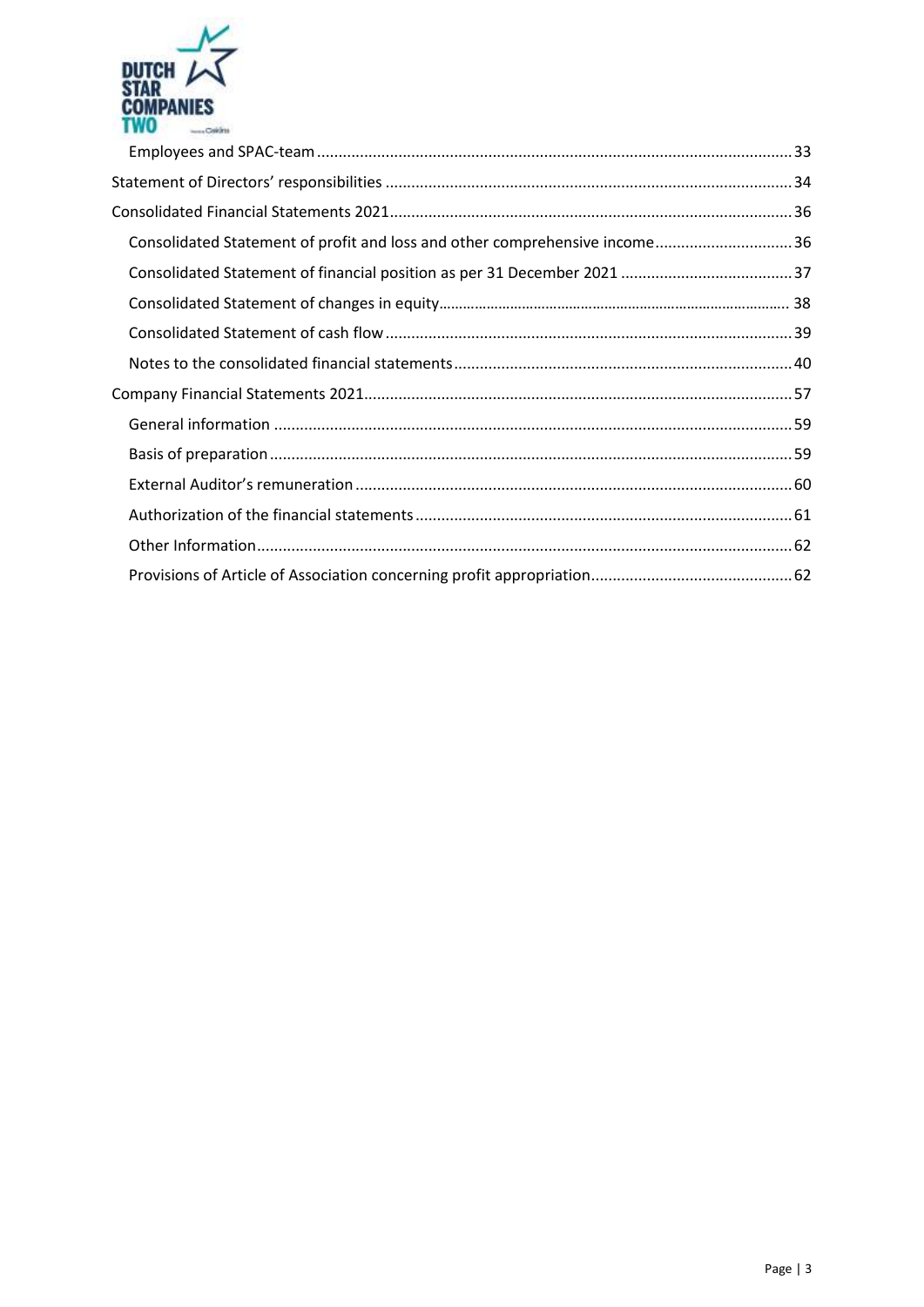

# <span id="page-3-0"></span>**Letter from the Chairman of the Board**

The purpose of Dutch Star Companies TWO B.V. is to find a Dutch 'star company' with principal operations in Europe to realize a Business Combination. Since the listing, Dutch Star Companies TWO B.V. focuses on the selection of a potential target company to bring to the extraordinary general meeting as a proposed Business Combination. As disclosed on 14 December 2021 Dutch Star Companies TWO B.V. was in exclusive discussions and signed a heads of agreement with Cabka. On 22 December 2021 Dutch Star Companies TWO B.V. entered into a Business Combination Agreement with Cabka. This Business Combination Agreement was subject to final approval of the EGM on 28 February 2022. On the EGM of Dutch Star Companies TWO B.V. all resolutions were duly passed backed by 100% of shareholders while none of the DSC2-shareholders dissented, resulting in the acquisition of Cabka Group GmbH and the change in legal entity towards Cabka [N.V..](pp://General Data/Legal form of entity?taxonomy=ESEF&labellanguage=en&allowhtml=false)

[Amsterdam](pp://General Data/Domicile of entity?taxonomy=ESEF&labellanguage=en&allowhtml=false), 13 April 2022

Ms. Tova Posner Henkin, Interim Chairwoman of the Board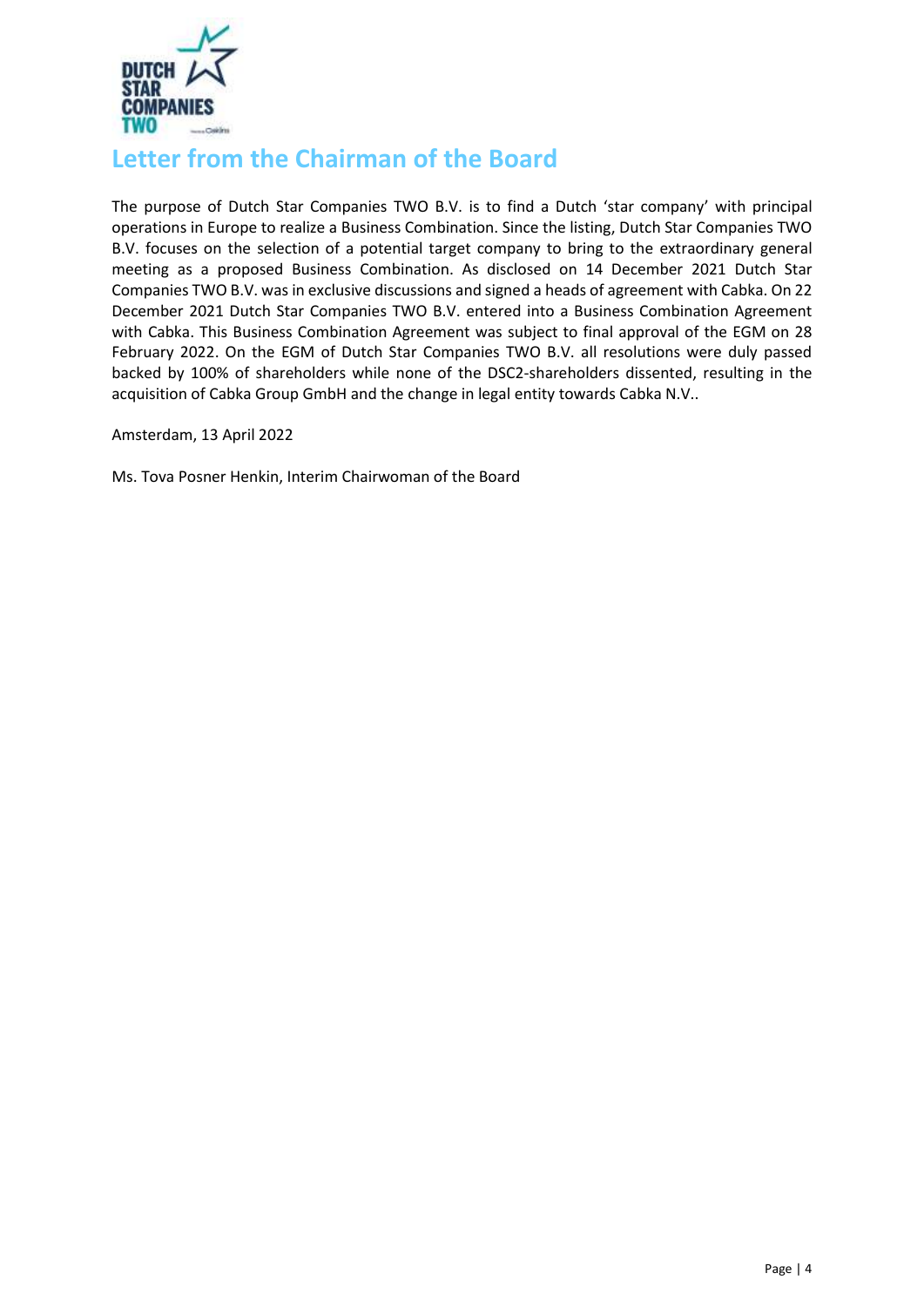

<span id="page-4-0"></span>Dutch Star Companies TWO B.V. ("the Company" or "DSC2") has been focusing on the selection of a potential target company to bring to the DSC2 extraordinary general meeting ("EGM") as a proposed Business Combination.

DSC2 is a special purpose acquisition company ("SPAC") for the purpose of acquiring a significant minority stake in a business with principal business operation in Europe, preferably in [the Netherlands.](pp://General Data/Country of incorporation?taxonomy=ESEF&labellanguage=en&allowhtml=false) As from listing, DSC2 had up to 24 months, subject to a one-off 6-month extension, to complete a Business Combination. On 22 December 2021 DSC2 entered into a Business Combination Agreement with Cabka Group GmbH. On 28 February 2022 the Business Combination materialized resulting in the conversion of Dutch Star Companies TWO B.V. into Cabka N.V. on 1 March 2022.

DSC2 has suffered an after-tax loss of € 3,215,788 over the period of 1 October 2020 through 31 December 2021. DSC2 has not recorded any operational revenues. The result is primarily attributable to the negative interest rates for large commercial deposits and for a large portion to the fair value recognition of the warrants on DSC2's balance sheet, which is expensed through the profit and loss. This Warrant expense is a non-cash item. Due to the negative interest, the money held in escrow marginally decreased towards € 108,312,183 on 31 December 2021.

# <span id="page-4-1"></span>Members of the Executive Board

As per the reporting date of this annual report, December 31, 2021, DSC2 has a one-tier board consisting of the three Sponsors as Executive Directors and four Non-Executive Directors. The Executive Board is composed of the following members:

| Name                    | Aae | <b>Position</b>           | <b>Member since</b> | Nationality |
|-------------------------|-----|---------------------------|---------------------|-------------|
| Mr. Niek Hoek           | 65  | <b>Executive Director</b> | Incorporation       | <b>NL</b>   |
| Mr. Stephan Nanninga    | 64  | <b>Executive Director</b> | Incorporation       | <b>NL</b>   |
| Mr. Gerbrand ter Brugge | 56  | <b>Executive Director</b> | Incorporation       | NL.         |

# <span id="page-4-2"></span>Relevant experience and curricula vitae of the Executive Directors of the Board

The relevant experience and curricula vitae of the Sponsors of the Board are presented below:

Mr Niek Hoek was a promotor and an Executive Director of Dutch Star Companies ONE as from the incorporation until the successful business combination with CM.com and he held executive functions at various companies, including Royal Dutch Shell, in the Netherlands and abroad. Mr Niek Hoek served on the executive board of Dutch insurance company Delta Lloyd for over a decade, between 1997 and 2001 as Chief Financial Officer and between 2001 and 2014 as Chief Executive Officer. Under his leadership, the shares in Delta Lloyd were introduced to listing and trading on Euronext Amsterdam. He is the Chairman of the supervisory board of Arcadis and Van Oord, and member of the supervisory board of BE Semiconductor Industries and Anthony Veder. He is a member of the foundation Pref. shares NEDAP. Hence, Mr Niek Hoek is a seasoned executive with extensive experience in managing a company in a listed – and highly regulated – environment.

Mr Stephan Nanninga was a promotor and an Executive Director of Dutch Star Companies ONE as from the incorporation until the successful business combination with CM.com and he held executive functions at various companies, Technische Unie, CRH and Royal Dutch Shell in the Netherlands and abroad. In 2007 Mr Stephan Nanninga joined the Board SHV Holdings and was Chief Executive Officer from 2014 to 2016. He is a member of the supervisory board of CM.com, Bunzl Plc and IMCD. Hence,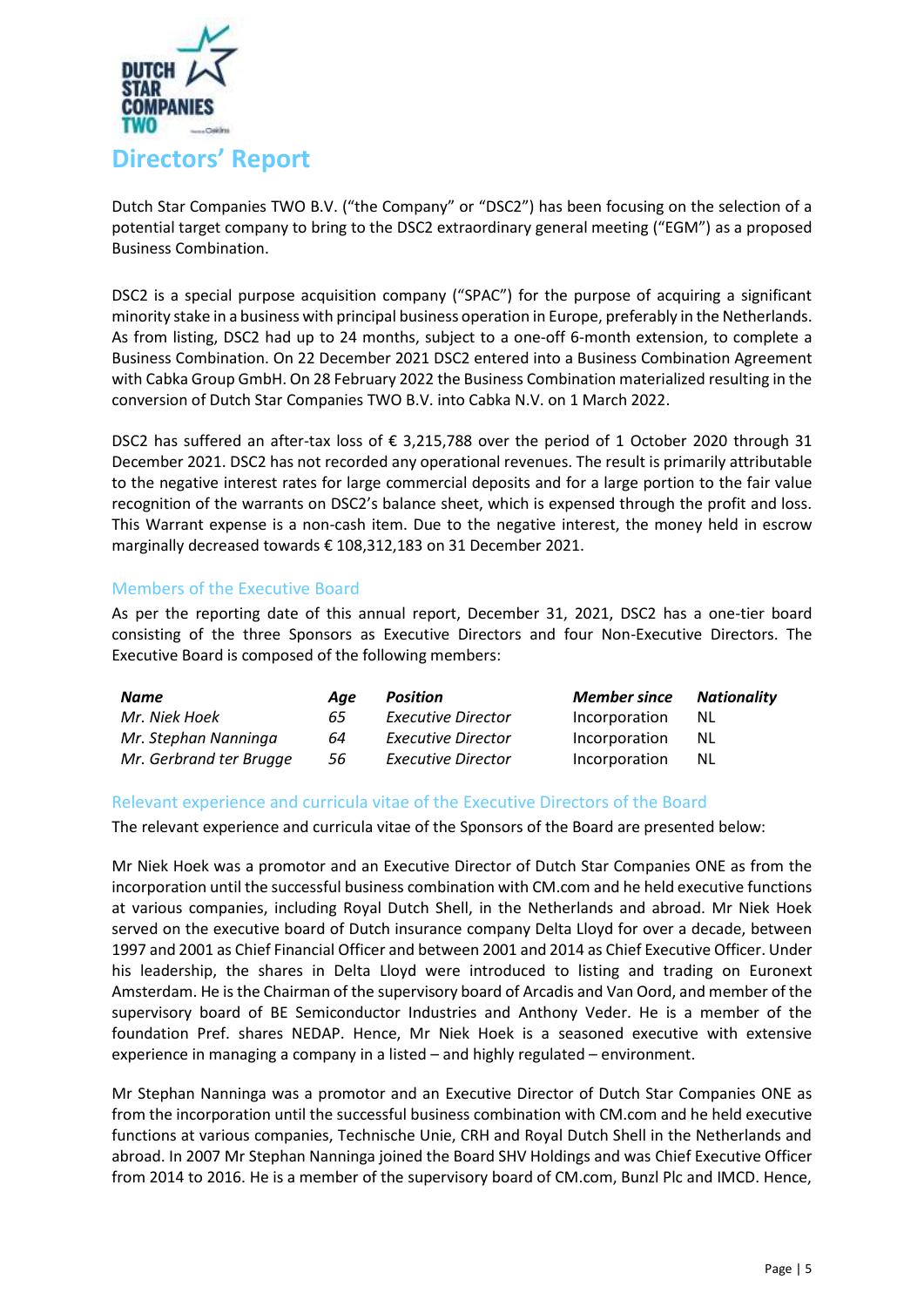

Mr Stephan Nanninga is a seasoned executive with extensive experience in managing a family-owned company with an industrial focus, which fits perfectly into the profile of the Target Business Profile.

Mr Gerbrand ter Brugge was a promotor and a Non-Executive Director of Dutch Star Companies ONE as from the incorporation until the successful business combination with CM.com and he is the managing partner of Oaklins Equity & ECM Advisory, which he co-founded in 2015. Prior to cofounding Oaklins Equity & ECM Advisory, Mr Gerbrand ter Brugge was responsible for the corporate finance services activities as managing partner at bank Oyens & Van Eeghen between 2010 and 2014. Between 2004 and 2010 Mr Gerbrand ter Brugge held executive functions at the respective equity and equity capital markets departments of ABN AMRO and ING, which allows him to leverage rich experience in equity capital markets transactions in structuring, progressing and completing the Offering as well as an extensive network. Mr Gerbrand ter Brugge was also Executive Director at Morgan Stanley and the joint venture between ABN AMRO Bank & ABN Amro Rothschild between 1998 and 2004.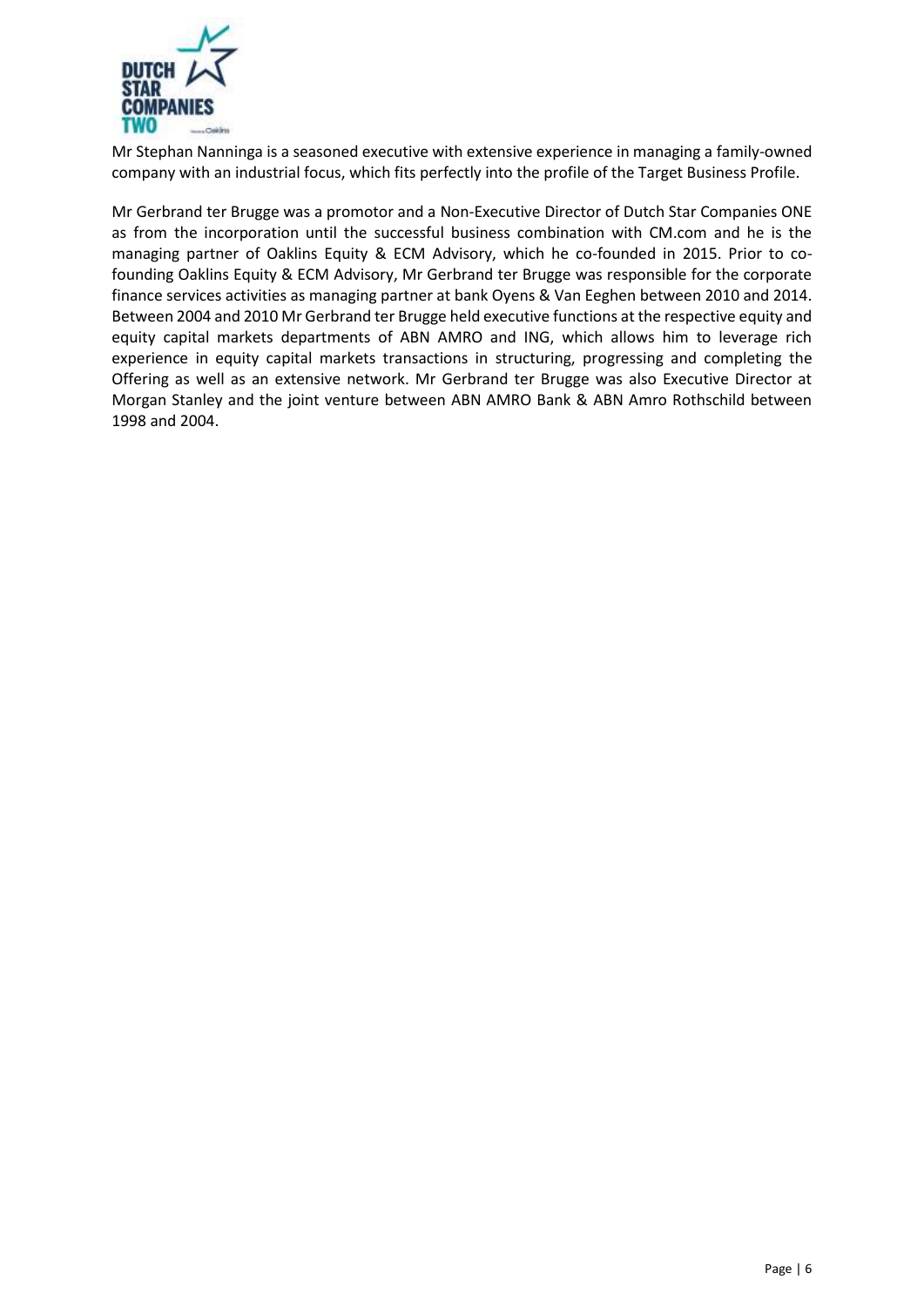

<span id="page-6-0"></span>The structure of the Company is presented in the chart below. The Company maintains a one-tier board structure (the "Board") consisting of Sponsors and Non-Sponsors (as defined in the prospectus that can be downloaded on the Company's website: [https://www.](https://www/)dutchstarcompanies.com/. The Sponsors are responsible for DSC2's day-to-day management, which includes formulating strategies and policies and setting and achieving objectives. The Non-Sponsors supervise and advise the Sponsors. Each member of the Board has a responsibility to the Company to properly perform the duties assigned by each member and to act in the Company's corporate interest. Under Dutch law, corporate interest extends to the interests of all DSC2's stakeholders, including shareholders and holders of Warrants. In addition to the Board, the Company has an audit committee, which exercises the duties as prescribed in the Decree establishment audit committee in organisations of public interest (Besluit instelling auditcommissie bij organisaties van openbaar belang).

DSC Executive Directors Holding B.V. has founded the Company and Mr. Niek Hoek, Mr. Stephan Nanninga and Mr. Gerbrand ter Brugge are Executive Directors of the Board as of incorporation. Pursuant to resolution of the general meeting Mr. Aat Schouwenaar, Mr. Joop van Caldenborgh (chairman), Mr. Pieter Maarten Feenstra and Mr. Rob ten Heggeler have been appointed as Non-Executive Directors of the Board with effect as of settlement of the initial public offering ("IPO") on 19 November 2020. Mr. Niek Hoek, Mr. Stephan Nanninga and Mr. Gerbrand ter Brugge have been appointed for an indefinite term, provided that they will in any event voluntarily step down within four years following their appointment. All other members of the Board are appointed for a period of four years. The Company deviates from provision 2.2.1. of the Dutch Corporate Governance Code, because Mr. Niek Hoek, Mr. Stephan Nanninga and Mr. Gerbrand ter Brugge were appointed as Sponsors of DSC2 at the incorporation of the company for an indefinite term. The nature of DSC2 is fundamentally different from other Dutch listed companies, for which the Dutch Corporate Governance Code was written. We seek to enter into a business combination ("Business Combination") within two years following our listing on Euronext Amsterdam, and the appointments are expected to end around this time, following either termination of DSC2 or as a result of consolidation with a target. For that reason, it was not deemed necessary to limit the appointment term to four years.

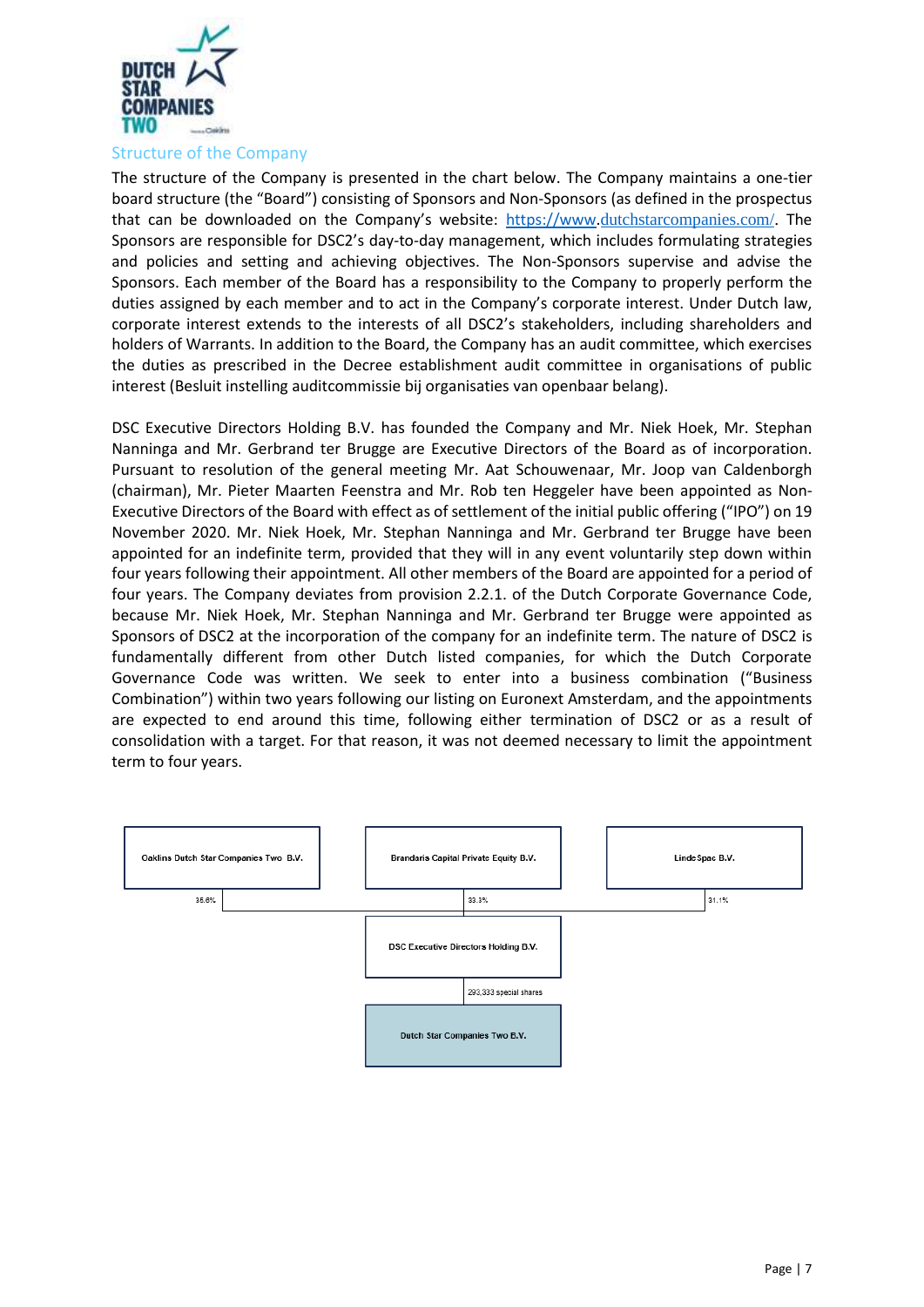

<span id="page-7-0"></span>Special Shares, High Nominal Value Ordinary Shares and Ordinary Shares held by Board

## members

As of listing, the Company's shareholder structure consists of 10,992,198 ordinary shares ("Ordinary Shares"), 9,108 High Nominal Value Ordinary shares ("HNV Shares") and 293,333 special shares ("Special Shares"). Ordinary Shares are held by shareholders, HNV Shares by both large shareholders and indirectly by the Sponsors of the Company and Special Shares are only indirectly held by the Sponsors of the Company, via DSC Executive Directors Holding BV (Ordinary Shares, HNV Shares and Special Shares together referred as "Shares".) Special Shares may be converted into Ordinary Shares. Such conversion right provides for a right to shares which deviates from the mentioned best practice provision 3.3.3 as mentioned in the Dutch Corporate Governance Code as it does not serve necessarily as a long-term investment but is envisaged to be a short- or medium- term investment. The Company believes the Company's capital structure is designed to align the interest of the Sponsors and the Ordinary Shareholders. The Sponsors are defined as each of the following persons: Mr. Niek Hoek, Mr. Stephan Nanninga and Mr. Gerbrand ter Brugge (all indirectly own Special Shares). The Ordinary Shareholders are defined as the holders of one or more class A ordinary share(s). This alignment of interests is an important part of the proposition to Ordinary Shareholders as represented by special purpose acquisition companies such as DSC2 and emphasises that the Sponsors are subject to a lock-up undertaking that applies following conversion of their Special Shares into Ordinary Shares (See note 12 Current Shareholders and Related Party Transactions – Sponsors' lock-up undertakings in the Company's listing prospectus). Furthermore, the Ordinary Shares indirectly held by the Non-Executive Directors Mr. Aat Schouwenaar, Mr. Joop van Caldenborgh (chairman), Mr. Pieter Maarten Feenstra and Mr. Rob ten Heggeler, each Non-Executive Directors, are not necessarily held as longterm investments as their investment horizon shall be determined following completion of the Business Combination. With a view to the respective shareholdings held by the Non-Executive Directors, which in each case is below 10%, the Non-Executive Directors do qualify as 'independent' within the meaning of the Dutch Corporate Governance Code.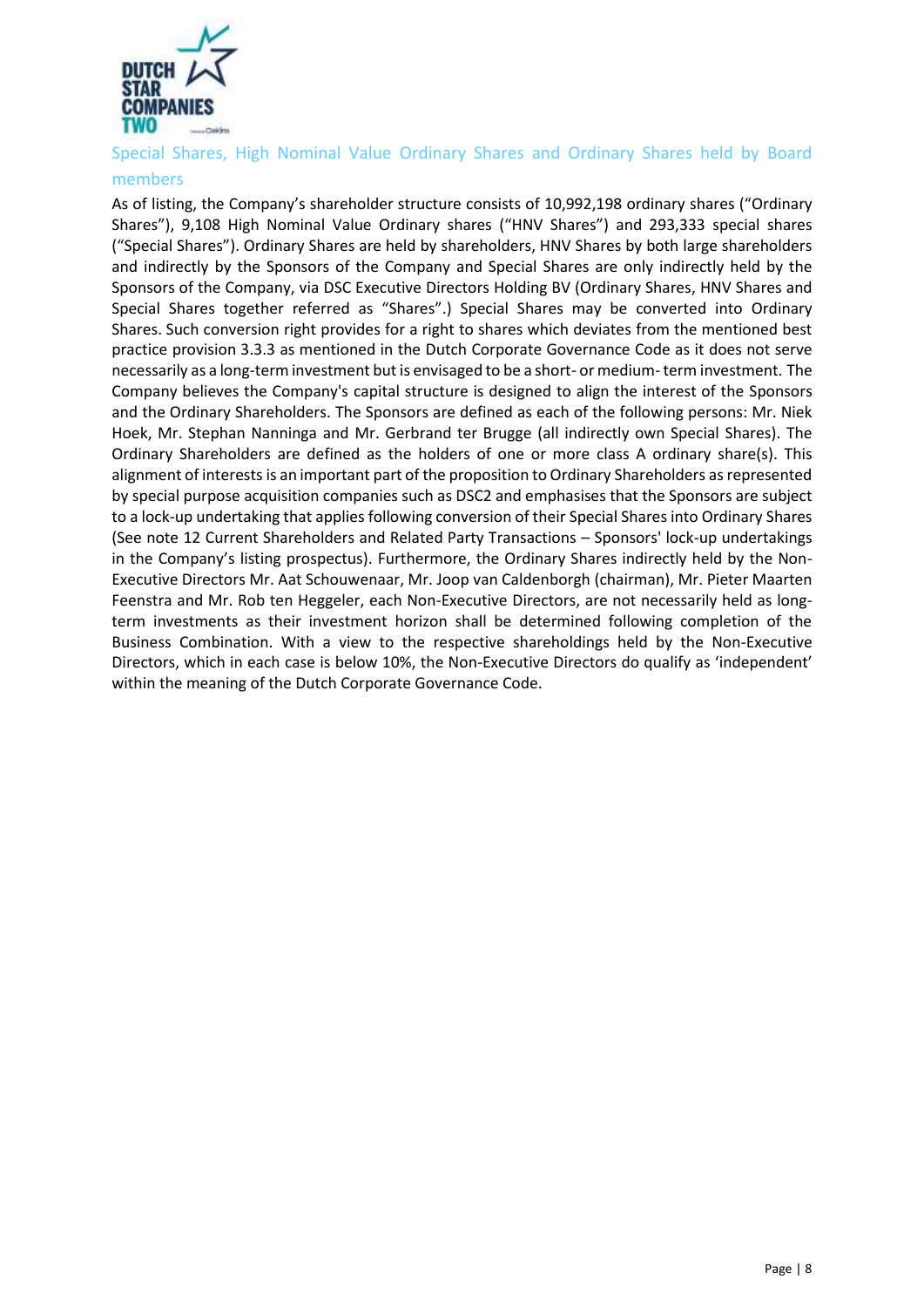

<span id="page-8-0"></span>DSC2 is a special purpose acquisition company ("SPAC") for the purpose of acquiring a significant minority stake in a business with principal business operation in Europe, preferably in the Netherlands. As from listing, DSC2 has up to 24 months, subject to a one-off 6 month extension, to complete a Business Combination. Once a target business has been identified, DSC2 will enter into negotiations with the target business' current owners for the purpose of agreeing a transaction. The board of DSC2 will then convene an Extraordinary General Meeting ('EGM') and propose the Business Combination to the ordinary shareholders. This means that shareholders of DSC2, will have a say in respect of the Business Combination proposed by the Board, as the affirmative vote of the general meeting is subject to a required majority of at least 70% of the votes cast. In the context of the EGM, DSC2 shall prepare and publish a shareholder circular which will include the information required to facilitate a proper investment decision on the Business Combination. On 22 December 2021 DSC2 entered into a Business Combination Agreement with Cabka Group GmbH. This Business Combination Agreement was subject to final approval of the EGM on 28 February 2022 and certain customary approvals, which were all met resulting in a Business Combination and subsequent listing of [Cabka N.V.](pp://General Data/Name of parent entity?taxonomy=ESEF&labellanguage=en&allowhtml=false) on 1 March 2022.

The consolidation of the Company and its target business is one of the key features of the special purpose acquisition company and considered an attractive element for the shareholders in the target business that may be approached to form the Business Combination. DSC2 aligns returns for shareholders, Sponsors and the target company's shareholders aiming for a win-win-win. If a Business Combination is not proposed within 24 months after the IPO, subject to an extension with an additional six months upon proposal by the Executive Directors and subsequent approval by the nonexecutive directors of the Company, invested funds deposited in the escrow account will be returned to shareholders. The invested funds deposited in the escrow are subject to an interest rate equal to the EONIA minus 5 basis points (€ OverNight Index Average minus 5 basis points, e.g. -40 bps - 5 bps = 45 bps negative interest). Currently the EONIA rate is negative, therefore the amount, if returned, will be lower than the invested amount. Since the listing the Sponsors' focus on the selection of a potential target company to bring to the DSC2 EGM as a proposed Business Combination. On 22 December 2021 DSC2 entered into a Business Combination Agreement with Cabka Group GmbH.. This Business Combination Agreement was subject to final approval of the EGM on 28 February 2022. The Business Combination Agreement materialized before the end of reporting period (the full year 2021) but will not affect the financial statements of DSC2 over 2021. On the EGM of Dutch Star Companies TWO B.V. all resolutions were duly passed backed by 100% of shareholders while none of the DSC2 shareholders dissented.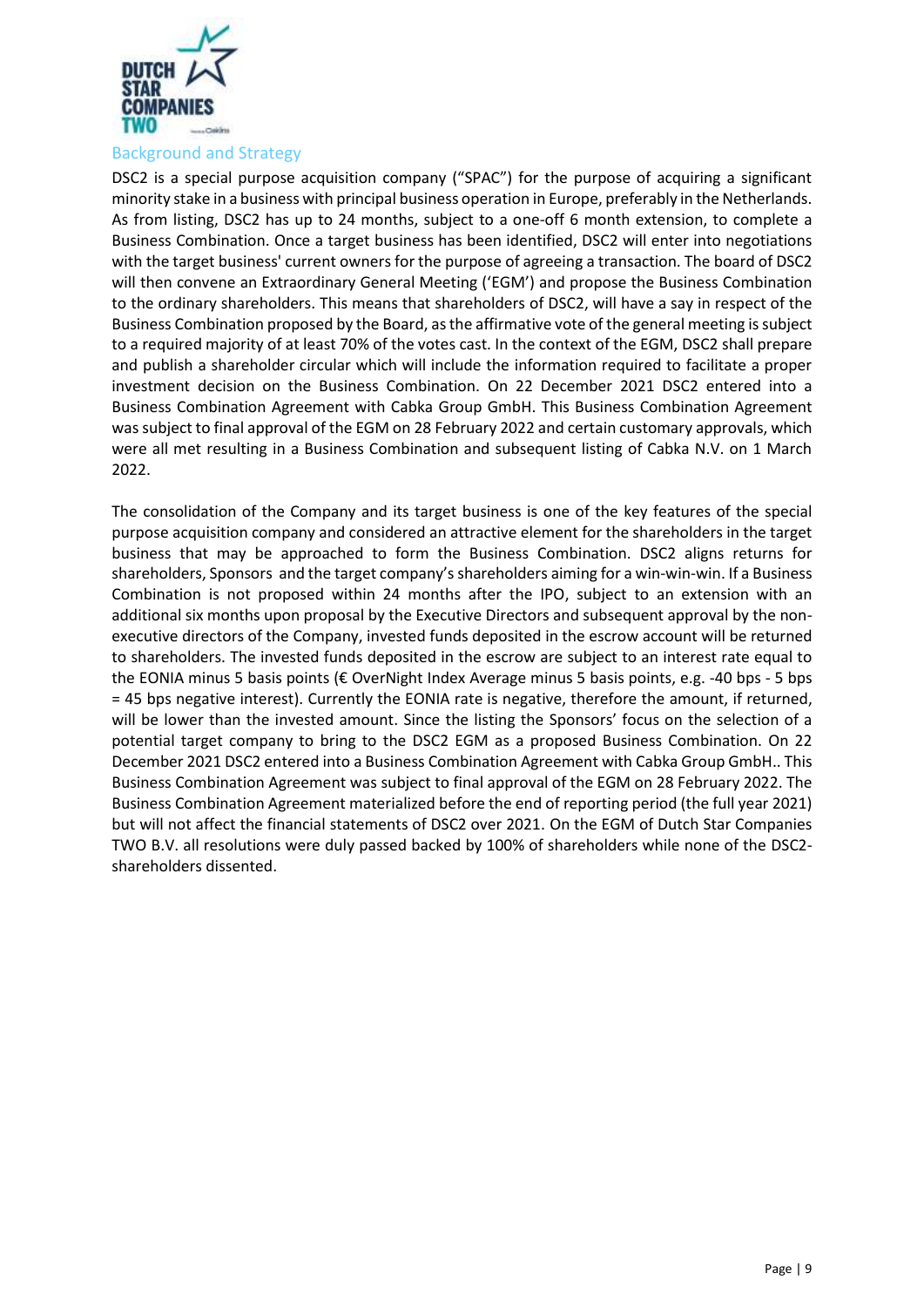

#### Process

After first assessing all companies to a pre-determined set of investment criteria matching the guidelines for the target business, a 'long-list' of approximately 300 companies remained. This group was further narrowed down based on an extensive pre-agreed set of desired qualitative and quantitative requirements

# <span id="page-9-0"></span>Financial developments 2021 – investments and financing

DSC2 was successfully listed at Euronext Amsterdam on 19 November 2020 representing a total issue value of € 110,000,040 from a broad range of initial investors. The initial offering consisted of 1,833,334 units each consisting of six Ordinary Shares and six Warrants('Warrants'), at a price per unit of € 60.00 representing a total value of € 110,000,040 on Euronext Amsterdam, in November 2020. The units themselves were not listed, but the shares and Warrants are listed under the respective symbols of DSC2 and DSCW1, DSCW2 and DSCW3. Since the listing the Sponsorsfocus on the selection of a potential target company to bring to the DSC2 EGM as a proposed Business Combination.

#### **Financial Highlights as per 31 December 2021 close-of-business**

| Escrow account plus the Company's bank account balance | € 108.712.404   |
|--------------------------------------------------------|-----------------|
| Shareholder's equity                                   | - € 3,182,234   |
| Share Price *                                          | € 11.20         |
| EUR 11 Warrant Price *                                 | € 1.00          |
| EUR 12 Warrant Price *                                 | $\epsilon$ 0.37 |
| EUR 13 Warrant Price *                                 | € 0.53          |
|                                                        |                 |

#### \* Market prices on Euronext

DSC2 being a special purpose acquisition company for the purpose of acquiring a significant minority stake in a business has resulted in the fact that no revenue has been recorded in the period 1 October 2020 to 31 December 2021. Expenses incurred by DSC2 in the period 1 October 2020 to 31 December 2021 include interest expense of (€637,704) and changes in warrant value of (€ 2,374,168) as a consequence of the set-up of the financial instrument and corresponding accounting treatment.. The Warrant expense is a non-cash item. Given the negative interest rates for large commercial deposits currently charged by Dutch system banks ('systeembanken') the escrow amount decreased due to negative interest on the money in escrow. The money held in escrow and on the Company's bank account comprises a total of € 108,712,404 on 31 December 2021. This has resulted in an overall loss for the period 1 October 2020 to 31 December 2021 of € 3,215,788.

# <span id="page-9-1"></span>Corporate Social Responsibility

DSC2 seeks to acquire a minority stake in a single target business with preferably a focus on sustainability. After first assessing all companies to a pre-determined set of investment criteria matching the preferred characteristics for the target business, a 'long-list' of approximately 300 companies remained. This group was further narrowed down based on a pre-agreed set of desired qualitative and quantitative requirements DSC2 defined for a potential target company. Amongst these requirements are sustainability and corporate social responsibility factors. As a consequence, DSC2 takes into account sustainability and corporate social responsibility factors when evaluating potential target businesses. The Business Combination with Cabka Group GmbH will result in the listing of Cabka N.V., [a plastic recycling company with sustainability in](pp://General Data/Description of nature of entity) its core. Cabka's recycled plastic transport products reduce carbon emissions with up to 50%+ compared to status quo products.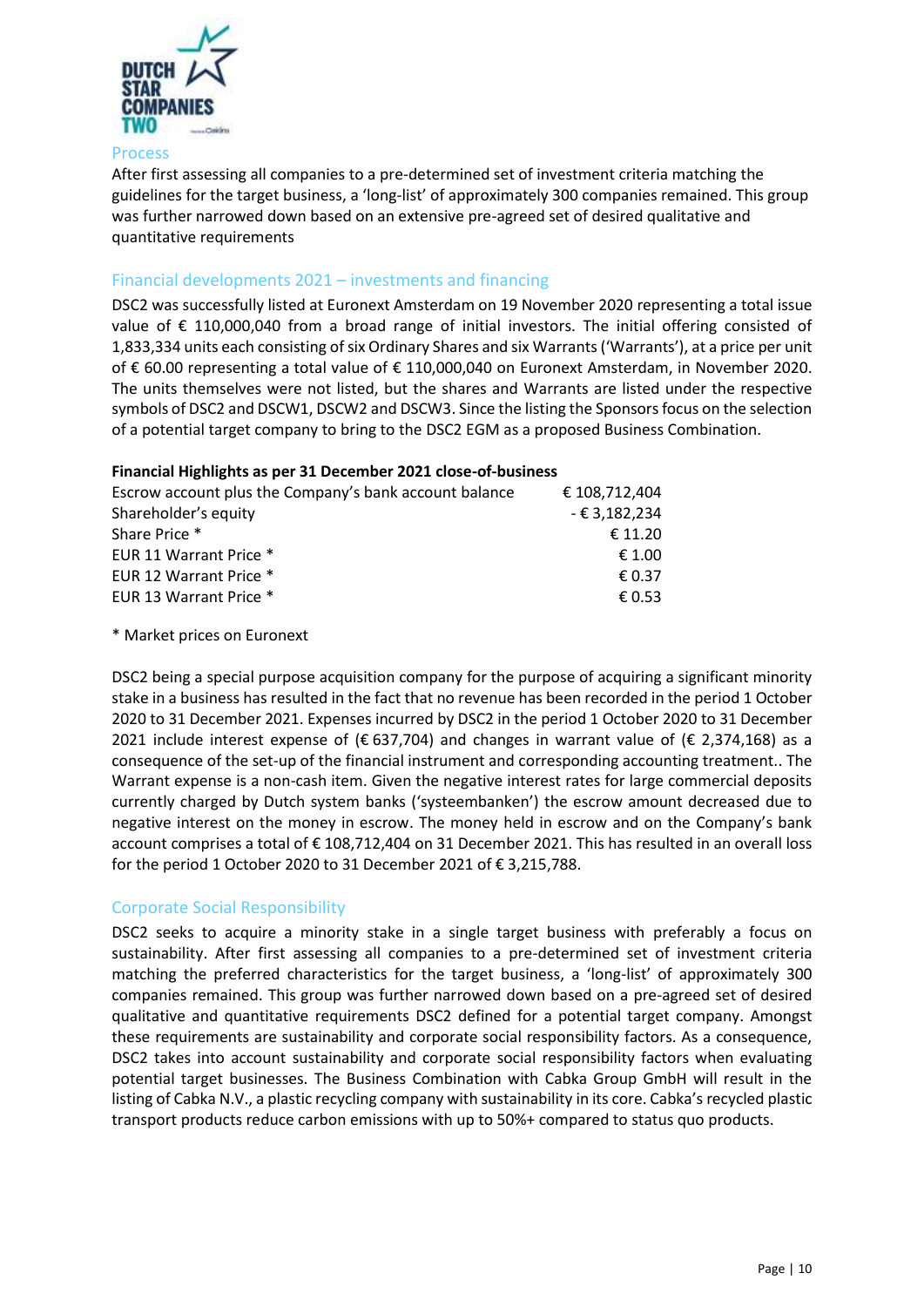

## <span id="page-10-0"></span>Risk Management and Internal Control

A bottom-up identification and assessment process was conducted for the first time after the closing of the IPO. The risk management and internal control activities are performed periodically by the representatives of the DSC Executive Directors Holding BV under supervision of the Board.

The Board is aware of the central importance of a formally approved risk policy and risk appetite specifying the nature and extent of the risks acceptable to the company. The risks as prescribed in the prospectus are analysed and translated to the current situation of the company. In addition, adequate internal control measures are implemented. These have been disclosed in the risk analysis table, the future design of such a risk policy for the Company and its alignment with the corporate strategy will be updated as soon as a proposed business combination will become effective.

Risks considered to be unacceptable because of their natures or their potential financial or qualitative impacts are being mitigated by appropriate strategies. The implementation and effectiveness of the defined mitigation measures are being reviewed continuously. For that purpose, the impacts of risks are considered before and after the implementation of those mitigation measures.

The risks identified below are those the Board considers to be the principal ones, and which may have a significant impact on the results of the Company and on its ability to achieve its strategic objectives. They may occur independently from each other or in combination. In case they occur in combination their impact may be reinforced. Also, the Company is facing other risks than the one mentioned here, some of them being currently unknown or not considered to be material.

# <span id="page-10-1"></span>Internal control system and in control statement

The Board is ultimately responsible for maintaining effective risk management, which includes the Company's risk governance structure, the Company's system of internal controls and the Company's internal audit approach. The Company has a risk management and internal control system in relation to its financial reporting process and the process of preparing financial statements in place. The Board reviews the effectiveness of the system of internal financial, operational and compliance controls and the risk management. The Board examines whether the system of internal controls operated effectively throughout the year and will make recommendations when appropriate. The Company does not have an internal audit department as it considers it not necessarily due to the limited operational activities.

In accordance with best practice 1.4.3 of the Dutch corporate governance code of December 2016 the Board is of the opinion that, to the best of its knowledge:

- the report provides sufficient insights into any deficiencies in the effectiveness of the internal risk and control systems; no deficiencies in the effectiveness of the internal risk and control systems have been identified;
- the internal risk management and control systems of the company provide reasonable assurance that the financial reporting as included in the financial statements do not contain any material inaccuracies;
- there is a reasonable expectation that DSC2 will be able to continue its operations and meet its liabilities as set out in the Prospectus, therefore, it is appropriate to adopt the going concern basis in preparing the financial reporting.

As set out in the Prospectus, DSC2 is established for a period of 24 months, subject to an extension with an additional six months upon proposal by the Executive Directors and subsequent approval by the non-executive directors of the Company. No matter how comprehensive a risk management and control system may be, it cannot be assumed to be exhaustive, nor can it provide certainty that it will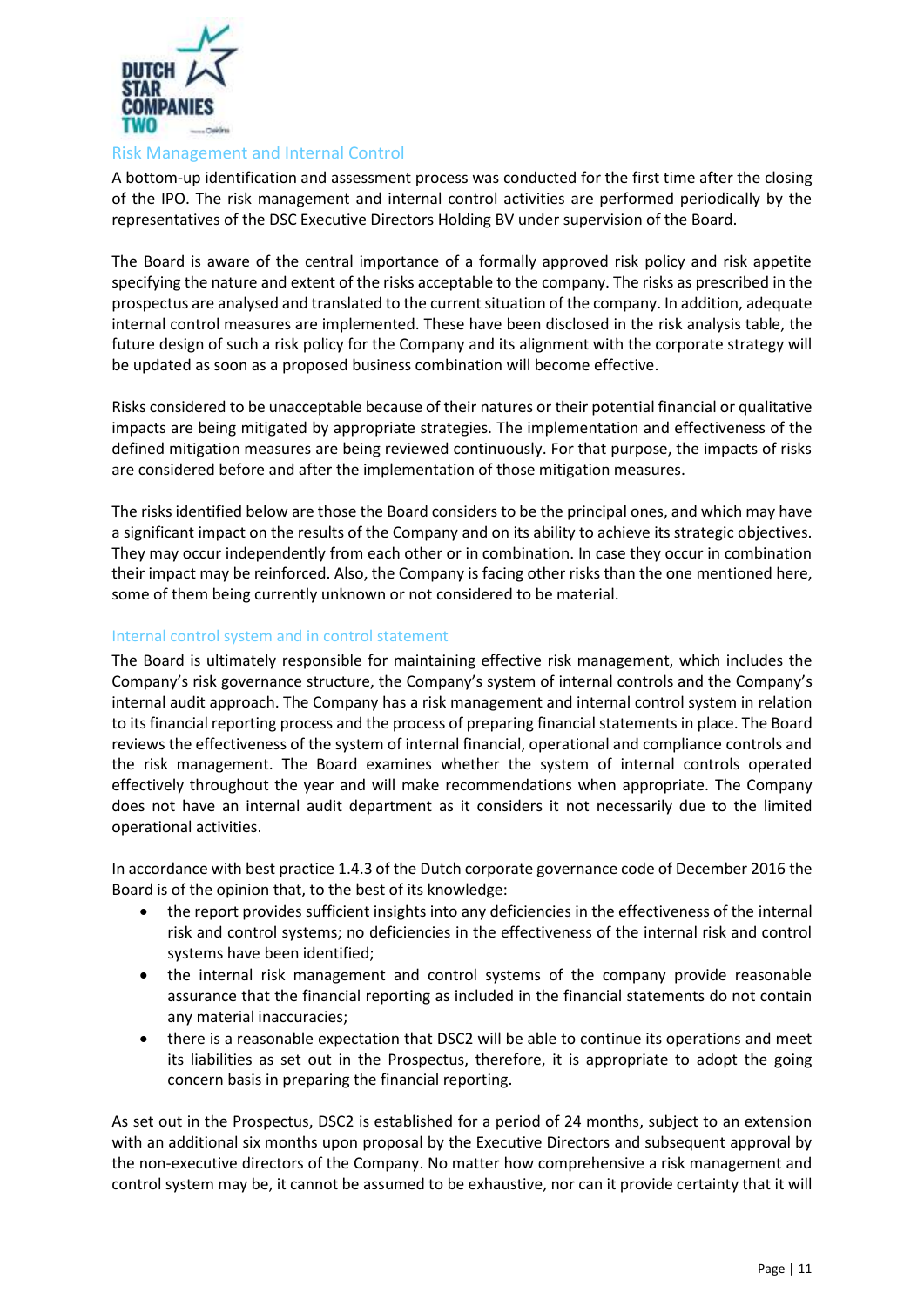

prevent negative developments from occurring in the Company's business and business environment or that response to risk will be fully effective. The Company's risk management framework is designed to avoid or mitigate rather than to eliminate the risks associated with the accomplishment of the Company's strategic objectives. It provides reasonable assurance but not absolute assurance against material misstatement or loss. In the period 1 October 2020 to 31 December 2021, the Company has not identified any major failings in its internal risk management and control system.

On the following page the identified risks are disclosed in a separate table. In the table the risks have been grouped by Strategic Risks, Operational Risks, Financial Risks and Compliance Risks. In the same table the corresponding risk descriptions, risk appetites, risk measures and the impact of the risk with respect to the identified risks prior to the Business Combination are also presented.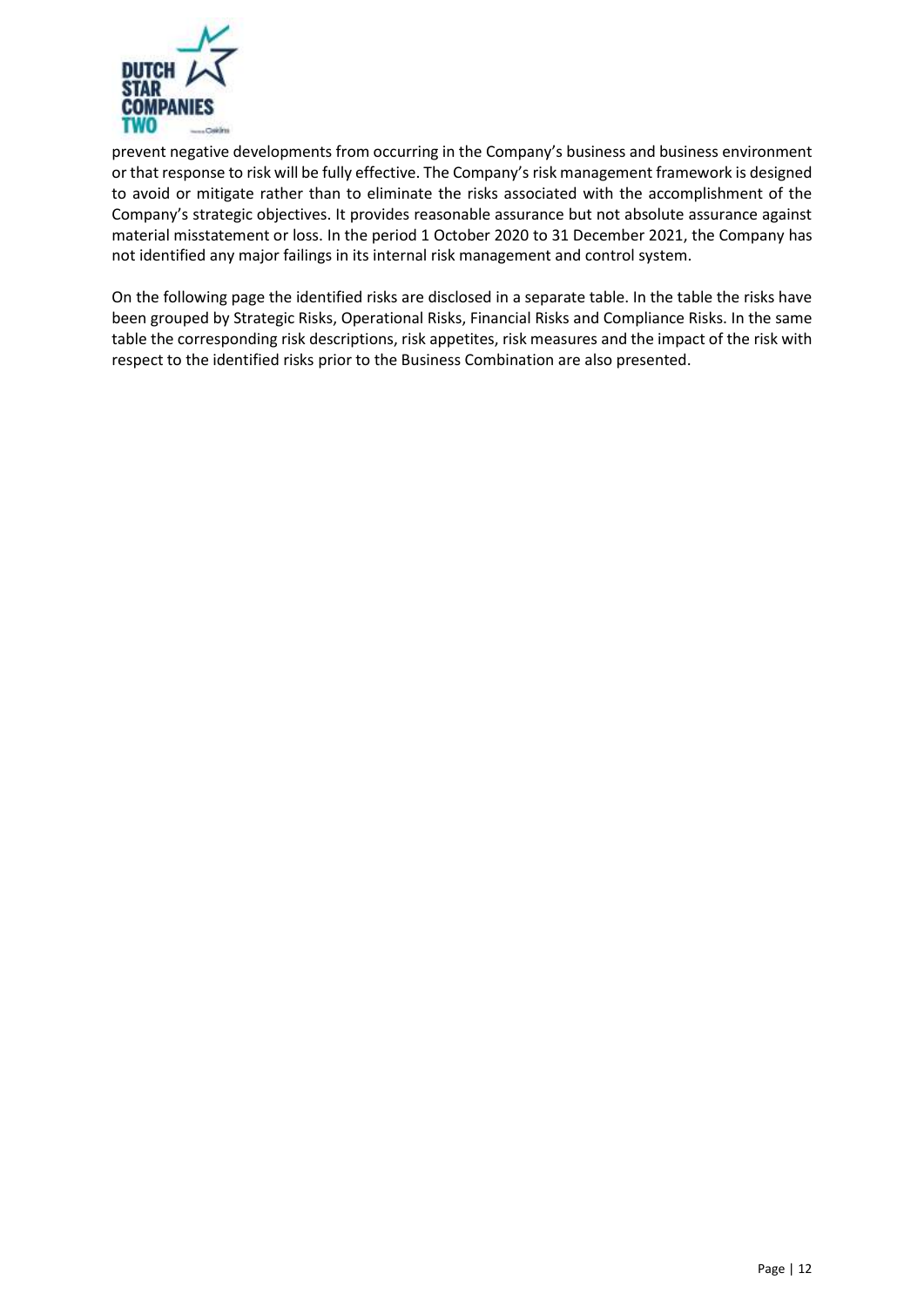

| Table 1 Risk<br>Analysis table<br><b>Type of Risks</b> | <b>Risk Description</b>                                                                                                                                                 | <b>Risk Appetite</b><br>(low; medium;<br>high) | <b>Risk Measures</b>                                                                                                                                                                                                                                                                                                                                                                                                                                                                       | Impact (low; medium; high)                                                                                                                                                                                                                                                            |
|--------------------------------------------------------|-------------------------------------------------------------------------------------------------------------------------------------------------------------------------|------------------------------------------------|--------------------------------------------------------------------------------------------------------------------------------------------------------------------------------------------------------------------------------------------------------------------------------------------------------------------------------------------------------------------------------------------------------------------------------------------------------------------------------------------|---------------------------------------------------------------------------------------------------------------------------------------------------------------------------------------------------------------------------------------------------------------------------------------|
| <b>Strategic Risk</b>                                  | $1)$ DSC2's<br>shareholder return is<br>dependent on the<br>performance of a<br>single target business                                                                  | 1) Medium                                      | 1) As DSC2 aims to complete the<br>Business Combination with a single<br>target business rather than with multiple<br>target businesses. The prospects of the<br>Company's success after the Business<br>Combination will depend solely on the<br>performance of a single business.<br>Therefore, as described DSC2 has rolled<br>out a structured approach to seek the<br>best possible Business Combination with<br>a target company to realize long-term<br>shareholder value creation. | 1) High, a consequence of this is that returns<br>for the shareholders of DSC2 may be<br>adversely affected if growth in the value of<br>the target business is not achieved or if the<br>value of the target business or any of its<br>material assets subsequently is written down. |
|                                                        | 2) Business<br>Combination is likely<br>to be formed via an<br>acquisition of a<br>minority stake, which<br>could impact the<br>Company's decision-<br>making authority | 2) Low                                         | 2) As the remaining ownership of the<br>target business will likely be held by<br>third parties the Company will face<br>strategic risks as it will not obtain control<br>over the target business. As a<br>consequence, DSC2 will thoroughly<br>investigate and conduct due diligence on<br>holders of the remaining ownership of<br>the target business and negotiate<br>shareholders' agreements and/or similar<br>agreements if deemed necessary.                                      | 2) Low, additional costs and time for due<br>diligence on third parties may be required.                                                                                                                                                                                              |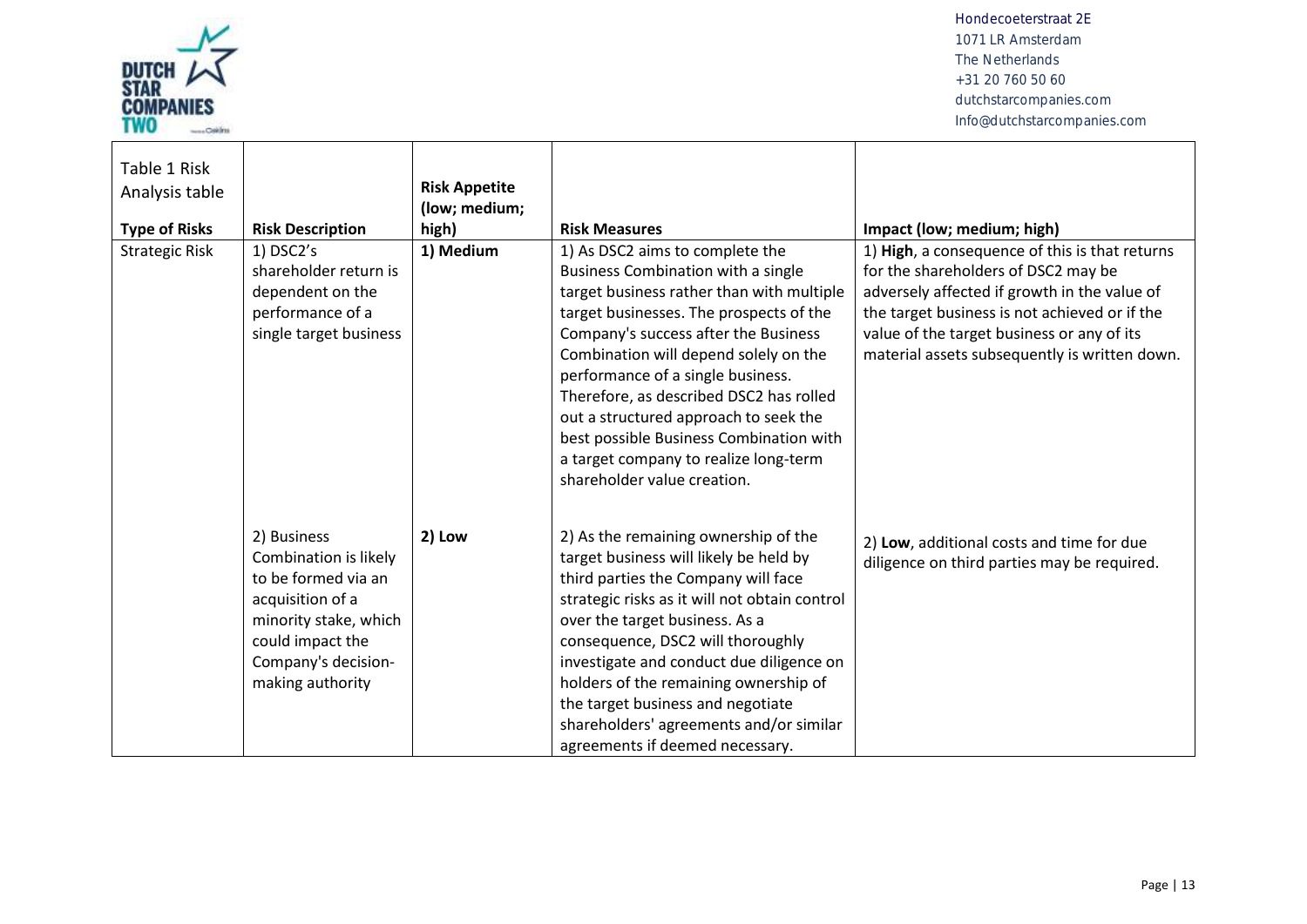

| <b>Strategic Risk</b>   | 3) Risk of not finding<br>a Business<br>Combination       | 3) Low | 3) DSC2 set up a thorough process; pre-<br>determined set of investment criteria<br>matching the aforementioned guide<br>lines for the target business, a 'long-list'<br>of approximately 300 companies<br>remained. This long list is continuously<br>updated following leads either direct<br>from potential targets or indirectly from<br>industry experts. DSC2 believes it can<br>pursue a sound investment for all<br>stakeholders involved and meet the<br>purpose of agreeing a transaction and<br>propose a Business Combination on a<br>dedicated DSC2 EGM. In its search DSC2<br>takes the COVID-19 impact and<br>measures into account. If no Business<br>Combination is completed, the exposure<br>of Ordinary Shareholders is limited to (i)<br>the negative interest incurred by the<br>Company over the amounts held in the<br>Escrow Account and (ii) a maximum of<br>1% Cost Cover. | 3) Low, due to DSC2's confidence in the<br>process of finding a suitable target. As<br>disclosed on 22 December 2021 DSC2 entered<br>into a Business Combination Agreement with<br>Cabka Group GmbH. This Business<br>Combination Agreement was subject to final<br>approval of the EGM on 28 February 2022.<br>The Business Combination Agreement<br>materialized during the reporting period (full<br>year 2021) but will not affect the financial<br>statements of DSC2. |
|-------------------------|-----------------------------------------------------------|--------|-------------------------------------------------------------------------------------------------------------------------------------------------------------------------------------------------------------------------------------------------------------------------------------------------------------------------------------------------------------------------------------------------------------------------------------------------------------------------------------------------------------------------------------------------------------------------------------------------------------------------------------------------------------------------------------------------------------------------------------------------------------------------------------------------------------------------------------------------------------------------------------------------------|-----------------------------------------------------------------------------------------------------------------------------------------------------------------------------------------------------------------------------------------------------------------------------------------------------------------------------------------------------------------------------------------------------------------------------------------------------------------------------|
| <b>Operational Risk</b> | 1) Dependency of a<br>selective number of<br>individuals. | 1) Low | This risk is mitigated by the use of a<br>Corporate Governance Structure and<br>experienced Board members. We have<br>chosen a (Corporate Governance) one-<br>tier Board with three experienced<br>Executive Directors (Mr. Niek Hoek, Mr.<br>Stephan Nanninga and Mr. Gerbrand ter<br>Brugge) and experienced Non-Sponsors                                                                                                                                                                                                                                                                                                                                                                                                                                                                                                                                                                           | 1) Low, experienced Board consisting of<br>executives and non-executives with<br>complementary skills and a broad range of<br>experience in companies and sectors that will<br>help us to mitigate this risk.                                                                                                                                                                                                                                                               |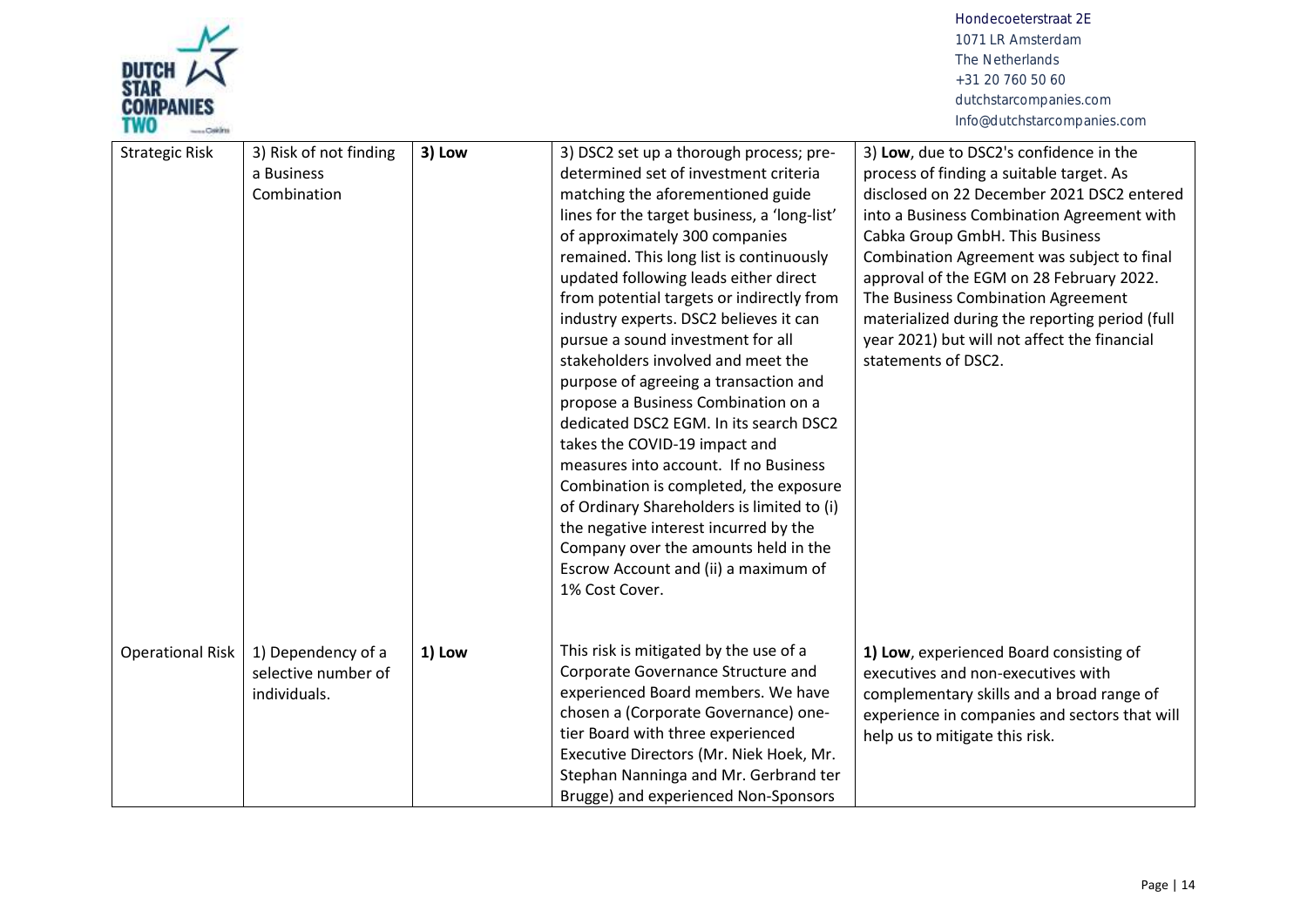| DUTCH<br>Star<br><b>COMPANIES</b><br>TWO<br>CHAIN |                                                                                                                                                                                                                        | Hondecoeterstraat 2F<br>1071 LR Amsterdam<br>The Netherlands<br>+31 20 760 50 60<br>dutchstarcompanies.com<br>Info@dutchstarcompanies.com |
|---------------------------------------------------|------------------------------------------------------------------------------------------------------------------------------------------------------------------------------------------------------------------------|-------------------------------------------------------------------------------------------------------------------------------------------|
|                                                   | (Mr. Aat Schouwenaar, Mr. Joop van<br>Caldenborgh (chairman), Mr. Pieter<br>Maarten Feenstra and Mr. Rob ten<br>Heggeler). Next to the experienced<br>Board, DSC2 is supported by a team of<br>dedicated professionals |                                                                                                                                           |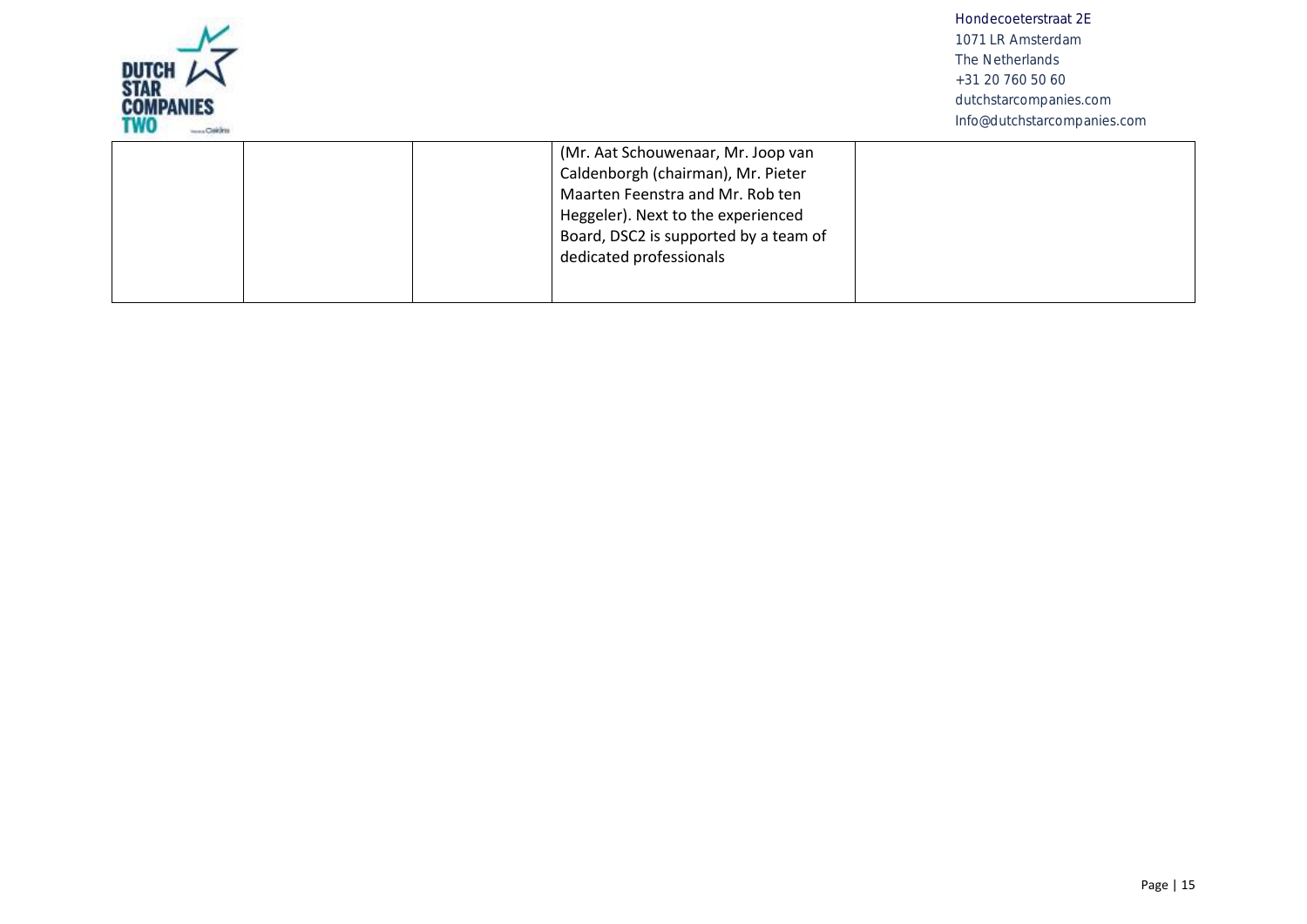

| Cost Cover<br>to the Offering (the Offering Expenses)<br>to exceed the Costs Cover nor the committed<br>capital from the Sponsors. A solid budget has<br>and to cover the Running Costs, the<br>Company will use a maximum of 1% of<br>been made and the Company doesn't expect<br>the Proceeds (i.e. the Costs Cover). In<br>to deviate from the budget.<br>addition to the Costs Cover, the<br>Sponsors have contractually committed<br>capital to a maximum cash amount of<br>€1,750,000 to cover the Offering<br>Expenses (for the avoidance of doubt,<br>excluding the Negative Interest) and the<br>Running Costs. The Offering Expenses as<br>well as the Running Costs, shall firstly be<br>covered by the Costs Cover and the<br>Committed Capital together, equally, on<br>a 50/50 per cent basis, up to and<br>including the full amount of the Costs<br>Cover is consummated. After the Costs<br>Cover has been fully consummated, the<br>then remaining amount of Committed<br>Capital will be used to cover for any<br>further costs related to the Offering and<br>to cover the Running Costs. (Parts of) the<br>Cost Cover can be invoiced by DSC<br>Holding at any time during the lifecycle<br>of the Company to cover for the Offering<br><b>Expenses or Running Costs</b> |                       |                    |          |                                            |                                              |
|-----------------------------------------------------------------------------------------------------------------------------------------------------------------------------------------------------------------------------------------------------------------------------------------------------------------------------------------------------------------------------------------------------------------------------------------------------------------------------------------------------------------------------------------------------------------------------------------------------------------------------------------------------------------------------------------------------------------------------------------------------------------------------------------------------------------------------------------------------------------------------------------------------------------------------------------------------------------------------------------------------------------------------------------------------------------------------------------------------------------------------------------------------------------------------------------------------------------------------------------------------------------------------------------------|-----------------------|--------------------|----------|--------------------------------------------|----------------------------------------------|
|                                                                                                                                                                                                                                                                                                                                                                                                                                                                                                                                                                                                                                                                                                                                                                                                                                                                                                                                                                                                                                                                                                                                                                                                                                                                                               | <b>Financial Risk</b> | 1) Costs exceeding | $1)$ Low | 1) In order to cover for the costs related | 1) Low, the Company currently doesn't expect |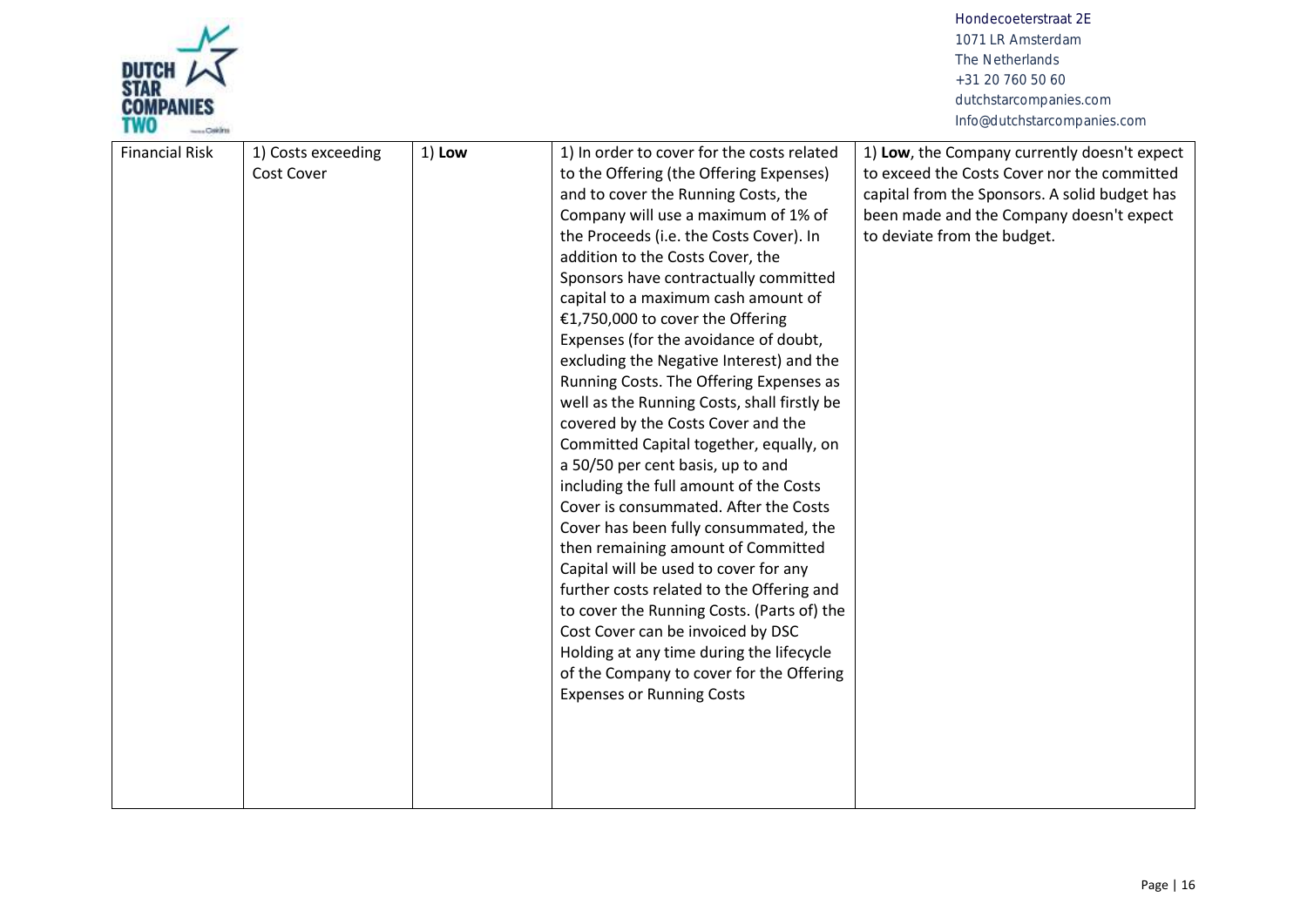

| Financial risk | 2) Money Market risk<br>and concentration<br>risk shareholders<br>DSC <sub>2</sub> | $2)$ Low | 2) 99% of offering proceeds are<br>deposited in the Escrow Account. The<br>Company has entered into an escrow<br>agreement with Intertrust B.V., a private<br>company with corporate seat in<br>Amsterdam, the Netherlands, acting<br>under its trade name Intertrust Escrow<br>Services (the Escrow Agent or Intertrust)<br>and Stichting Dutch Star Escrow, a<br>foundation with corporate seat in<br>Amsterdam, the Netherlands and having<br>its corporate address at Prins<br>Bernhardplein 200, 1097JB Amsterdam,<br>The Netherlands (the Escrow<br>Foundation) (The Escrow Agreement).<br>These amounts will be released only as<br>described in the Escrow Agreement. | 2) Low, Offering proceeds DSC2 are deposited<br>in the Escrow account, monitored and<br>managed by a professional escrow agent<br>(Intertrust). Bankruptcy of our bankaccount<br>provider (ABN AMRO, partly state owned and<br>Dutch systembank) is currently low as well. |
|----------------|------------------------------------------------------------------------------------|----------|-------------------------------------------------------------------------------------------------------------------------------------------------------------------------------------------------------------------------------------------------------------------------------------------------------------------------------------------------------------------------------------------------------------------------------------------------------------------------------------------------------------------------------------------------------------------------------------------------------------------------------------------------------------------------------|----------------------------------------------------------------------------------------------------------------------------------------------------------------------------------------------------------------------------------------------------------------------------|
|                | 3) Negative interest<br>rates                                                      | 3) High  | 3) Currently the escrow account is<br>managed by escrow agent Intertrust,<br>whilst the funds are deposited at Dutch<br>system bank ABN AMRO, where DSC2 is<br>charged with negative interest. Current<br>interest rate charged by ABN AMRO is<br>the EONIA (€ OverNight Index Average)<br>minus 5 basis points (e.g. -39 bps -5 bps<br>= 44 bps negative interest). DSC2<br>deliberately choose to deposit the<br>offering proceeds at a Dutch system<br>bank. The Company closely monitors<br>opportunities to deposit its money at                                                                                                                                         | 3) High, current interest rates at Dutch system<br>banks are negative. The Company expects<br>market rates to continue to be negative.                                                                                                                                     |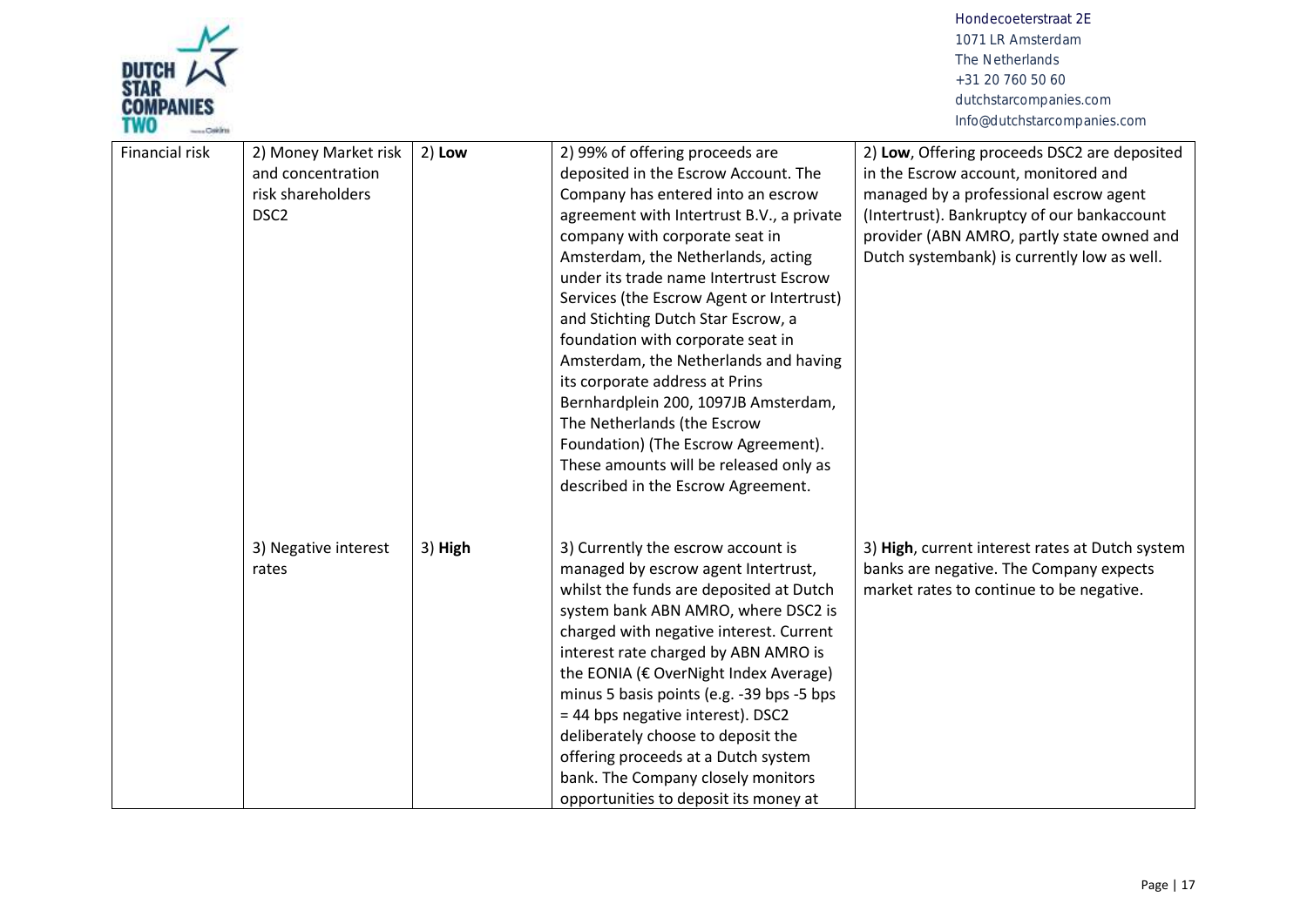

|  | system banks against better interest<br>rates. |  |
|--|------------------------------------------------|--|
|  |                                                |  |
|  |                                                |  |
|  |                                                |  |
|  |                                                |  |
|  |                                                |  |
|  |                                                |  |
|  |                                                |  |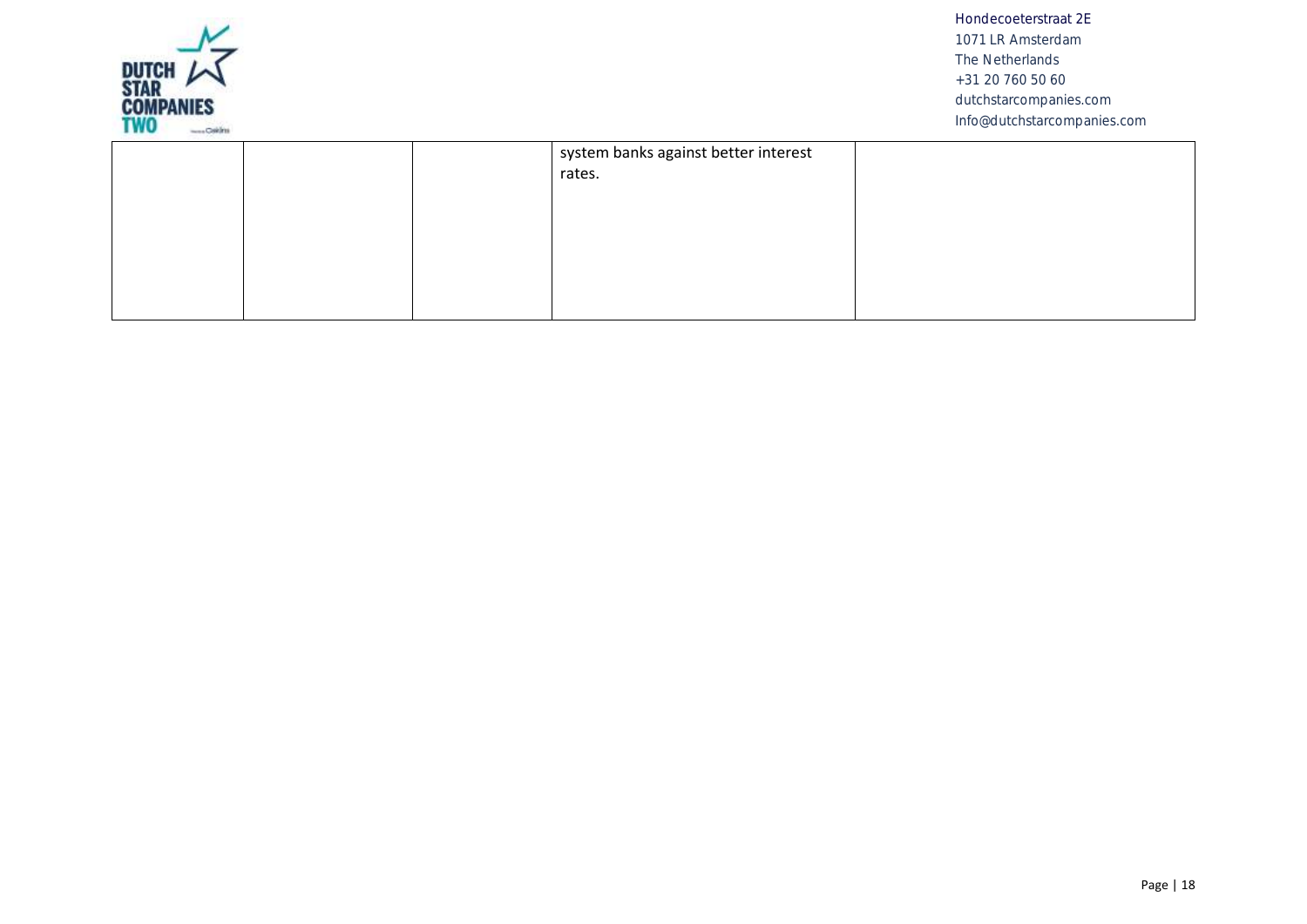

| Compliance Risk | 1) Comply with Dutch<br>Financial reporting<br><b>Supervision Act</b> | $1)$ Low | 1&2) Working closely together with<br>professional and experienced advisers,<br>with their expertise in the field of:                                                                                                                                                                                                              | 1) Low, due to the mitigation of risk by<br>working closely together with our advisers in<br>their field of expertise.                                                                                                                     |
|-----------------|-----------------------------------------------------------------------|----------|------------------------------------------------------------------------------------------------------------------------------------------------------------------------------------------------------------------------------------------------------------------------------------------------------------------------------------|--------------------------------------------------------------------------------------------------------------------------------------------------------------------------------------------------------------------------------------------|
|                 | 2) Comply with IFRS<br>standards                                      | $2)$ Low | Compliance (external<br>compliance officer)<br>Communication (external<br>communication adviser)<br>Legal (external legal adviser)<br>Tax (external tax adviser)<br>Accounting (external licensed<br>auditor that assists the Company<br>with the preparation of its<br>annual report)<br><b>Insider Trading Policy</b><br>Logbook | 2) Low, due to the mitigation of risk by<br>working closely together with our advisers in<br>their field of expertise.                                                                                                                     |
|                 | 3) Pending litigation                                                 | $3)$ Low | 3) Currently the Company does not have<br>any third-party claims nor pending<br>litigation. If in the future the Company<br>will be confronted with a third-party<br>claim, we will be assisted by our Legal<br>Advisor Allen & Overy.                                                                                             | 3) Low, no current third-party claim nor any<br>pending litigation. Due to the structure and<br>the business of the Company (investment in<br>only one Target Company) we don't expect a<br>third-party claim to arise in the near future. |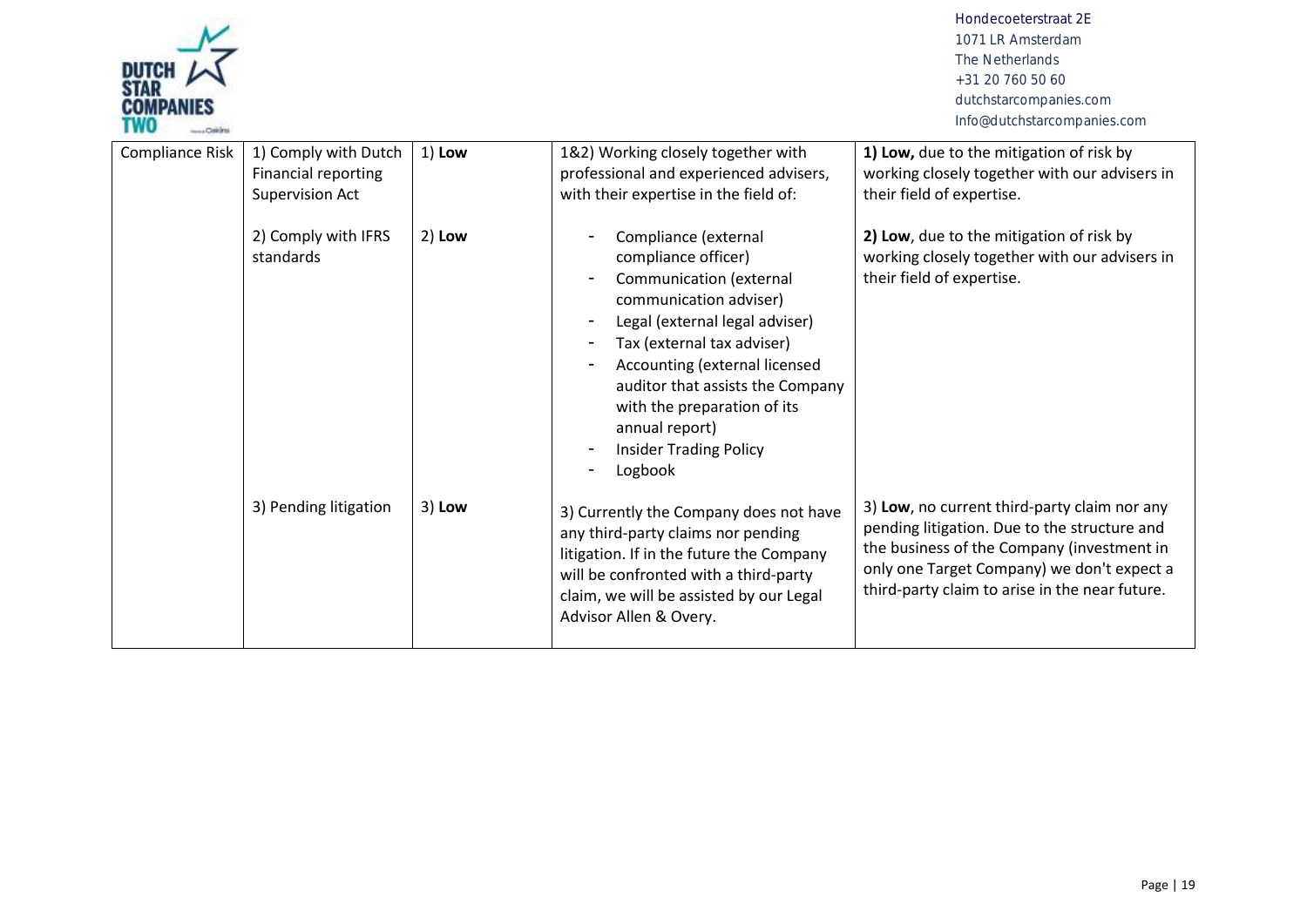

<span id="page-19-0"></span>**Outlook** 

DSC2 believes it will pursue a sound investment for all stakeholders involved and meet the purpose of agreeing a transaction and propose a Business Combination on a dedicated DSC2 EGM. At such EGM our shareholders will have a decisive vote in respect of the proposed Business Combination, as the affirmative vote of the general meeting is subject to a required majority of at least 70% of the votes cast. If at least the 70% majority has been met by DSC2, DSC2 will invest its funds up to the amount that represents the percentage in favour of the proposed Business Combination. On 22 December 2021 DSC2 entered into a Business Combination Agreement with Cabka Group GmbH. This Business Combination Agreement was subject to final approval of the EGM on 28 February 2022. The Business Combination Agreement materialized during the reporting period (the full year 2021) but will not affect the financial statements of DSC2. On the EGM of Dutch Star Companies TWO B.V. all resolutions were duly passed backed by 100% of shareholders while none of the DSC2 shareholders dissented., resulting in the conversion of Dutch Star Companies TWO B.V. into Cakba N.V.. In Cabka Group GmbH's 2021 preliminary result press release CEO Tim Litjens noted the following: "In December 2021, we announced a business combination with Dutch Star Companies TWO enabling Cabka to list at Euronext Amsterdam as of 1 March 2022. The listing provides increased visibility and financial flexibility to Cabka, enhancing our growth towards a leading EUR 500 million plus revenue circular manufacturer.

The start to 2022 is characterized by high overall inflation, particularly manifesting itself through significantly higher energy and material costs. In anticipation Cabka announced a round of price increases in the fourth quarter of 2021, effective per January 2022. However, as these inflationary effects came in even stronger than anticipated, there is an expected delay in the full conversion to the market, impacting our gross margin on the shorter term. That said, supported by further mitigating actions focused on enhancing our product mix and efficiencies, we stick to the mid-term guidance as provided earlier."

On the 24th of February 2022 Russia invaded Ukraine. While the situation in Ukraine remains highly fluid and the outlook is subject to uncertainty, the global economic consequences are clearly visible. The sanctions on Russia are expected to have a substantial impact on the global economy and financial markets. Currently energy and utility prices have risen. Cabka has no presence in Russia, Ukraine and Belarus and no employees in either of these countries. When the sanctions of the international community became effective Cabka immediately implemented these in their own business.

As Cabka has exposure to the increased energy and utility prices. We expect that the conflict will not significantly impact our financial results. Currently it is not possible to estimate to what extent the situation will be negatively impacting the financial results of the Company in 2022, as the magnitude cannot be quantified at this time, because the expected duration and global impact of the conflict are unknown.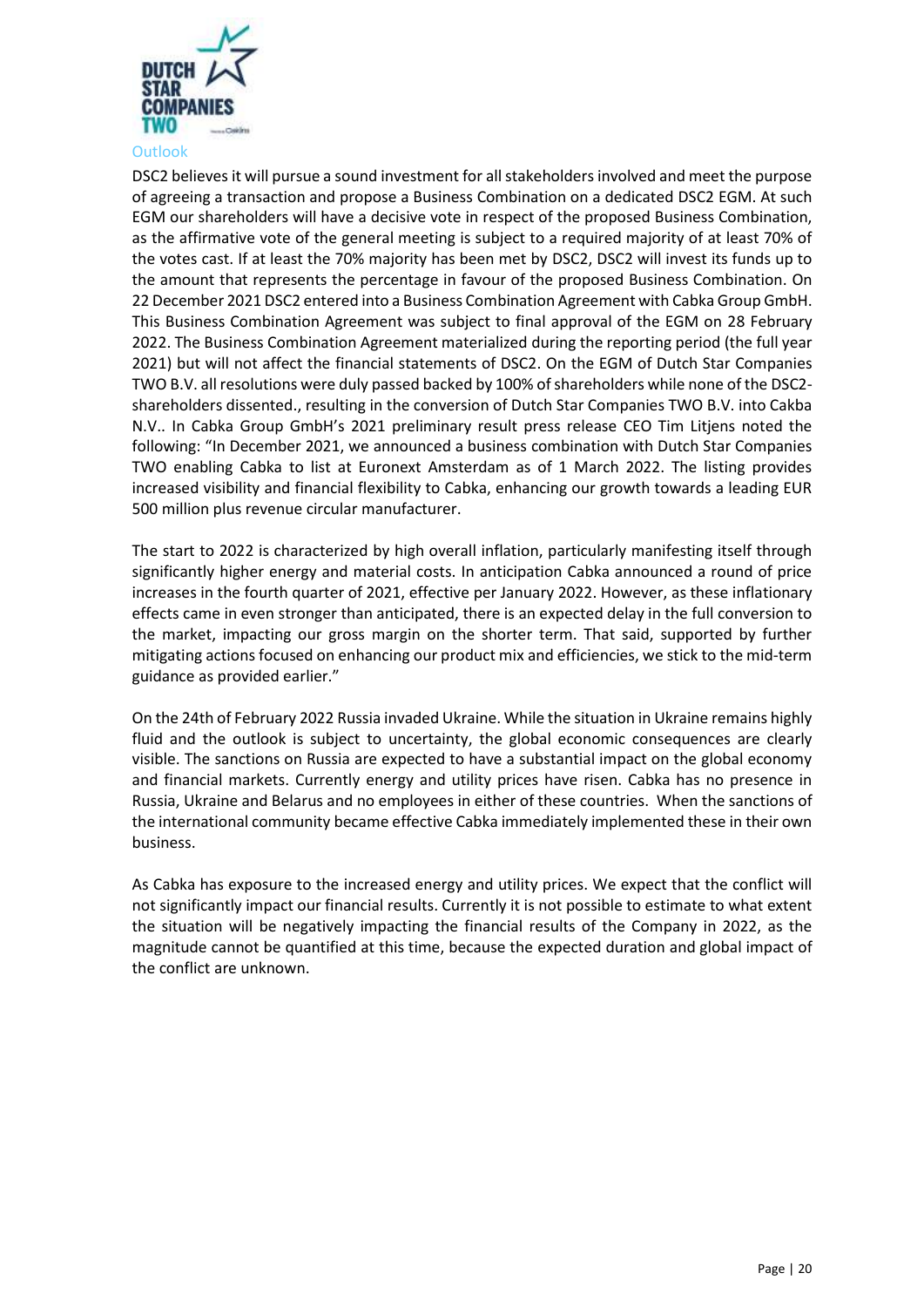

# <span id="page-20-0"></span>**Non-Executive Directors' report**

In the financial period 2021 the Non-Executive Board of DSC2 supervised and advised the Executive Board of DSC2, being Mr. Niek Hoek, Mr. Stephan Nanninga and Mr. Gerbrand ter Brugge. The Non-Sponsors positively assessed the pre-determined set of investment criteria set up by the Sponsors that met the preferred characteristics for the target business. Furthermore, the detailed pre-agreed set of the desired qualitative and quantitative requirements DSC2 defined for a potential target company were also approved by the Non-Executive Board. Going forward the Non-Executive Board envisages to supervise and advise the Sponsors of DSC2 in the same manner as this has been positively assessed and approved by all Non-Sponsors of DSC2.

# <span id="page-20-1"></span>Composition of the Non-Executive Board

As at the date of this annual report 2021 the Non-Executive Board is composed of the following members:

| <b>Name</b>          | Age | <b>Position</b>               | <b>Member since</b> | <b>Nationality</b> |
|----------------------|-----|-------------------------------|---------------------|--------------------|
| Mr. Aat Schouwenaar  | 74  | Non-Executive Director        | Settlement          | <b>NL</b>          |
| Mr. Joop van         | 81  | Non-Executive Director and    | Settlement          | NL                 |
| Caldenborgh          |     | Chairman                      |                     |                    |
| Mr. Pieter Maarten   | 64  | <b>Non-Executive Director</b> | Settlement          | NL                 |
| Feenstra             |     |                               |                     |                    |
| Mr. Rob ten Heggeler | 58  | <b>Non-Executive Director</b> | Settlement          | NL                 |

## Mr. Aat Schouwenaar

Mr. Aat Schouwenaar is currently Chairman of the Supervisory Board of Brunel International, Vice-Chairman of Asito Diensten Groep and member of the Supervisory Board of Amsterdam Arena. Prior to his current positions, Mr Aat Schouwenaar held executive and supervisory functions at various companies, including as member of the supervisory board of Docdata from 2009 to 2016, Stage Entertainment from 2009 to 2014, Endemol from 2004 to 2006, Chairman of the Supervisory Board of Talpa from 2004 to 2006 and member of the Supervisory Board of Holland Casino from 2004 to 2011 and from 2011 to 2016 as Chairman of the Supervisory Board. During his career, Mr Aat Schouwenaar has gained extensive experience being chairman of several audit committees, amongst others, at Brunel International (8 years), Holland Casino (7 years), Docdata (7 years), Stage Entertainment (5 years) and at Amsterdam Arena (4 years). In addition to his positions as audit commissioner Mr Aat Schouwenaar held respective positions as Chief Executive Officer, Chief Operational Officer and Chief Financial Officer of Endemol between 1994 and 2008. Mr Aat Schouwenaar holds a Master of Business Economics from the Erasmus University in Rotterdam, the Netherlands.

# Mr. Joop van Caldenborgh

Mr Joop van Caldenborgh is currently Chairman of the Museum Voorlinden. Mr Joop van Caldenborgh is founder, former owner and former Chief Executive Officer of Caldic. Caldic is a distributor within the industrial, health and personal care and food sector. Mr Joop van Caldenborgh owned and managed Caldic for over forty years and under his leadership, Caldic became a successful global player in its sector. Hence, Mr Joop van Caldenborgh is a seasoned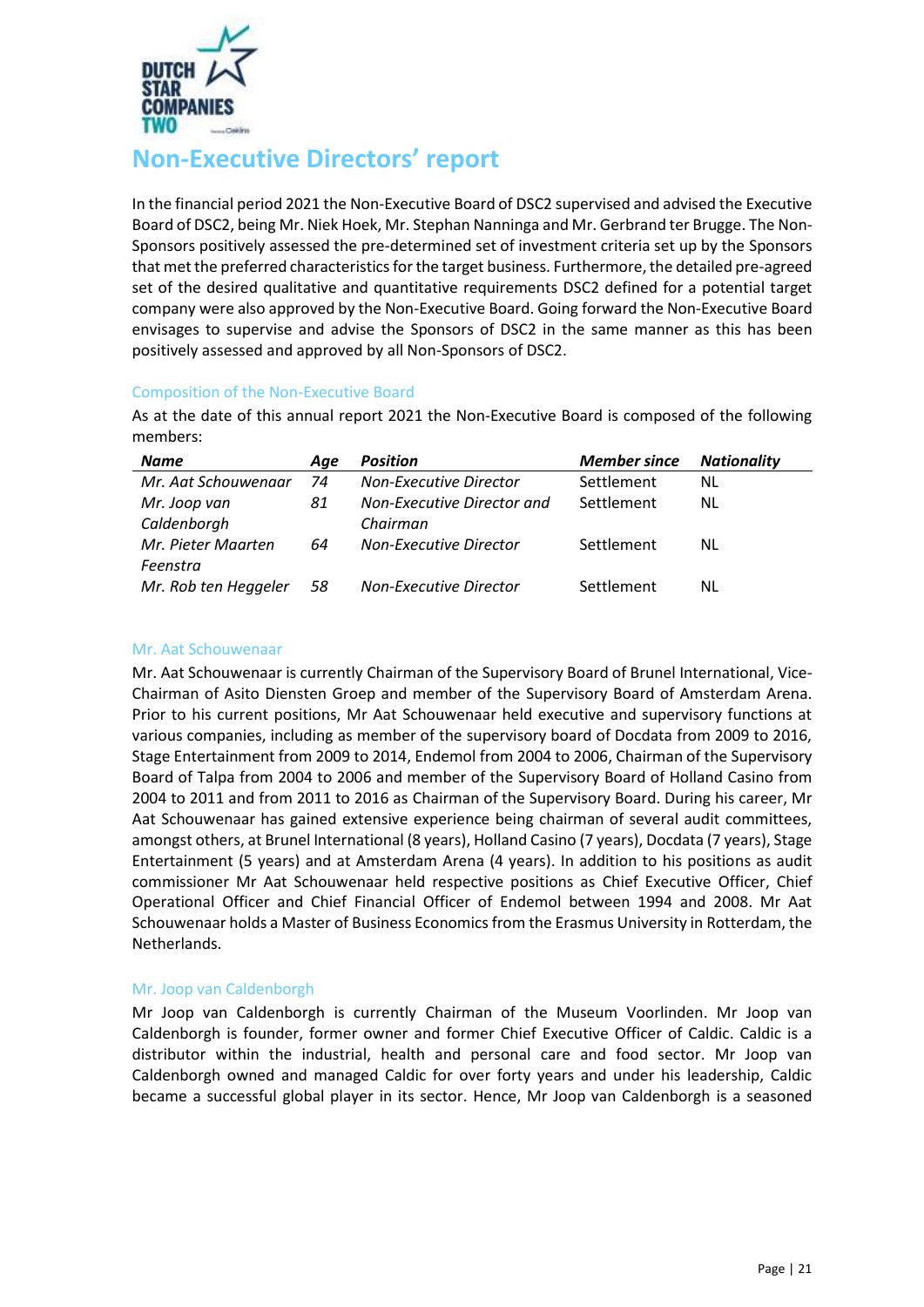

executive with extensive experience in managing a family-owned company with an industrial focus, which fits perfectly into the profile of the Target Business Profile.

# Mr. Pieter Maarten Feenstra

Mr. Pieter Maarten Feenstra has more than twenty years of experience as an investment banker and is currently managing director of Aletra Capital Partners, which he co-founded in 2005. Prior to co-founding Aletra Capital Partners, Mr Pieter Maarten Feenstra worked as an analyst and management consultant at McKinsey & Company (1982-1986), founded Amsterdamse Investeringsbank (AIB) where he was a managing director (1986-1990) after which he was a partner and advisory director at Goldman Sachs International (1990-2008). Mr Pieter Maarten Feenstra is highly experienced in mergers and acquisition and analysing potential financial or management improvements to operational businesses.

# Mr. Rob ten Heggeler

Mr. Rob ten Heggeler has more than 25 years of experience as a banker and currently is a partner at DM Equity Partners, which he co-founded in 2017. Prior to co-founding DM Equity Partners, Mr Rob ten Heggeler was member of the Managing Board at NIBC Bank, Chairman of the Supervisory Boards of Beequip and NIBC AG between 2009 and 2016. Between 2006 and 2009 Mr Rob ten Heggeler was responsible for wholesale banking Netherlands as member of the Managing Board of Rabobank International. Mr Rob ten Heggeler also worked at Fortis Bank (Nederland) between 2001 and 2006 were his function was Global CEO Fortis Private Banking. Mr Rob ten Heggeler holds Masters in Law-taxation from the University of Groningen and Business and Corporate Law from the University of Amsterdam and has attended executive courses at INSEAD, Columbia, Stanford, IMD and Northwestern

The Non-Executive Board confirms that all its members are independent as defined in best practice provisions 2.1.7 to 2.1.9. of the Dutch Corporate Governance Code. No member of the Non-Executive Board holds more than five directorships at Dutch 'large companies', in accordance with section 2:142a of the Dutch Civil Code.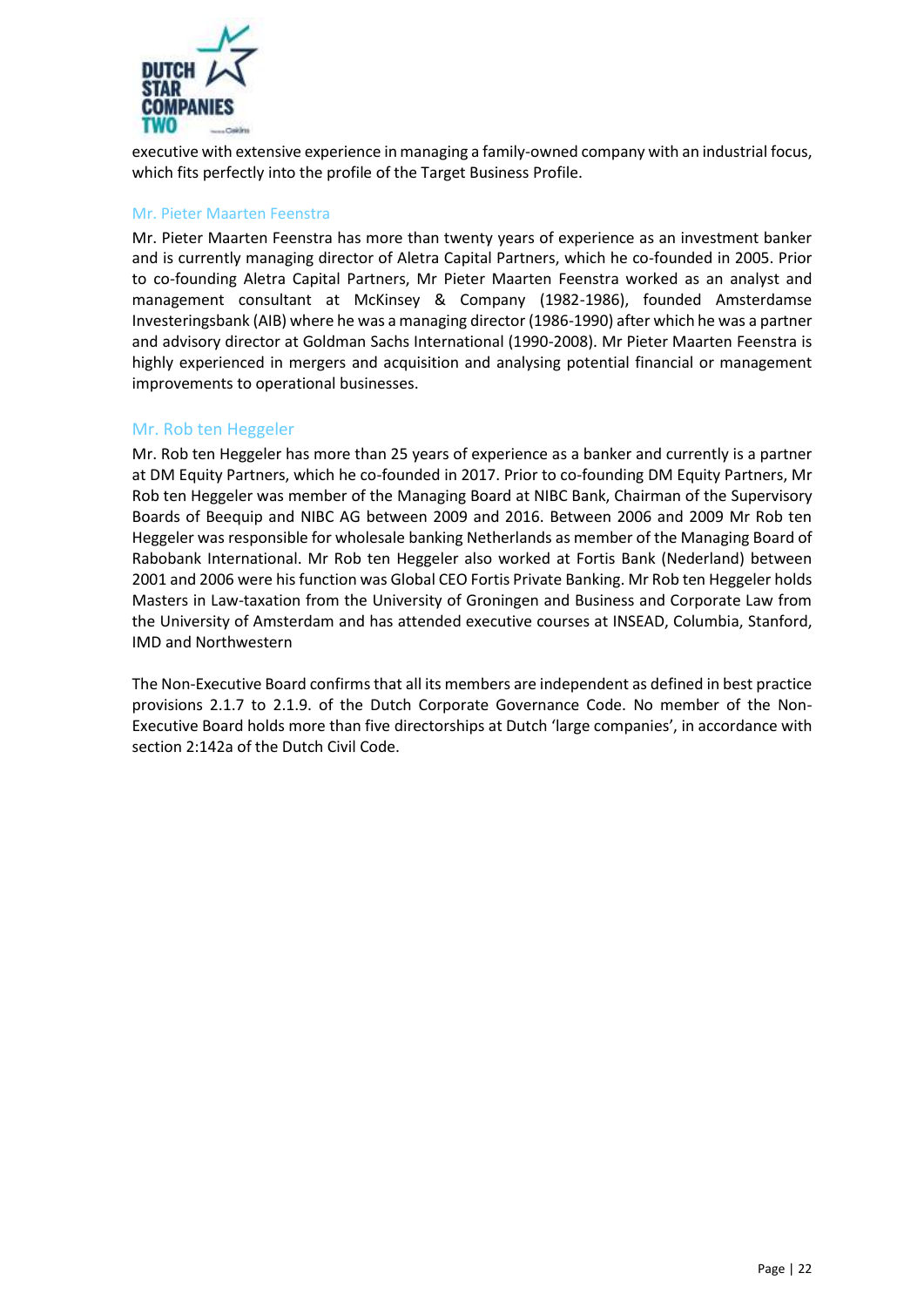

## <span id="page-22-0"></span>Evaluation

The Non-Executive Board reviewed and discussed its own functioning during the 2021 financial period. Overall, the functioning of the Non-Executive Board was assessed positively. The composition and functioning of the Board and the performance of its individual members were also positively assessed and discussed.

# <span id="page-22-1"></span>Meetings and Attendance in 2021

The Non-Executive Board held eight meetings, respectively on 21 October 2020, 26 November 2020, 26 January 2021, 26 February 2021, 13 April 2021, 7 September 2021, 29 November 2021 and a bring down call on 13 December 2021. All Board members, except for the meeting on 7 September 2021 where two Executive Board members were unable to attend, were present at all meetings either in person or via conference call and were held at Oaklins' office on Beethovenstraat 500, 1082 PR in Amsterdam or via Microsoft Teams in the presence of the Board. During these meetings the Executive Directors' ideas were tested and challenged by the members of the Non-Executive Board in order to ensure that decisions were reached that underpin DSC2's strategy and are aligned with the long-term value creation pursued by the Company. Between meetings, Non-Executive Board chairman Mr. Joop van Caldenborgh maintained contact with the Board on a regular basis. The main topic discussed in the various contact moments was the progress of the target search and status of ongoing discussions with potential targets.

Furthermore, the Non-Executive Board was kept informed of DSC2's strategic, financial, operational, legal and compliance risks, of the internal control and management systems in place, and of the actions taken to manage the risks.

In addition, the Non-Executive Board discussed changes in regulation and applicable IFRS standards, the implications of Corporate Governance Code for DSC2 and the preparation, evaluation and follow-up with respect to the Annual General Meeting of Shareholders.

#### <span id="page-22-2"></span>Audit Committee

Under the Articles of Association, the Company shall have an Audit Committee, consisting of a number of individuals, whether or not Non-Executive Directors. Their number is to be determined by the Non-Executive Directors. The members of the Audit Committee shall be appointed, suspended and dismissed by the Non-Executive Directors. Executive Directors shall not be members of the audit committee. Separate By-Laws that govern the Audit Committee have been adopted by the Non-Executive Directors and are available on the Company's website [\(www.dutchstarcompanies.com\)](http://www.dutchstarcompaniesone.com/).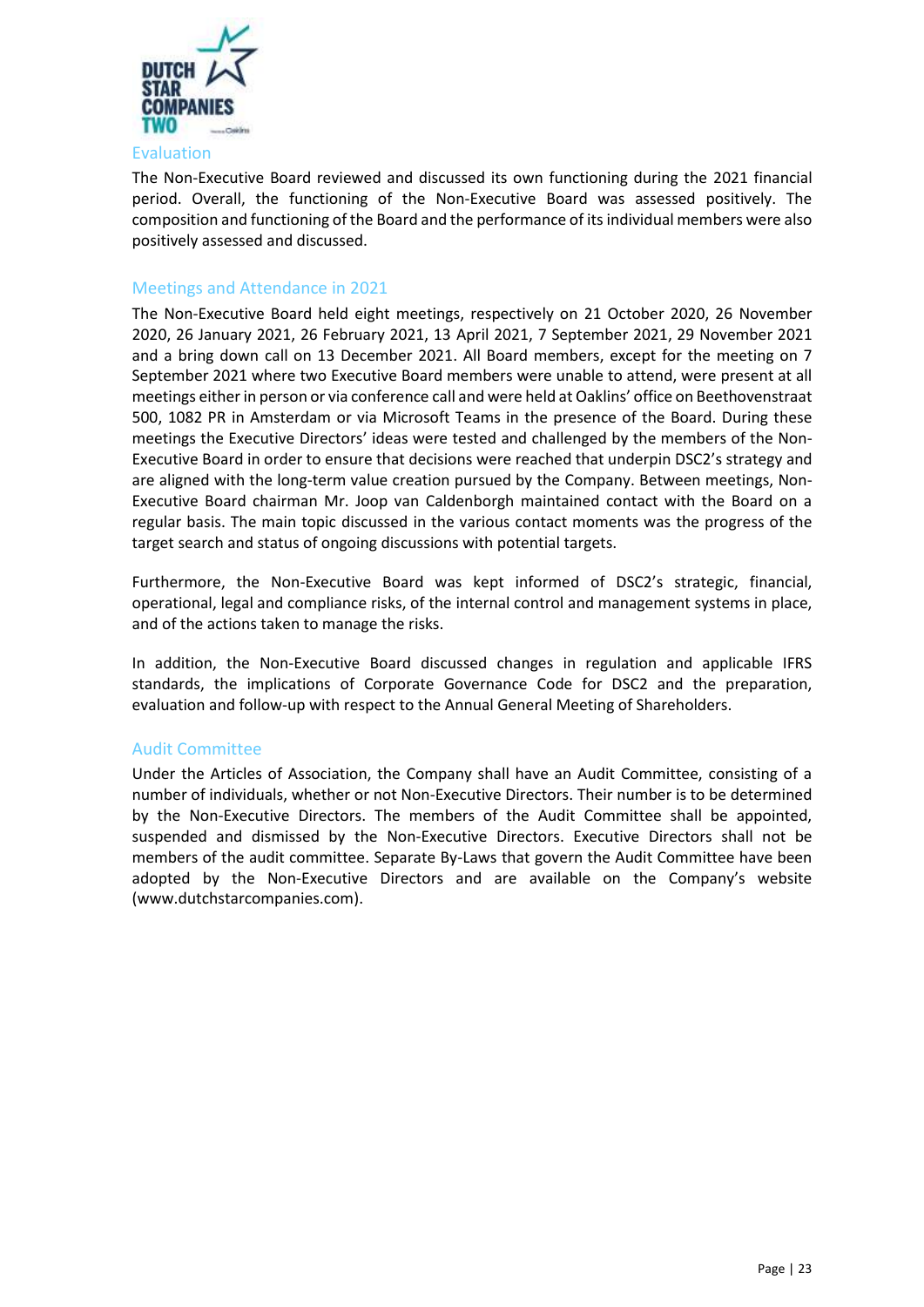

The responsibilities of the Audit Committee focus on supervising the activities of the Board with respect to:

- the monitoring of the financial-accounting process and preparation of proposals to safeguard the integrity of said process;
- the monitoring of the statutory audit of the annual accounts and consolidated accounts, and in particular the process of such audit (taking into account the review of the Dutch Authority for the Financial Markets (Autoriteit Financiële Markten (AFM)) in accordance with Section 26 EU-Regulation 537/2014);
- the review and monitoring of the independence of the External Auditor; and
- the adoption of a procedure for the selection of the External Auditor and the nomination for appointment of the External Auditor with respect to the statutory audit of the annual accounts and consolidated accounts.

Working within the Board, the Audit Committee is furthermore charged with:

- the preparatory work for the Non-Executive Directors' decision-making regarding the supervision of the integrity and quality of the Company's financial reporting and the effectiveness of the Company's internal risk management and control systems. Among other things, it focuses on monitoring the Executive Directors with regard to:
	- $\circ$  relations with, and following up of comments by, the internal audit function and the External Auditor;
	- o the financing of the Company;
	- o the application of information and communication technology (ICT), including risks relating to cyber security; and
	- o the Company's tax policy.
- the preparation of meetings of the Board where the report of the Board, the annual accounts and the interim figures of the Company are discussed. The Audit Committee maintains regular contact with and supervises the External Auditor.

The Audit Committee comprises two members, all of whom are Independent Non-Executive Directors. Appointments to the Committee are made by the Board. The Board has satisfied itself that the Committee's membership includes directors with recent and relevant financial experience.

The members of the Committee that served were:

- 1. Mr. Aat Schouwenaar (chairman of the Audit Committee)
- 2. Mr. Pieter Maarten Feenstra

In relation to the 2021 annual report, the Audit Committee met on the following dates:

- 28 July 2021 after markets closed (bring-down call 2021 H1 press release).
- 19 November 2021
- 13 December 2021
- 21 February 2022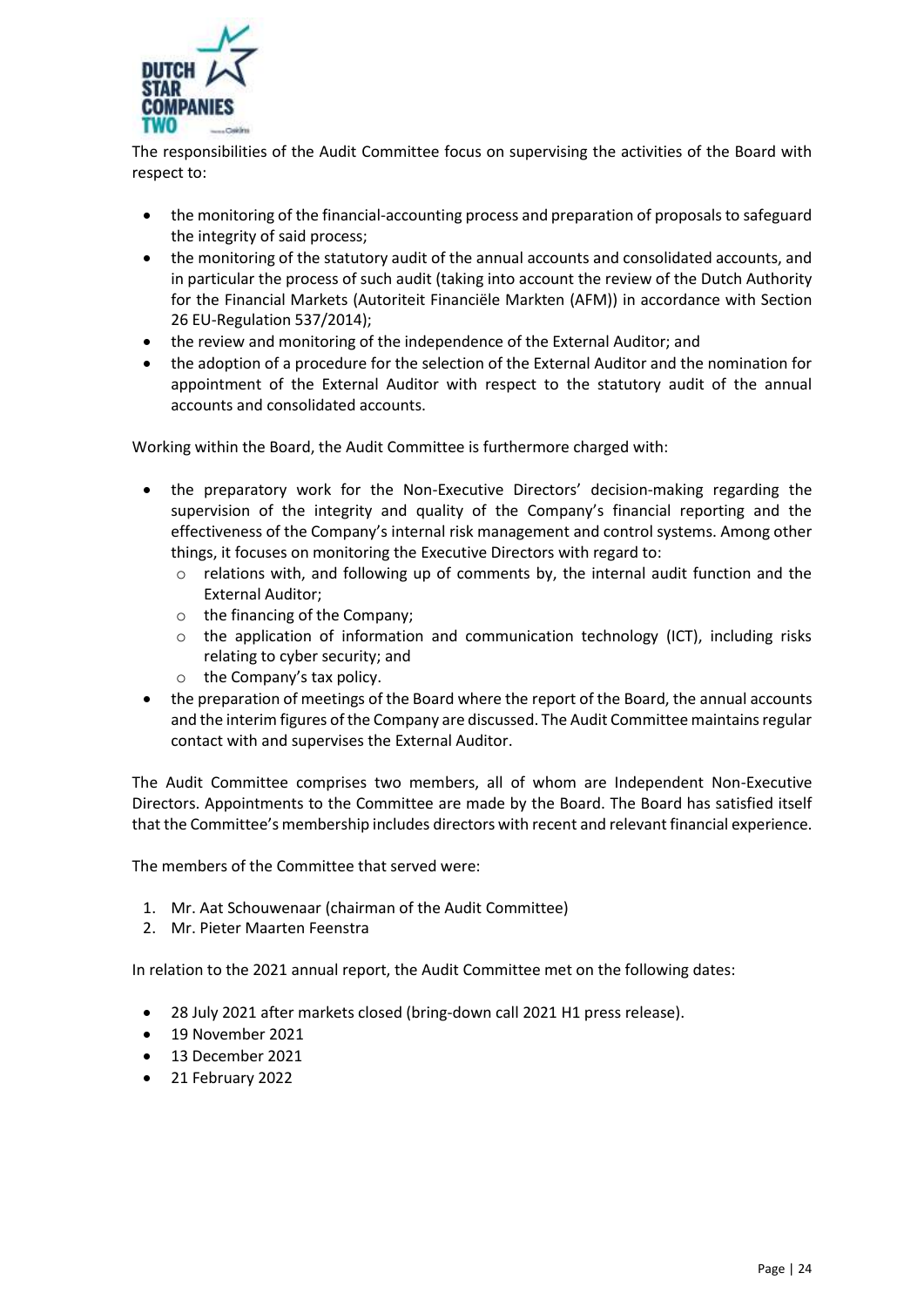

#### <span id="page-24-0"></span>Audit Committee activities

The main activities of the Audit Committee included the following:

- The critical review of the significant financial reporting issues in connection with the preparation of the Company's financial and related formal statements, with the assistance of reports received from the Board and the External Auditor;
- An assessment of the scope and effectiveness of the systems established to identify, assess, manage and monitor financial and non-financial risks;
- Review of the external auditor, its terms of engagement, findings of its work and at the end of the audit process reviewing its effectiveness;
- Review of the independence and objectivity of the external auditor;
- Review of treasury guidelines; and
- Review of financing options.

# <span id="page-24-1"></span>External Auditor

The Company's external auditor, Deloitte Accountants B.V. ("Deloitte" or "External Auditor"), was appointed as of incorporation of the Company. The External Auditor reports to the Committee on the actions taken to comply with professional and regulatory requirements and with best practice designed to ensure its independence. The performance of the external auditor is reviewed by the Audit Committee on an annual basis through a qualitative assessment of the services provided against the agreed audit plan and taking account of feedback received from management. Following this review, the Audit Committee is satisfied that the external audit process operates effectively.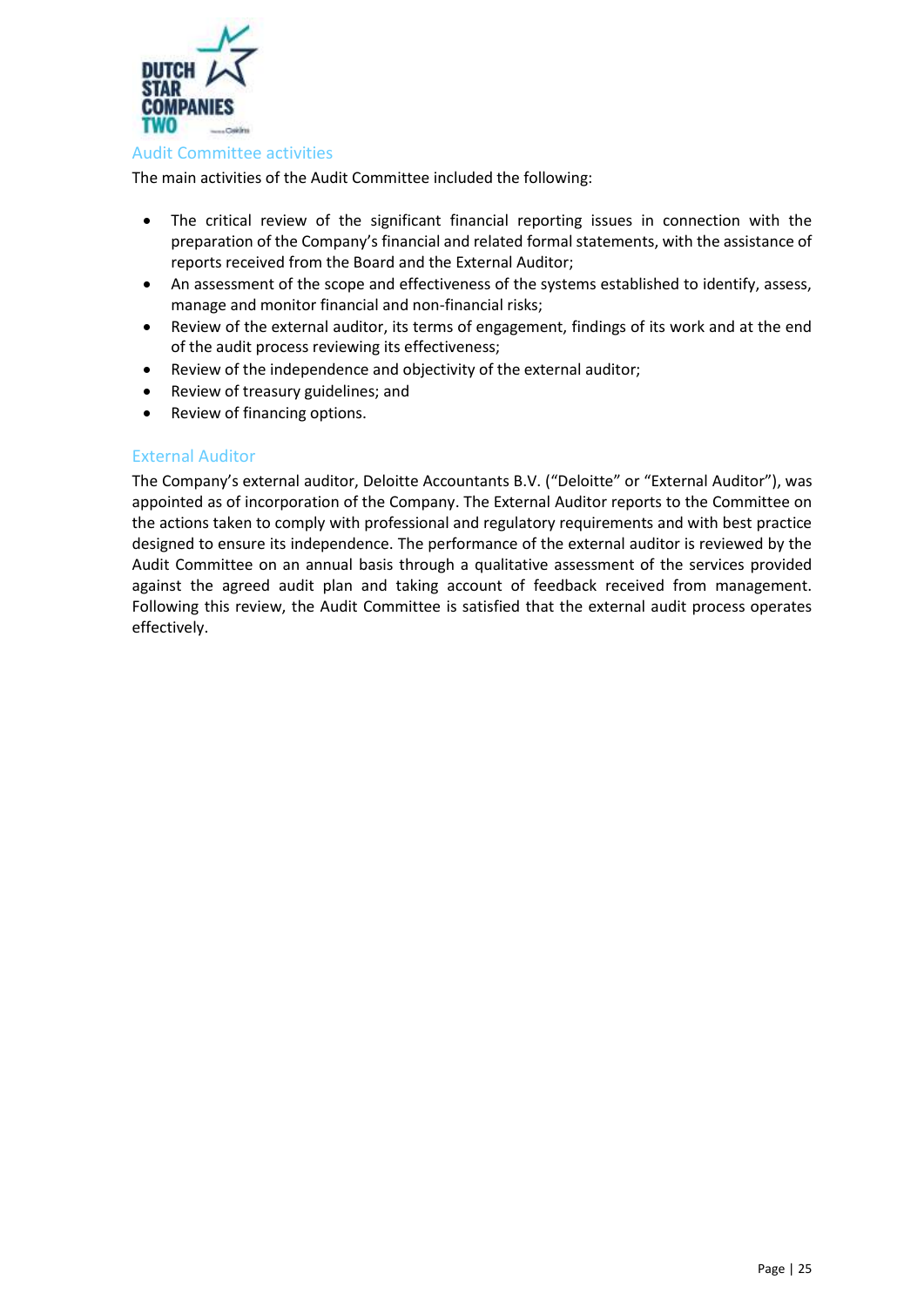

<span id="page-25-0"></span>The Non-Executive Board members have reviewed and discussed the 2021 annual report and financial statements. The 2021 financial statements, as prepared by the Board, have been audited by Deloitte, whose auditor's report is included in this report, and were extensively discussed on 12 april 2022 by the Non-Executive Board members and the external auditor in the presence of the Board.

The Non-Executive Board believes the 2021 financial statements of DSC2 meet all requirements for correctness and transparency. All members of the Non-Executive Board and the Board have signed the 2021 Financial Statements pursuant to the statuary obligations under article 2:101 (2) of the Dutch Civil Code. The Board will present the financial statements for 2021 and its report at the scheduled Annual General Meeting of Shareholders on 31 Mei 2021. The Non-Executive Board recommends that the Annual General Meeting of Shareholders adopt the 2021 Financial Statements and its charge the Board and the Non-Executive Board from liability for their management and supervision in the year under review.

The members of the Non-Executive Board want to thank the Board and the support team of DSC2 for their dedication and commitment during the realisation of the Business Combination prior to the Business Combination Deadline.

On behalf of the Non-Executive Board members

Amsterdam, 13 April 2022

Ms. Tova Posner Henkin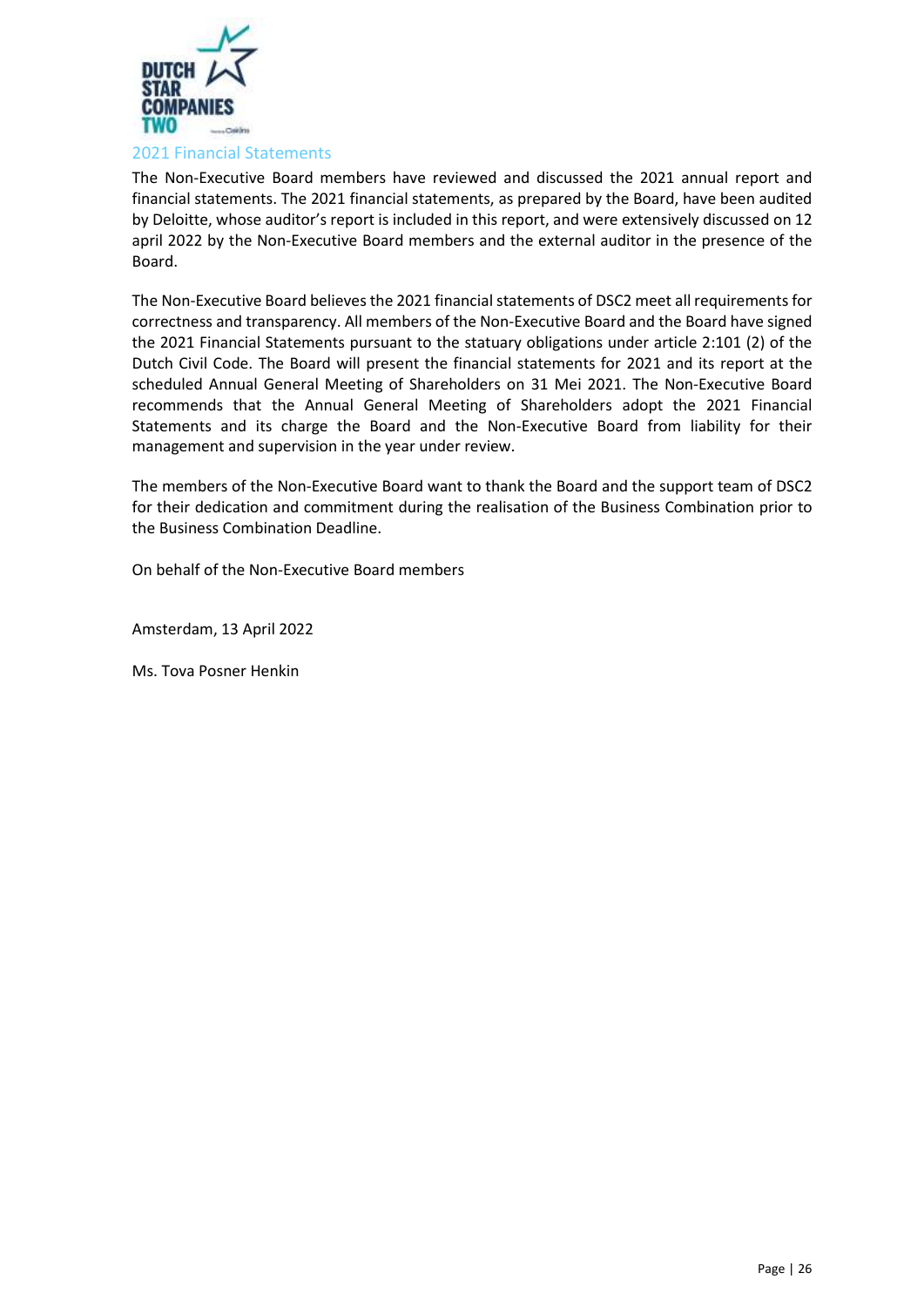

# <span id="page-26-0"></span>**Corporate Governance**

Mr. Niek Hoek, Mr. Stephan Nanninga and Mr. Gerbrand ter Brugge are Executive Directors of the Board of DSC2 as of incorporation. Pursuant to resolution of the general meeting Mr. Joop van Caldenborgh (chairman), Mr. Aat Schouwenaar, Mr. Pieter Maarten Feenstra and Mr. Rob ten Heggeler have been appointed as Non-Executive Directors of the Board with effect as of settlement. Mr. Niek Hoek, Mr. Stephan Nanninga and Mr. Gerbrand ter Brugge have been appointed for an indefinite term, provided that they will in any event voluntarily step down within four years following their appointment. All other members of the Board are appointed for a period of four years.

# <span id="page-26-1"></span>Takeover Directive

# <span id="page-26-2"></span>Powers, Responsibilities and Functioning

The Articles of Association provide that the Board must consist of one or more Executive Directors and one or more Non-Executive Directors. The total number of members of the Board, as well as the number of Executive Directors and Non-Executive Directors, is determined by the general meeting. Only individuals can be Non-Executive Directors. Directors are appointed by the general meeting. The Board may nominate one or more candidates for each vacancy.

The general meeting can overrule a binding nomination by the Board by a majority vote of at least two-thirds of the votes cast, provided such majority represents at least one-third of our issued share capital.

If the general meeting with an absolute majority of the votes cast overrules the binding nomination, but this majority does not represent at least one-third of our issued share capital, then a new meeting may be convened in which the nomination can be overruled by an absolute majority of the votes cast irrespective of the capital present or represented at the meeting. Each Director may be removed by the general meeting at any time. Each Director may be suspended by the general meeting at any time. An Executive Director may also be suspended by the Board.

Dutch law provides that resolutions of the Board involving major changes in our identity or character are subject to the approval of the general meeting. Such changes in any event include:

- the transfer of our business or practically our whole business to a third party;
- the entry into or termination of a long-term cooperation by us or by any of our subsidiaries with another legal entity or company or as fully liable partner in a limited partnership or a general partnership if this joint venture or termination of such a joint venture is of major significance to us; and
- the acquisition or disposal, by us or any of our subsidiaries, of a participating interest in the capital of a company valued at a minimum of one-third of our assets according to our most recently adopted consolidated annual balance sheet with explanatory notes thereto.

In accordance with our Articles of Association, our Board has adopted rules governing the Board's principles and best practices (the Board Rules). The Board Rules describe the duties, tasks, composition, procedures and decision making of the Board.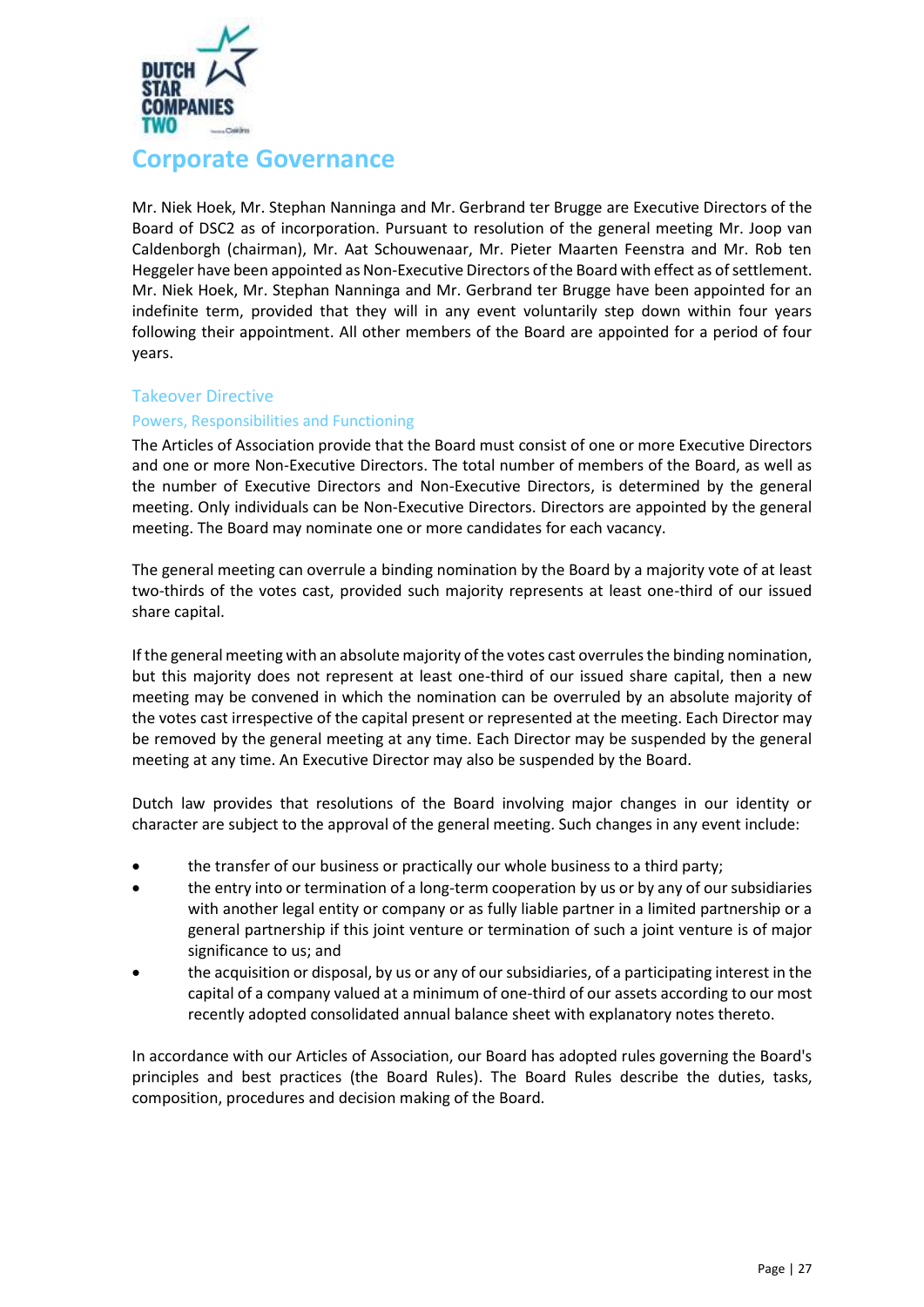

#### <span id="page-27-0"></span>Amendment of Articles of Association

The General Meeting may pass a resolution to amend the Articles of Association, with an absolute majority of the votes cast, but only on a proposal of or with the prior approval of the Board. Any such proposal or approval must be stated in the notice of the General Meeting.

A resolution of the General Meeting to amend the Articles of Association which has the effect of reducing the rights attributable to holders of Shares of a particular class, is subject to approval of the meeting of holders of Shares of that class.

## <span id="page-27-1"></span>Financial Market Supervision

As Dutch Star Companies TWO is a private limited liability company there are no to notify substantial shareholding under the Financial Market Supervision

#### <span id="page-27-2"></span>Certain mandatory disclosures with respect to members of the Board

During the last five years, none of the members of the Board: (i) has been convicted of fraudulent offenses; or (ii) has been subject to any official public incrimination and/or sanctions by statutory or regulatory authorities (including designated professional bodies), or disqualification by a court from acting as a member of the administrative, management or supervisory body of an issuer, or from acting in the management or conduct of the affairs of any issuer.

Other than as disclosed in the paragraphs above the Company is not aware of any arrangement or understanding with any shareholders, customers, suppliers or others, pursuant to which any person was selected as a member of a corporate body of the Company.

#### <span id="page-27-3"></span>Dutch Corporate Governance Code

Prior to completing the Business Combination, the Company is not involved in any other activities than the preparation of the Business Combination. After the Business Combination has been completed the Company intends to tailor its Dutch Corporate Governance Code compliance to the situation after the Business Combination Completion Date and will, until such time, not comply with a number of best practice provisions. To the extent, the Company will deviate from the Dutch Corporate Governance Code following the Business Combination, such deviations will be disclosed in the Company's annual report in accordance with Dutch market practice.

To the extent best practice provisions relate to the Board and its committees, deviations of the Dutch corporate governance code are summarised below:

#### Best practice provision 2.1.6: diversity

Although best efforts have been made to compose the Board in accordance with 2:166 DCC, the Board presently does not meet the prescribed ratio between male and female members. The Company keeps striving to meet the male/female ratio of 2:166 DCC and has every intention to again endeavour to meet the criteria when new members are selected.

#### Best practice provision 2.3.2: committees

With a view to the number of Non-Executive Directors, the Dutch Corporate Governance Code prescribes that the Board installs a selection- and appointment committee and a remuneration committee. As the Company will not conduct any business prior to a Business Combination and the Board does not intend to hire any employees, the Board has no need for a selection- and appointment or remuneration committee.

#### Best practise provision 2.3.10: secretary to the Board

Until a Business Combination is concluded, the Board has no need for a secretary to the Board.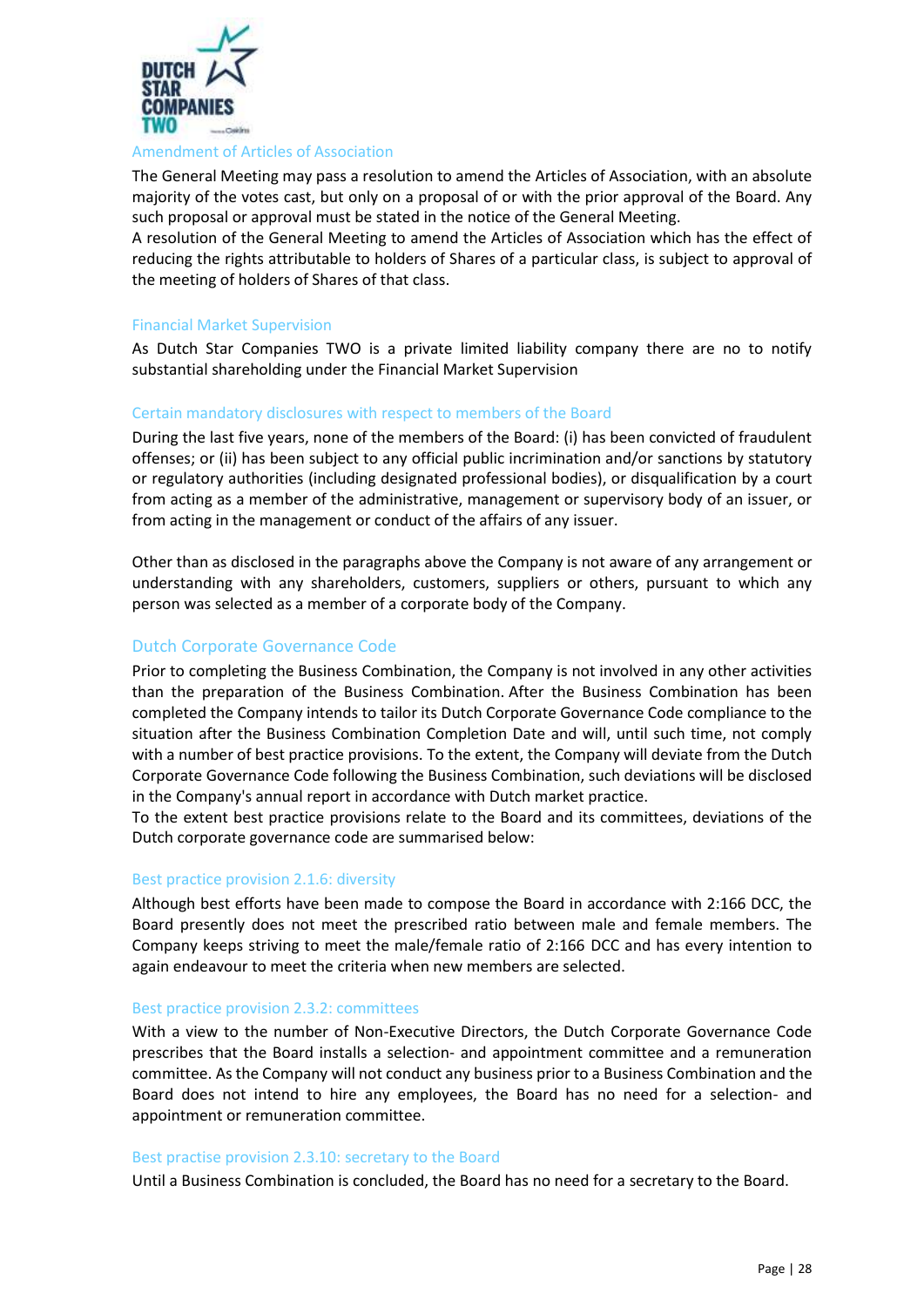

# Best practice provision 3.3.3: Shares held by a Non-Executive Board member in the Company should be long-term investments

The Company believes the Company's capital structure is designed to align the interest of the Sponsors and the Ordinary Shareholders, which is an important part of the proposition to Ordinary Shareholders as represented by special acquisition companies such as DSC2 and emphasises that the Sponsors are subject to a lock-up undertaking that applies following conversion of their Special Shares into Ordinary Shares (See note 12 *Current Shareholders and Related Party Transactions – Sponsors' lock-up undertakingsin the prospectus*). Furthermore, the Ordinary Shares indirectly held by the Non-Executive Directors Mr. Aat Schouwenaar, Mr. Joop van Caldenborgh (chairman), Mr. Pieter Maarten Feenstra and Mr. Rob ten Heggeler, each Non-Executive Directors, are not necessarily held as long-term investments as their investment horizon shall be determined following completion of the Business Combination. With a view to the respective shareholdings held by the Non-Executive Directors, which in each case is below 10%, the Non-Executive Directors do qualify as 'independent' within the meaning of the Dutch Corporate Governance Code. DSC2 believes the board to be well-balanced Board wherein decisions are taken on the basis of sufficient criteria and checks & balances, minimizes the risk of entering into such unfavourable Business Combination.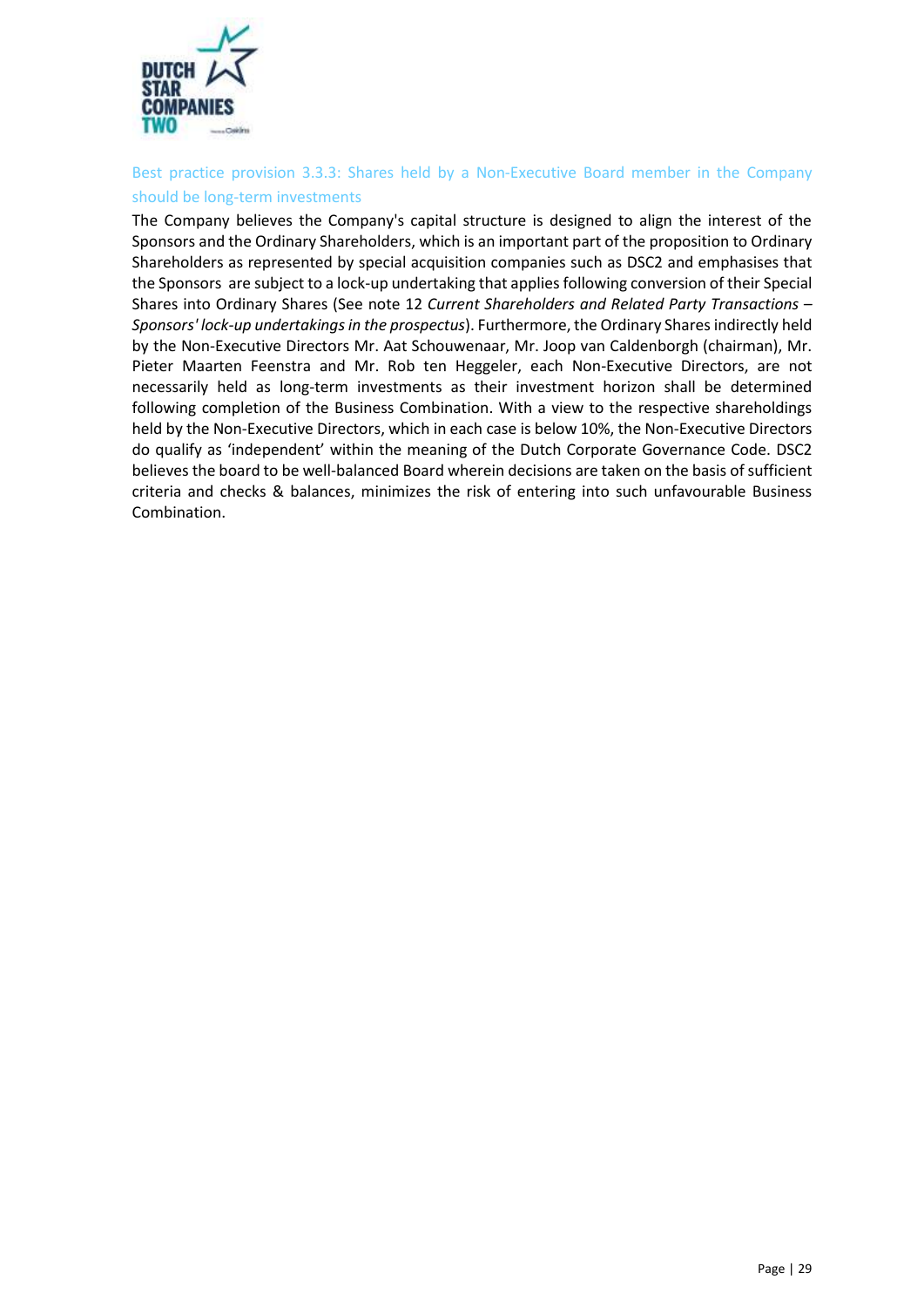

<span id="page-29-0"></span>The members of the Board and the Sponsors are not entitled to any remuneration or compensation prior to completion of a Business Combination. The remuneration of the members of the Board following a Business Combination, if any, shall be disclosed in the shareholder circular published in connection with the DSC2 EGM and is expected to be in line with market practice for small to medium sized companies. The members of the Board have not entered into any type of employment or service agreement with the Company. As such, there are no severance arrangements between the members of the Board and the Company. Since the members of the Board will not be remunerated, there is no remuneration committee. For the same reason, we have not prepared a remuneration plan that normally would be required under the Shareholder Rights Directive and article 2.135b, Book 2 of the Dutch Civil Code.

# <span id="page-29-1"></span>Committees of the Board

The Board has not installed any standing committees, other than the Audit Committee appointed by the Board of Non- Executive Directors.

#### <span id="page-29-2"></span>Liability and Insurance

Under Dutch law, members of the Board may be liable to the Company for damages in the event of improper or negligent performance of their duties. They may be jointly and severally liable for damages to DSC2 and to third parties for infringement of the Articles of Association or of certain provisions of the Dutch Civil Code. In certain circumstances, they may also incur additional specific civil and criminal liabilities. Members of the Board and the Audit Committee of the Company are insured under an insurance policy against damages resulting from their conduct when acting in their capacities as such members or officers.

#### <span id="page-29-3"></span>Indemnification

The Articles of Association provide for an indemnity for the members of the Board. Subject to Dutch law and not in any case of wilful misconduct or gross negligence (*opzet of grove nalatigheid*), and without prejudice to an indemnity to which he may otherwise be entitled, every person who is or formerly was a member of the Board shall be indemnified out of the assets of the Company against all costs, charges, losses and liabilities incurred by such member in the proper execution of his duties or the proper exercise of his powers in any such capacities in the Company including, without limitation, a liability incurred in defending proceedings in which judgment is given in such member's favour or in which he is acquitted, or which are otherwise disposed of without a finding or admission of material breach of duty on his part.

# <span id="page-29-4"></span>**Diversity**

Pursuant to Dutch law, certain large Dutch companies must pursue a policy of having at least 30% of the seats on the board to be held by men and at least 30% of those seats to be held by women. This allocation of seats will be taken into account in connection with the appointment, or nomination for the appointment, of members of the Board and the drafting of the criteria for the size and composition of the Board, as well as the designation, appointment, recommendation and nomination for appointment of members of the Board. Currently DSC2 does not meet some of the applicable gender diversity targets.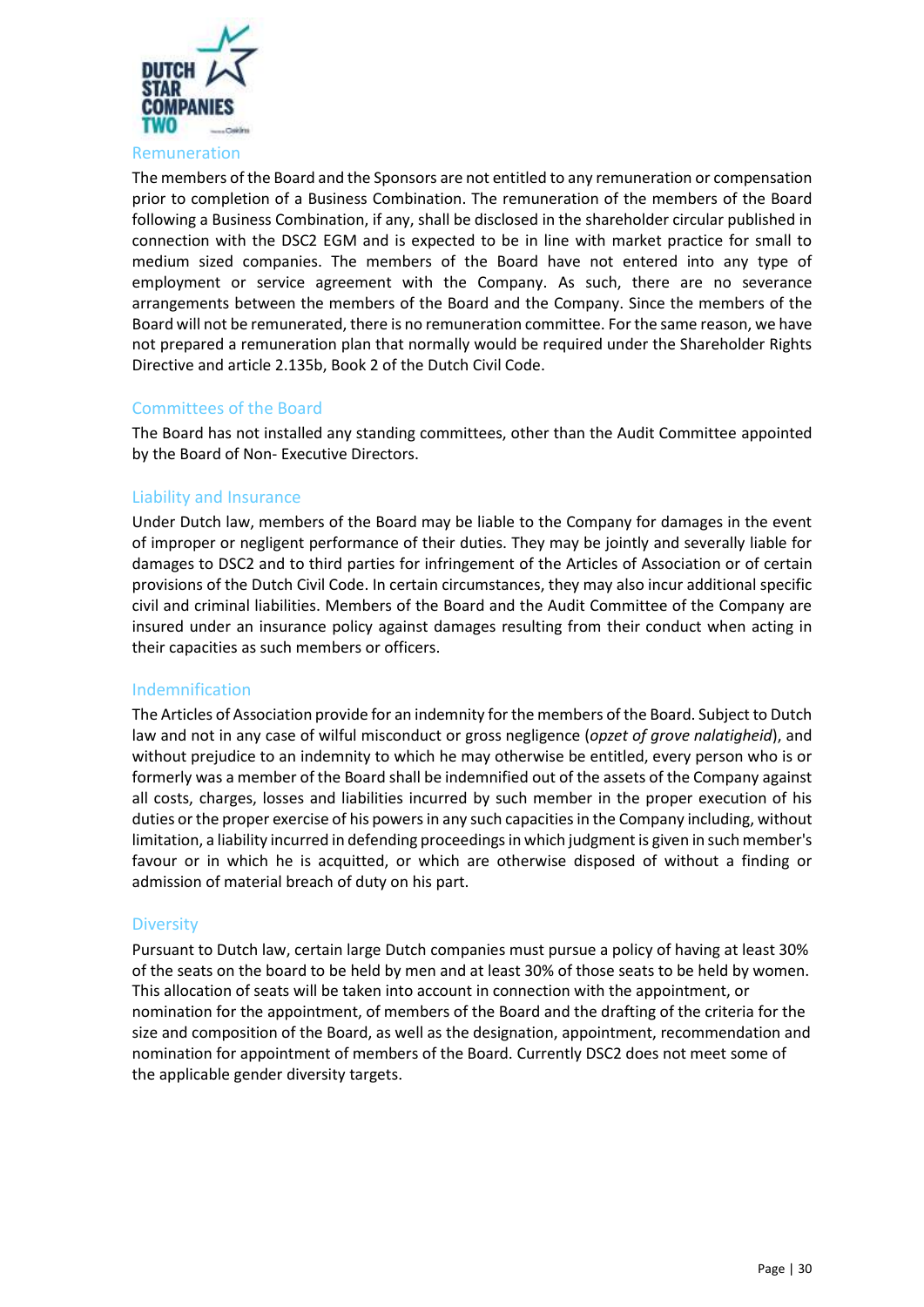

These targets together with the explanation why DSC2 does not yet meet them are listed below:

- i. the seats are not allocated in a well-balanced manner:
	- o in the process of selecting suitable persons for DSC2s (Non-)Executive Board, DSC2 offered seats to several larger shareholders with experience of investing in and/or having management experience with larger (listed) companies. The group of candidates consisted of both men and women. In the end only male shareholders showed willingness to obtain a Board seat;
	- ii. The allocation is not well-balanced:
		- o our current (Non-) Executive Directors were only appointed at IPO (19 November 2021). Since then, the (Non-)Executive Board has not changed; and
- iii. the aim to achieve a well-balanced allocation in the future:
	- o considering the investment horizon of DSC2 (two years from IPO), we do not expect to alter the current (Non-)Executive Board within the next year. After a successful Business Combination, we expect DSC2 to dissolve into the Target Company, implying that the current (Non-)Executive Board also dissolves. However, it could be the case that one or two of DSC2s current Executive Directors will become part of the Target Company's governance structure as of Business Combination or shortly thereafter.

# <span id="page-30-0"></span>Limitation of supervisory positions

Pursuant to Dutch law, there are limitations to the number of positions persons can hold on the boards of large Dutch Companies. Presently, we do not qualify as a large company for purposes of these provisions, as we have not yet prepared annual accounts over two years, which is a requirement under Dutch law.

# <span id="page-30-1"></span>Conflicts of interest, other information

The following circumstances may lead to a potential conflict of interest for the Members of the Board (see Section *Risk Factors* – *Risks related to the Members of the Board and/or the Sponsors* ):

- Members of the Board may allocate their time to other businesses leading to potential conflicts of interest in their determination as to how much time to devote to the Company's affairs, which could have a negative impact on the Company's ability to complete the Business Combination;
- The Sponsors may have a conflict of interest in deciding if a particular target business is a good candidate for the Business Combination;
	- o The Sponsors are not obligated to provide the Company with a first review of all Business Combination opportunities that they or their Affiliates may identify, this is relevant in particular with a view to the investment activities some of the Sponsors conduct for their own account, including Mr. Niek Hoek through Brandaris Capital, Mr. Stephan Nanninga through LindeSpac and Mr. Gerbrand ter Brugge through Oaklins (or affiliates of Oaklins);
	- $\circ$  The Company may engage in the Business Combination with a target business that has relationships with entities that may be affiliated with the members of the Board or the Sponsors , which may raise potential conflicts of interest;
	- $\circ$  Each member of the Board is also an indirect shareholder in the Company. This may cause them to focus on the financial performance of the Company rather than other stakeholder interests;
	- $\circ$  One or more of the members of the Board may negotiate employment or consulting agreements with a target business in connection with a particular Business Combination.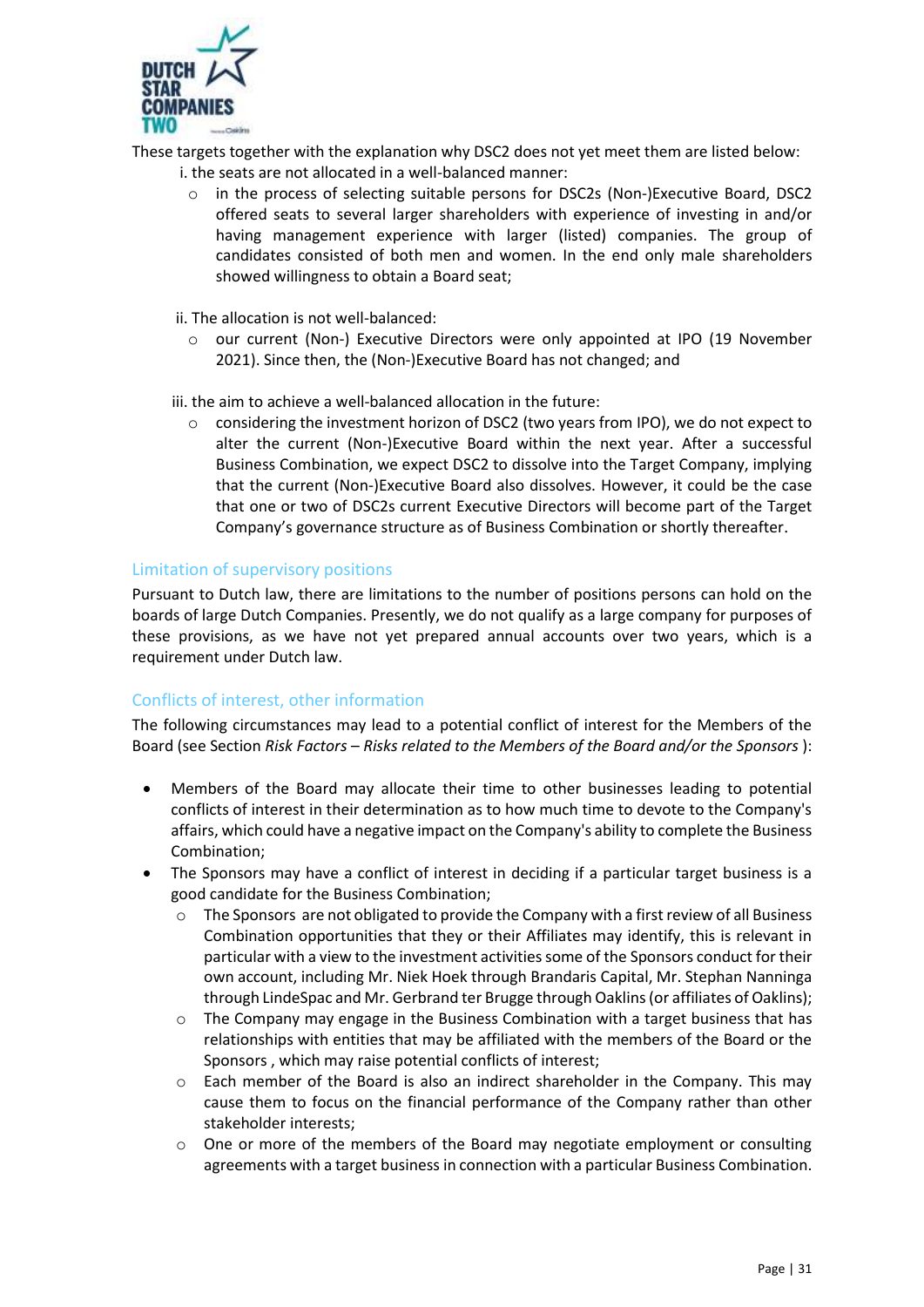

These agreements may provide for them to receive compensation following the Business Combination and as a result, may cause them to have conflicts of interest in determining whether a particular proposed Business Combination is the most advantageous;

- $\circ$  The Sponsors, including Mr. Niek Hoek, Mr. Stephan Nanninga and Mr. Gerbrand ter Brugge who are also members of the Board, indirectly hold Special Shares which they will only be entitled to convert into Ordinary Shares if they succeed in completing a Business Combination, which may incentivize them to initially focus on completing a Business Combination rather than on critical selection of a feasible target business and the negotiation of favourable terms for the transaction. Provided that, on the long-term the Sponsors are more likely to benefit from their Special Shares and related conversion rights if the acquired target business performs well and is integrated in the Company in a manner that is beneficial from a commercial, legal and tax perspective to the Company and all its shareholders. See the section Current Shareholders and Related Party Transactions in the prospectus); and
- o Following completion of the Business Combination, One or more Sponsors may have an advisory role (potentially as a member of the supervisory board or non-executive director of either the target business or the Company) whilst also maintaining his Special Shares. The ownership of Special Shares, and the potential financial upside of converting such Special Shares into Ordinary Shares may cause such Promoter / adviser of the target business to focus on (short-term) financial results rather than the (long-term) interests of all stakeholders.

We are not aware of any other circumstance that may lead to a potential conflict of interest between the private interests or other duties of members of the Board and the private interests or other duties of members of the Audit Committee vis-à-vis the interests of the Company. There is no family relationship between any members of the Board or the Audit Committee.

With respect to each of the members of the Board and the Audit Committee, we are not aware of:

- i. any convictions in relation to fraudulent offences in the last five years;
- ii. any bankruptcies, receiverships or liquidations of any entities in which such members held any office, directorships or senior management positions in the last five years; or
- iii. any official public incrimination or sanctions of such person by statutory or regulatory authorities (including designated professional bodies), or disqualification by a court from acting as a member of the administrative, management or supervisory bodies of an issuer or from acting in the management or conduct of the affairs of any issuer for at least the previous five years.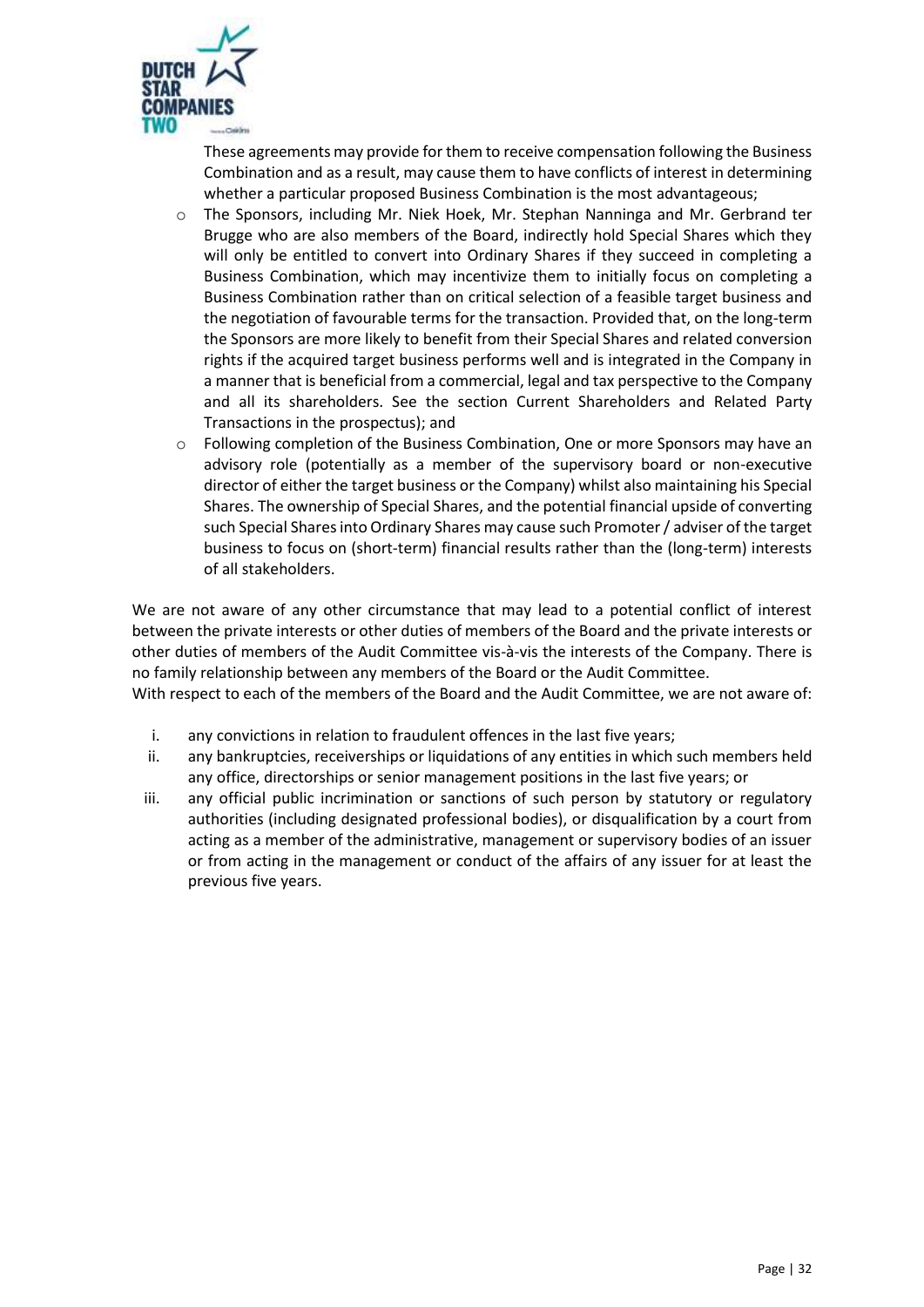

<span id="page-32-0"></span>The Company currently has no employees and does not intend to hire any employees prior to the Business Combination. Mr. David van Ass and Mr. Felix Snoeck Henkemans are employed by Oaklins and Mr. Derk Hoek is employed by Brandaris assist the Sponsors in the ongoing process towards the Business Combination.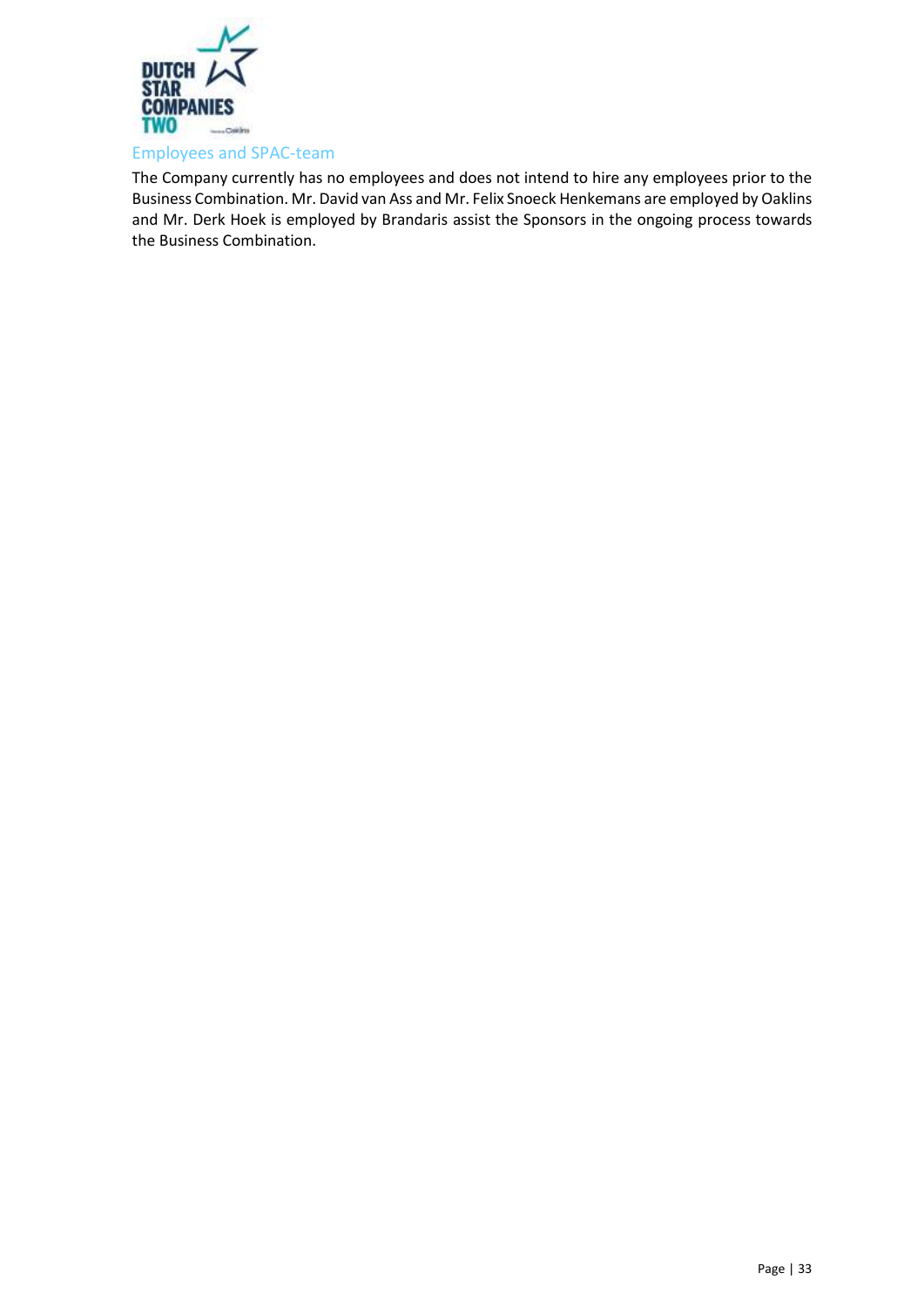

# <span id="page-33-0"></span>**Statement of Directors' responsibilities**

The Directors are responsible for preparing the Company's Annual Report. The Company's Annual Report comprises the Directors' Report, the Governance Report, the Company's Financial Statements and some other information. The Directors are responsible for preparing the Annual Report in accordance with applicable law and regulations. The Directors are required by law to prepare the Annual Report for each financial year. The Directors have prepared the Annual Report in accordance with International Financial Reporting Standards ("IFRS") as adopted by the European Union and the relevant provisions of the Dutch Civil Code. The Directors must not approve the Annual Report unless they are satisfied that it gives a true and fair view of the state of affairs of the Company and of the profit or loss of the Company for that period. In preparing the Annual Report, the Directors are required to:

- select suitable accounting policies and then apply them consistently;
- make judgements and accounting estimates that are reasonable and prudent;
- state whether applicable IFRS as adopted by the European Union and the relevant provisions of the Dutch Civil Code have been followed, subject to any material departures disclosed and explained in the Annual Report; and
- prepare the Annual Report on the going concern basis, unless it is inappropriate to presume that the Company will continue in business.

The Directors are responsible for keeping adequate accounting records that are sufficient to show and explain the Company's transactions and disclose, with reasonable accuracy at any time, the financial position of the Company and enable them to ensure that the Annual Report complies with applicable law. The Directors have assessed whether the risk assessment executed showed any material failings in the effectiveness of the Company's internal risk management and control systems. Though such systems are designed to manage and control risks, they can provide reasonable, but not absolute, assurance against material misstatements. Based on this assessment, to the best of our knowledge and belief, no material failings of the effectiveness of the Company's internal risk management and control systems occurred and the internal risk and control systems provides reasonable assurance that the 2021 financial statements do not contain any errors of material importance.

With reference to section 5.25c paragraph 2c of the Dutch Act on Supervision, each of the Directors, whose names and functions are listed in the Governance section, confirm that, to the best of their knowledge:

- the Company's financial statements and the consolidated financial statements, which have been prepared in accordance with IFRS as adopted by the European Union and the relevant provisions of the Dutch Civil Code, give a true and fair view of the assets, liabilities, financial position and profit or loss of the Company;
- the Directors' Report gives a true and fair view on the situation on the balance sheet date, the development and performance of the business and the position of the Company of which the financial information is included in the Directors' Report and includes a description of the principal risks and uncertainties that the Company faces; and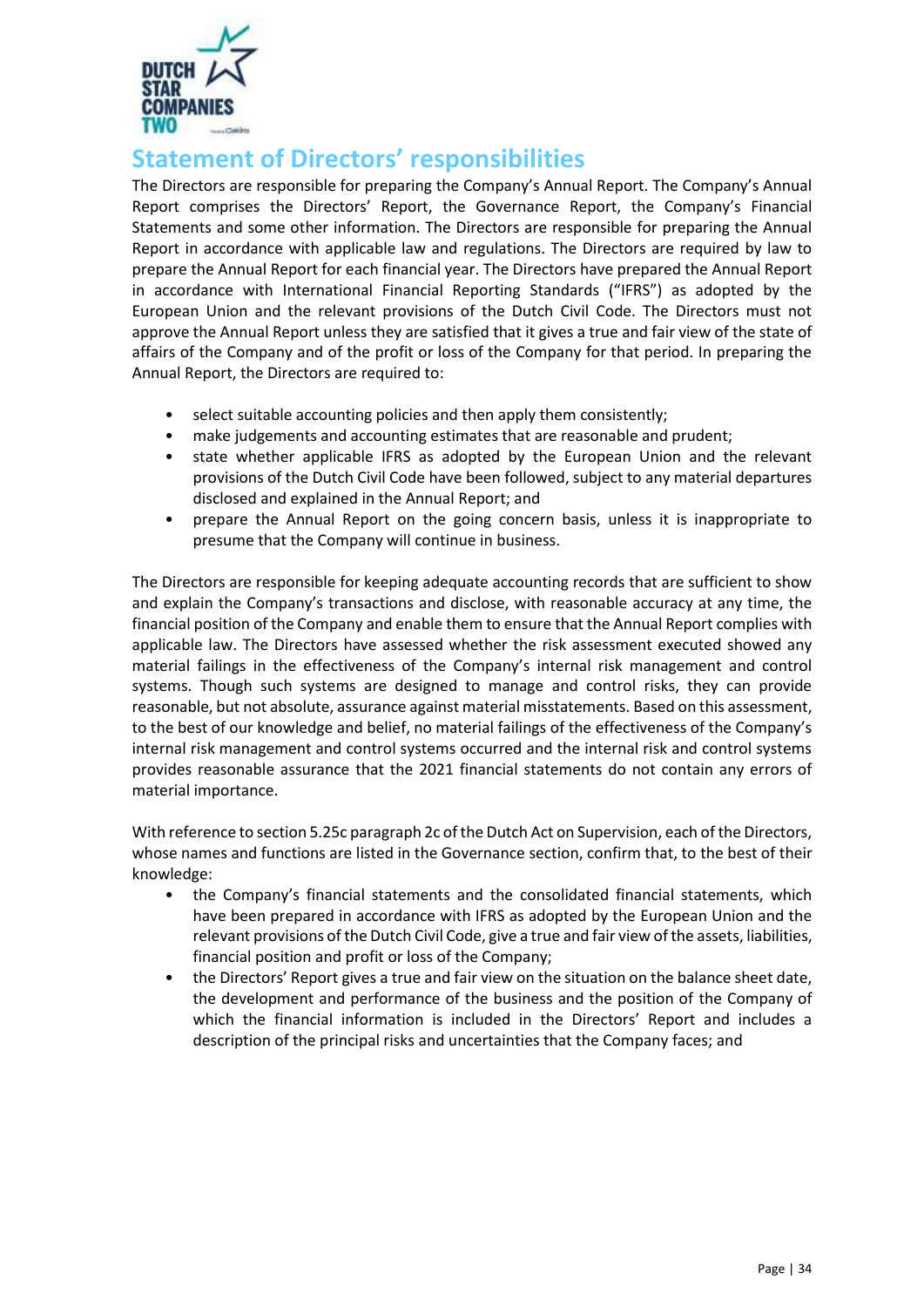

• having taken all matters considered by the Board and brought to the attention of the Board during the financial year into account, the Directors consider that the Annual Report, taken as a whole is fair, balanced and understandable. The Directors believe that the disclosures set out in the Annual Report provide the information necessary for shareholders to assess the Company's position, performance, business model and strategy.

After conducting a review of management analysis, the Directors have reasonable expectation that the Company has adequate resources to continue in operational existence for the foreseeable future. For this reason, the Directors consider it appropriate to adopt the going-concern basis in preparing the Annual Report.

On behalf of the Board of DSC2 (as per the  $1^{st}$  of March 2022 Cabka N.V.)

\_\_\_\_\_\_\_\_\_\_\_\_\_\_\_\_\_\_\_ \_\_\_\_\_\_\_\_\_\_\_\_\_\_\_\_\_\_\_

Mr. T. Litjens Director

Mr. N. Kupcu Director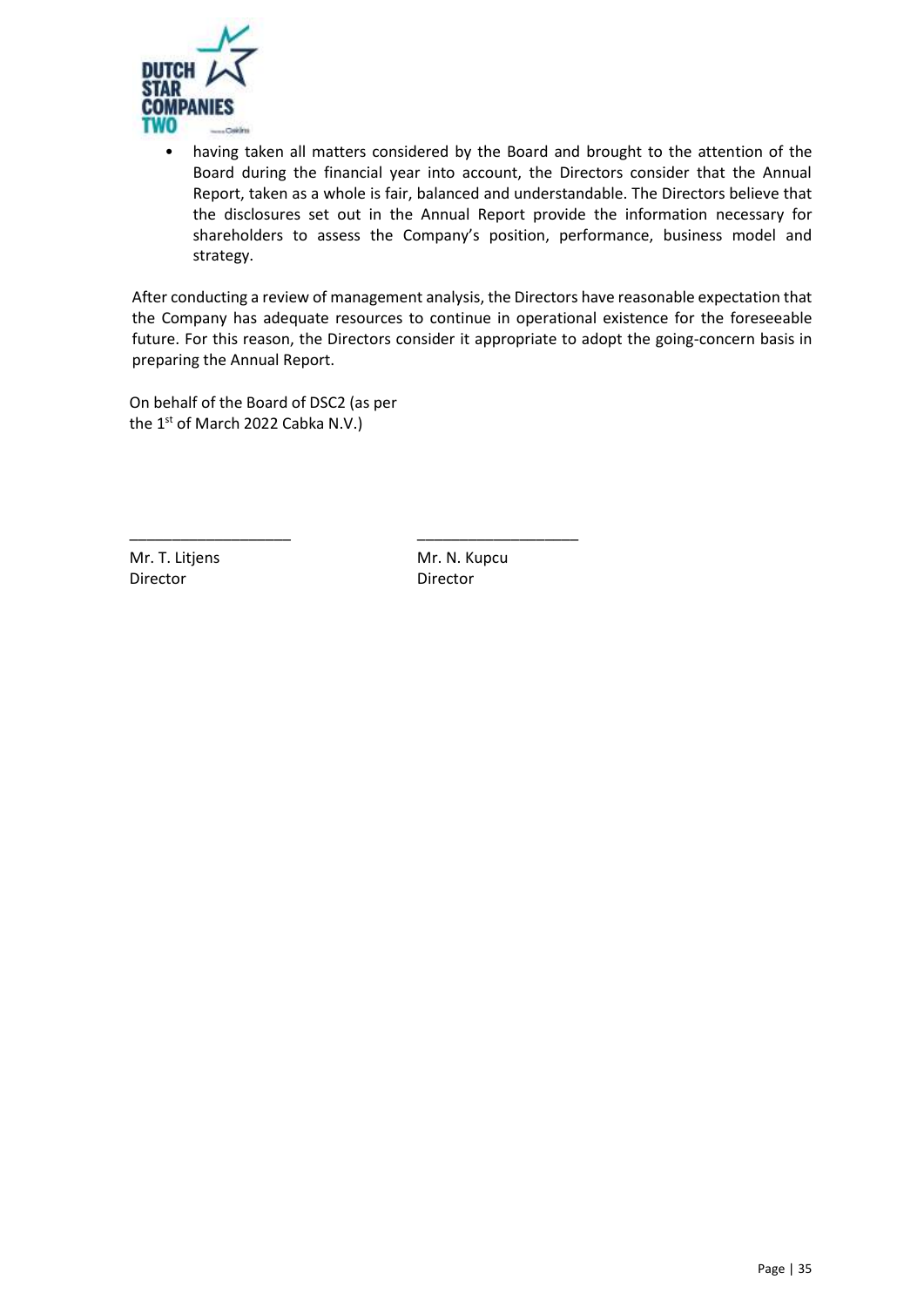

# <span id="page-35-0"></span>**Consolidated Financial Statements 2021**

<span id="page-35-1"></span>Consolidated Statement of profit and loss and other comprehensive income (for the period from 1 October 2020 to 31 December 2021)

| (all amounts in €)                               | <b>Notes</b> | 2021          |
|--------------------------------------------------|--------------|---------------|
| <b>Service Fees</b>                              | 4 €          | (794,444)     |
| <b>Operating expenses</b>                        | €            | (794, 444)    |
| <b>Operating Loss</b>                            | €            | (794, 444)    |
| Changes in warrant value                         | $5 \in$      | (2,374,168)   |
| Interest Expense                                 | 6 €          | (637, 704)    |
| Effective Interest on redeemable ordinary shares | 7 €          | 590,528       |
| Finance costs - net                              | €            | (2, 421, 344) |
| Net loss before income tax                       | €            | (3, 215, 788) |
| Income Taxes                                     | 8 $\epsilon$ |               |
| Net loss for the period                          | €            | (3, 215, 788) |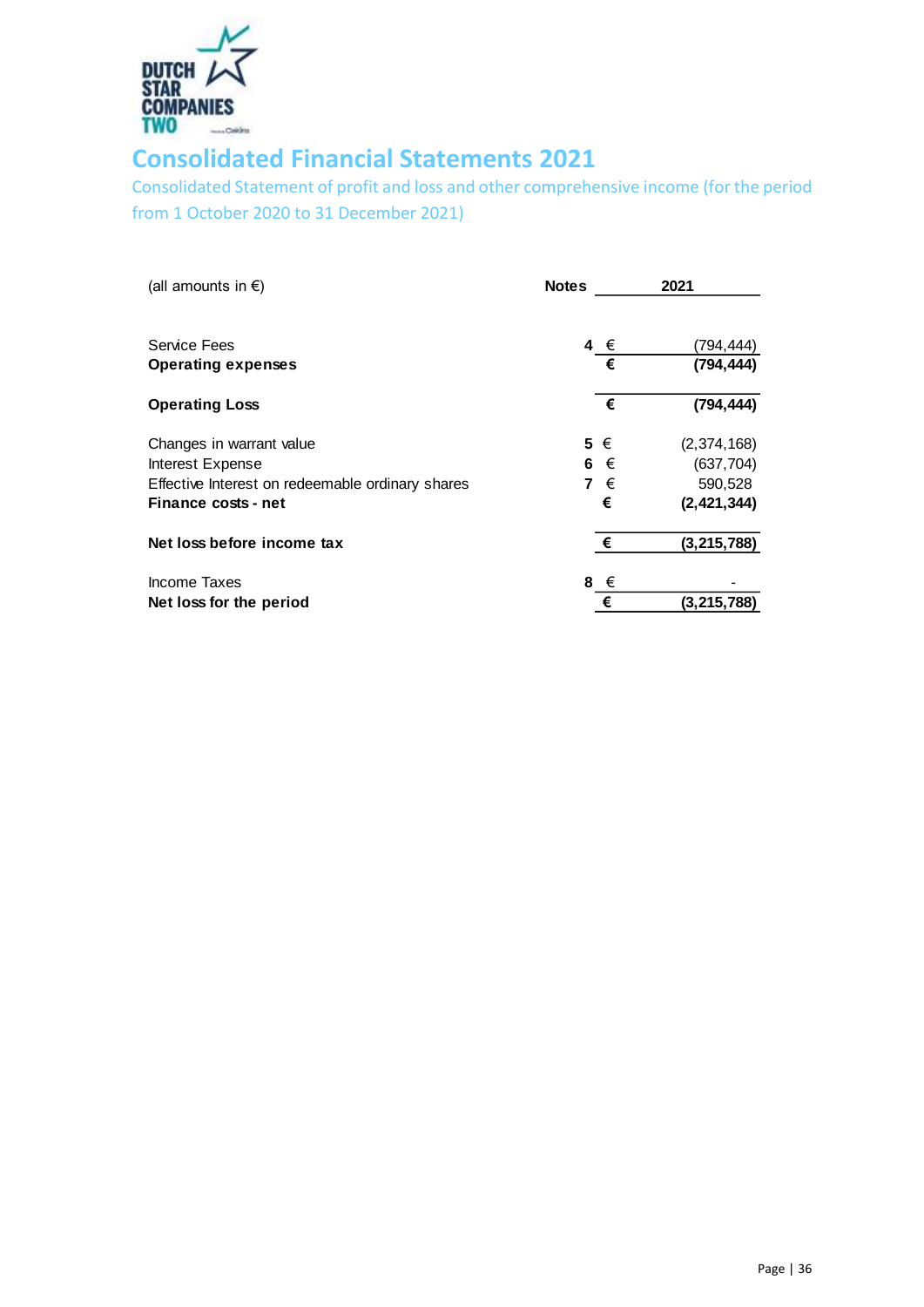

# <span id="page-36-0"></span>Consolidated Statement of financial position as per 31 December 2021

| (all amounts in $\epsilon$ )         | <b>Notes</b>  |   | 2021          |
|--------------------------------------|---------------|---|---------------|
| <b>Assets</b>                        |               |   |               |
| Cash and cash equivalents            | 10 €          |   | 108,712,404   |
| <b>Total current assets</b>          |               | € | 108,712,404   |
| <b>Total assets</b>                  |               | € | 108,712,404   |
| <b>Equity</b>                        |               |   |               |
| Issued and paid-up share capital     | 11 €          |   | 33,553        |
| <b>Share Premium</b>                 |               | € |               |
| <b>Reserve Treasury Shares</b>       |               | € |               |
| Accumulated deficits                 |               | € | (3,215,788)   |
| <b>Total Equity</b>                  |               | € | (3, 182, 234) |
| <b>Liabilities</b>                   |               |   |               |
| Long term liabilities                |               |   |               |
| <b>IPO</b> warrants                  | 12 €          |   | 3,474,168     |
| <b>Total non-current liabilities</b> |               | € | 3,474,168     |
| <b>Current liabilities</b>           |               |   |               |
| Redeemable ordinary shares           | 13 $\epsilon$ |   | 108,309,511   |
| Interest liability                   | 13 €          |   | 49,847        |
| Service fees payable                 | 13 €          |   | 61,112        |
| <b>Total current liabilities</b>     |               | € | 108,420,471   |
| <b>Total Liabilities</b>             |               | € | 111,894,639   |
| <b>Total Equity plus Liabilities</b> |               | € | 108,712,404   |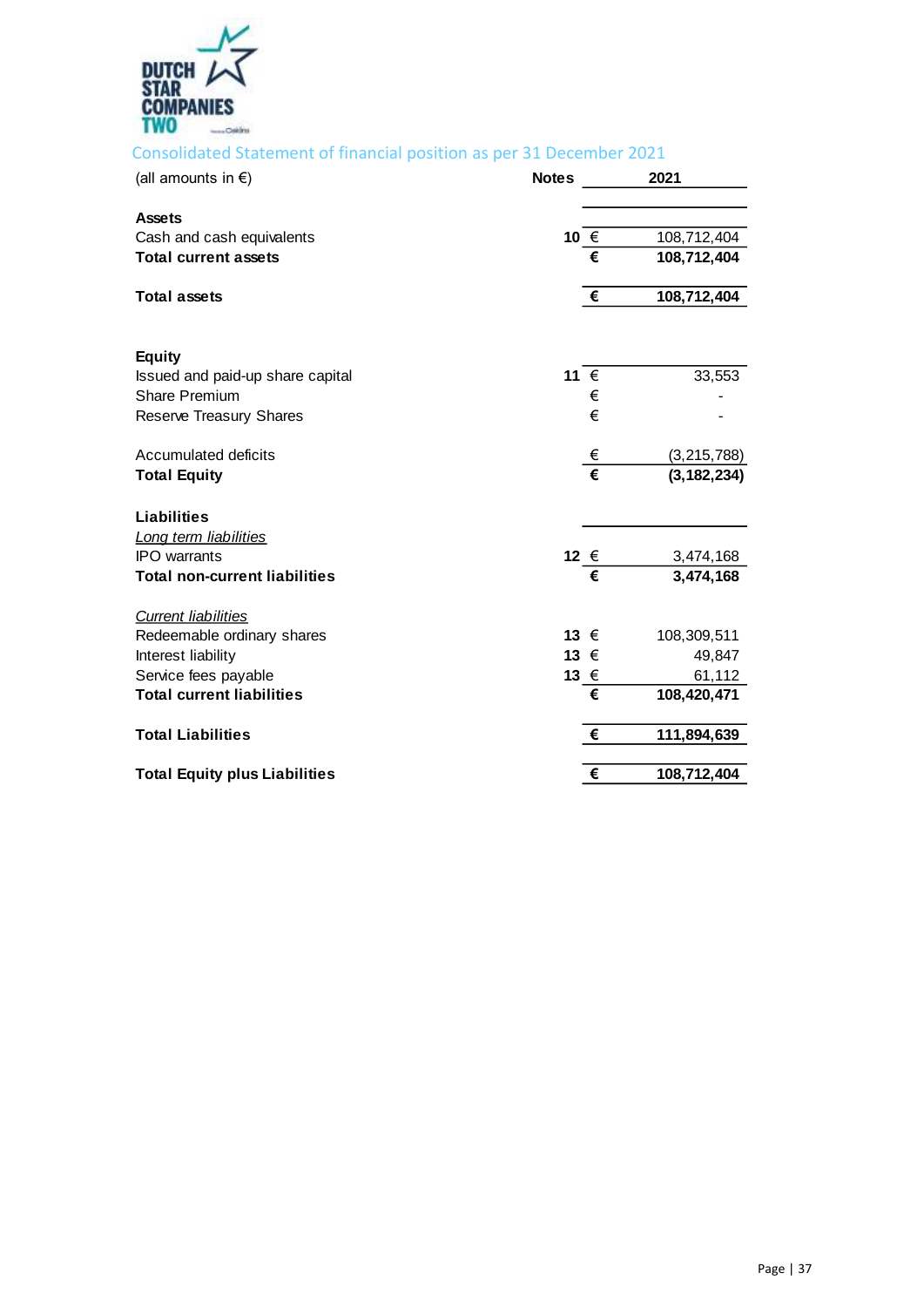

# Consolidated Statement of changes in equity (for the period from 1 October 2020 to 31 December 2021)

<span id="page-37-0"></span>

|                                                        |              | Issued and paid-up  |   |               |  |                             | <b>Reserve Treasury</b> |                     |
|--------------------------------------------------------|--------------|---------------------|---|---------------|--|-----------------------------|-------------------------|---------------------|
| (all amounts in $\epsilon$ )                           |              | share capital       |   | Share premium |  | <b>Accumulated deficits</b> | <b>Shares</b>           | <b>Total equity</b> |
|                                                        | <b>Notes</b> | 11                  |   |               |  |                             | 11                      |                     |
| Balance beginning of the period (as at 1 October 2020) |              | 14,000 €            |   |               |  |                             |                         | 14,000              |
| Profit/(loss) for the period                           |              |                     | € |               |  | (3,215,788)                 |                         | (3, 215, 788)       |
| Total comprehensive income and expense for the period  |              |                     | € | $\sim$        |  | (3, 215, 788)               |                         | (3, 215, 788)       |
| Contributions by and distributions to owners           |              |                     |   |               |  |                             |                         |                     |
| Shares issued                                          |              | 19.553 €            |   | $\sim$        |  | $\sim$                      | 404.559 €               | 424,113             |
| Shares repurchased                                     |              |                     |   |               |  |                             | $(404, 559) \in$        | (404, 559)          |
| Total contributions by and distributions to owners     |              | 19.553 €            |   | <b>м.</b>     |  | $\sim$                      | . .                     | 19,553              |
| Balance at 31 December 2021                            |              | $33,553$ $\epsilon$ |   |               |  | $(3,215,788)$ €             |                         | (3, 182, 234)       |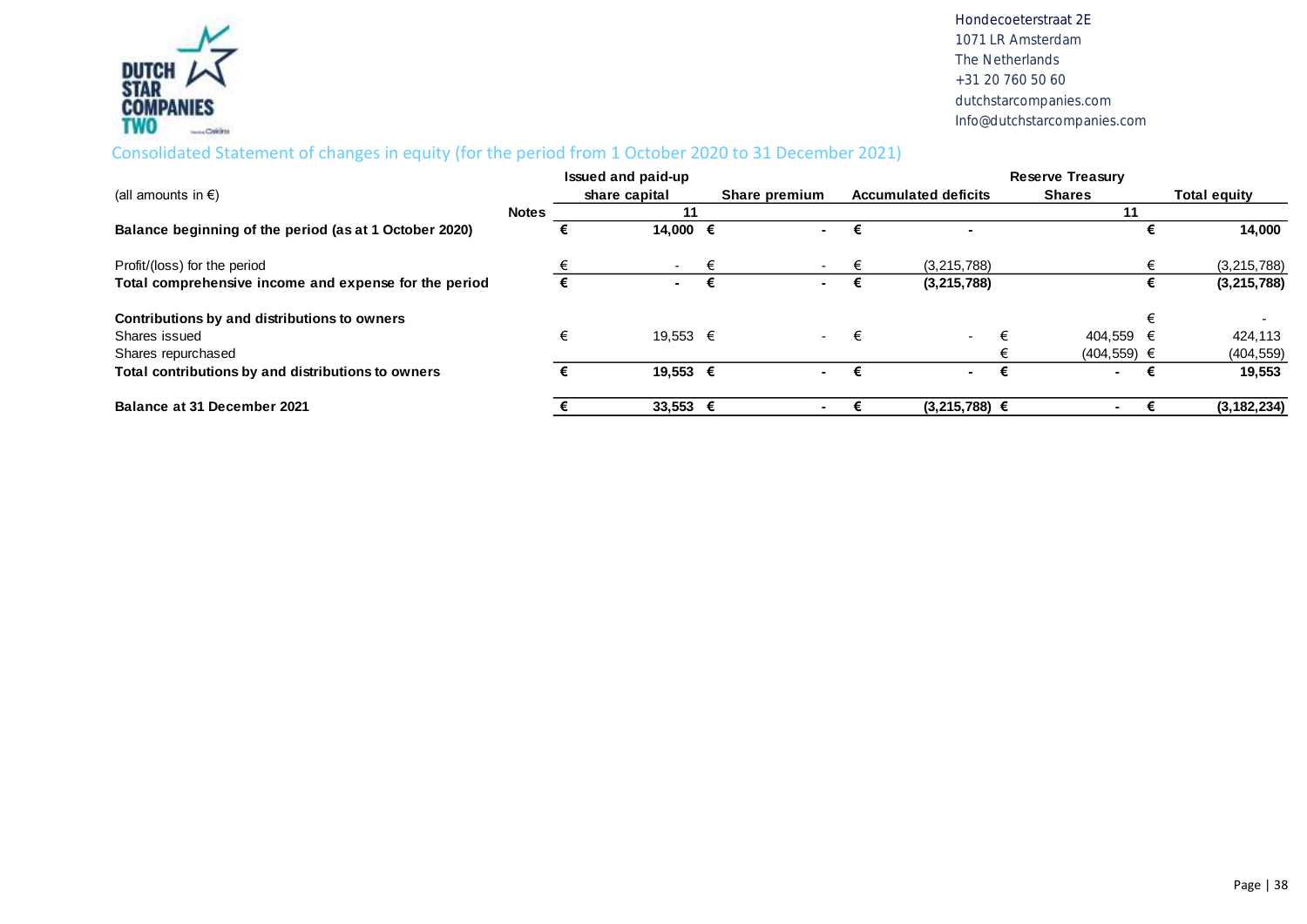

<span id="page-38-0"></span>Consolidated Statement of cash flows (for the period from 1 October 2020 to 31 December 2021)

| (all amounts in $\epsilon$ )             | <b>Notes</b> |   | 2021          |
|------------------------------------------|--------------|---|---------------|
| Paid service Fees                        | 4,13.3       | € | (733, 332)    |
| Interest paid                            | 6,13.2 €     |   | (587,857)     |
| Cash flow from operating activities      |              | € | (1, 321, 189) |
| Share Capital increase from proceeds IPO | 11 €         |   | 19,553        |
| Ordinary shares proceeds IPO             | 11 €         |   | 110,000,040   |
| Cash flow from financing activities      |              | € | 110,019,593   |
| Cash flow from investing activities      |              | € |               |
| Net cash flow                            |              | € | 108,698,404   |
| Begin amount cash and cash equivalents   |              | € | 14,000        |
| Ending amount cash and cash equivalents  |              | € | 108,712,404   |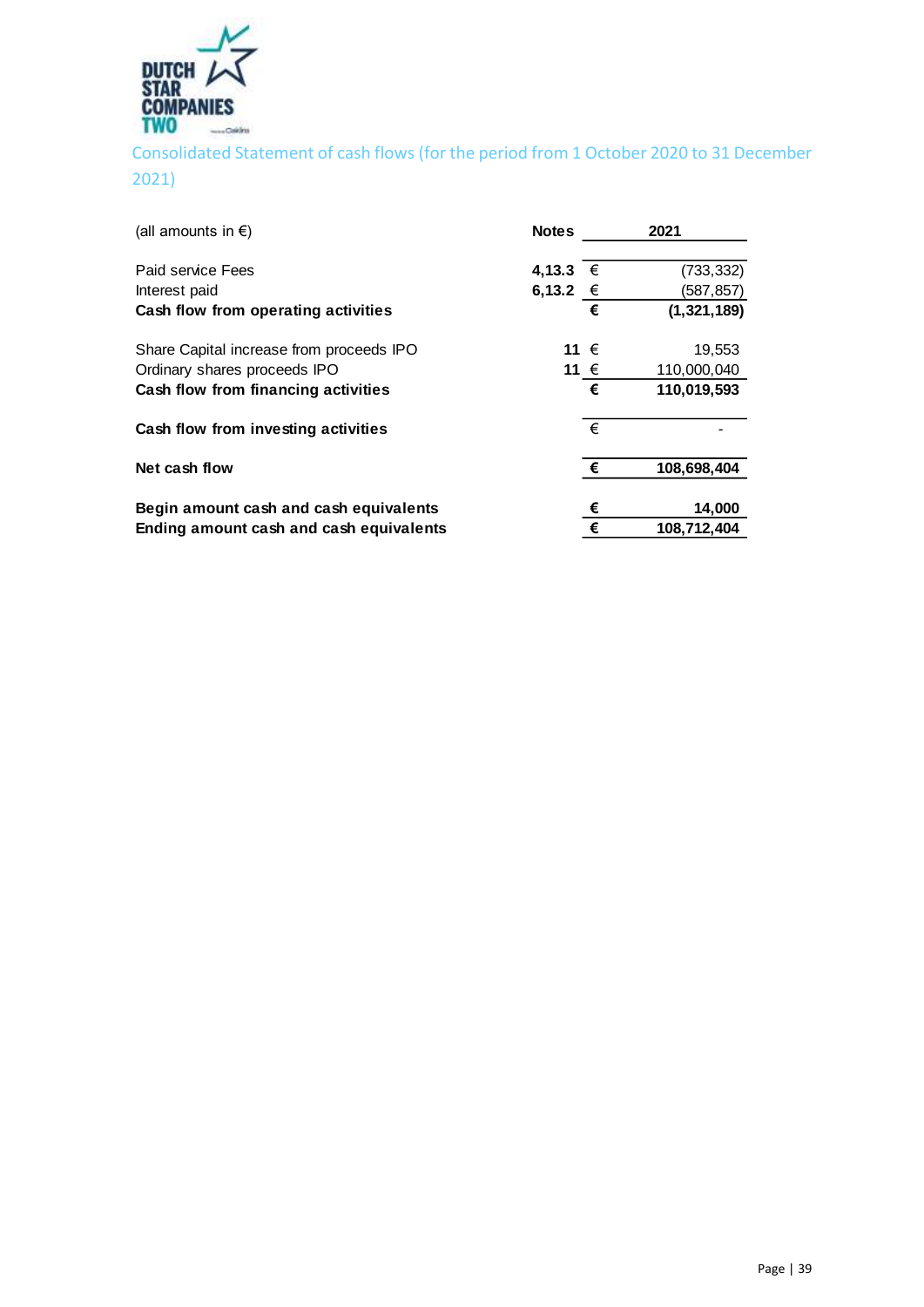

# <span id="page-39-0"></span>Note 1 General Information

Dutch Star Companies TWO B.V. or 'DSC2' or the 'Company' is a private company (B.V.) incorporated under Dutch Law. The Company is a Special Purpose Acquisition Company (SPAC) set up by DSC Executive Directors Holding B.V., the holding entity of Sponsors Gerbrand ter Brugge on behalf of Oaklins, Niek Hoek and Stephan Nanninga, aiming to affect a merger on the stock exchange.

The Company is registered in the Chamber of Commerce under number 80504493 and has its registered office at Hondecoeterstraat 2E, 1071 LR Amsterdam, The Netherlands.

The company is incorporated on October 1, 2020. The Company's statutory financial year is the calendar year. The first year is extended from October 1, 2020 to December 31, 2021

The Company is a SPAC for the purpose of acquiring a significant minority stake in a business with principal business operations in Europe, preferably in the Netherlands. Further reference is made to the Directors' Report. As per 1 March 2022, Dutch Star Companies TWO B.V. acquired Cabka Group GmbH and the legal entity was changed into [Cabka N.V.](pp://General Data/Name of ultimate parent of group?taxonomy=ESEF&labellanguage=en&allowhtml=false), during the report 'DSC2' or the 'Company'. The registered office of Cabka N.V. per March 1, 2022 is [Johan Cruijff Boulevard 65,](pp://General Data/Address of entity) [1101 DL Amsterdam](pp://General Data/Address of entity).

# Note 2 Application of new and revised International Financial Reporting Standards (IFRSs) Note 2.1 New and amended IFRS Standards that are effective for the current year

The following Standards and Interpretations became effective for annual reporting periods beginning on or after January 1, 2021:

Amendments to IFRS 7, IFRS 9 and IAS 39: Interest rate benchmark reform. Amendments to IFRS 16 Leases: Covid-19-Related Rent Concessions beyond 30 June 2021: EU effective date 1 April 2021.

IFRIC agenda decision on Configuration or Customization Costs in a Cloud Computing Arrangement

None of these new Standards and Interpretations had a material impact on our financial statements.

#### Note 2.2 New and revised IFRSs in issue but not yet effective

The Company has not yet applied the following new and revised IFRSs that have been issued but are not yet effective.

Considering the current circumstances, it is currently not possible to assess the impact of the changes on the future Business Combination. The effect will be assessed during this transaction. The amendments of standards have been included on the next page.

New standards, amendments to an existing standard and new interpretations with a date of initial application of 1 January 2022 have no material impact on DSC2.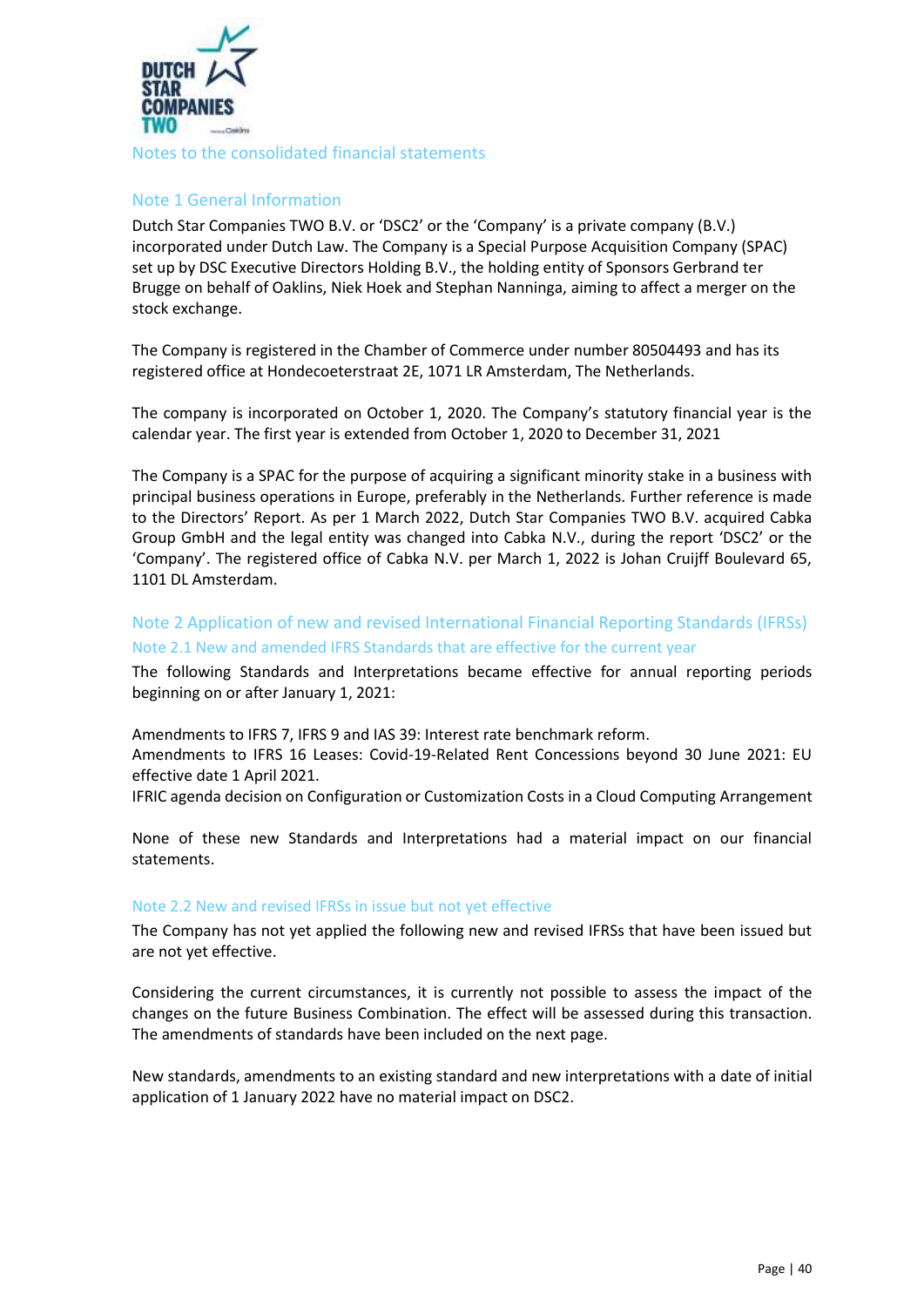

#### **New and revised IFRSs in issue but not yet effective**

| Standard                                                                                              | Title                                                                                                                                  | <b>Effective Date IFRS</b> |
|-------------------------------------------------------------------------------------------------------|----------------------------------------------------------------------------------------------------------------------------------------|----------------------------|
| IAS <sub>1</sub>                                                                                      | Amendments regarding Classification of Liabilities as a Current<br>or non-current                                                      | 1 January 2023             |
| IFRS 1, IFRS 2, IFRS 16 and<br>Annual improvements to IFRS Standards 2018-2020 Cycle<br><b>IAS 41</b> |                                                                                                                                        | 1 Jan 2022                 |
| <b>IFRS 3</b>                                                                                         | Amendments to Reference to the Conceptual Framework                                                                                    | 1 January 2022             |
| <b>IAS 16</b>                                                                                         | Amendment to Property, Plant and Equipment - Proceeds<br>before intended use                                                           | 1 January 2022             |
| IAS 1 and IFRS Practice<br>Statement 2                                                                | Disclosure of accounting policies                                                                                                      | 1 January 2023             |
| IAS <sub>8</sub>                                                                                      | Amendments regarding the definition of accounting estimates                                                                            | 1 January 2023             |
| <b>IAS 37</b>                                                                                         | Amendments regarding Provisions, Contingent Liabilities and<br>Contingent Assets - Onerous Contracts- Cost of Fulfilling a<br>Contract | 1 January 2022             |

# Note 3 Significant accounting policies

#### Note 3.1 Statement of compliance

The financial statements have been prepared in accordance with International Financial Reporting Standards as endorsed by the European Union and Part 9 of Book 2 of the Dutch Civil Code.

#### Note 3.2. Going Concern

As set out in the Prospectus, DSC2 has 24 months from settlement date (19 November 2020) to complete a Business Combination, subject to an extension with an additional six months upon proposal by the Executive Directors and subsequent approval by the non-executive directors of the Company subject to a potential one-off six-month extension approved by the Company's general meeting. Currently, DSC2 has entered into a Business Combination Agreement with Cabka. This Business Combination Agreement was subject to final approval of the EGM on 28 February 2022. The Business Combination Agreement has not materialized before the reporting period (the full year 2021), because final closing of the transaction is subject to final approval of the EGM this will not affect the financial statements of DSC2 over 2021.

On the February 28, 2022 EGM of Dutch Star Companies TWO B.V. all resolutions were duly passed backed by 100% of shareholders while none of the DSC2-shareholders dissented. Therefore, the risk for our shareholders is mitigated by the fact that the funds held in the escrow account and on Dutch Star Companies' bank account will be used for the transaction with Cabka.

Following the Business Combination Cabka became owner of ca. €45m growth capital from DSC2's shareholders.

The management has, at the time of approving the financial statements, a reasonable expectation that the Group have adequate resources to continue in operational existence for the foreseeable future. Thus, they continue to adopt the going concern basis of accounting in preparing the financial statements. The financial statements were approved by the management board and supervisory board and authorised for issue on April 13, 2022.

#### Note 3.3 Functional and presentation currency

These consolidated financial statements are presented in euro, which is the Company's functional currency. All amounts have been rounded to the nearest ones, unless otherwise indicated.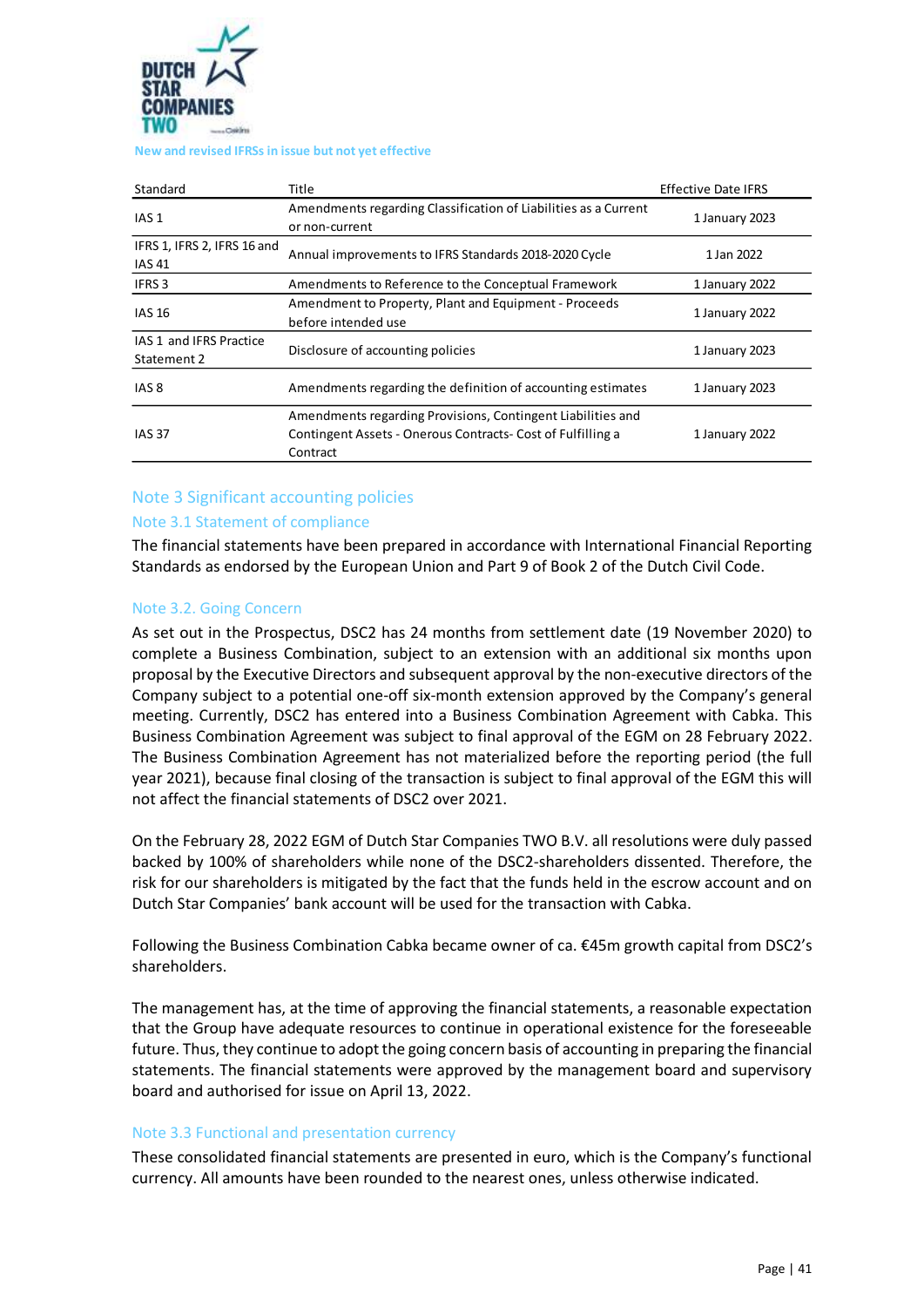

#### Note 3.4. Basis for consolidation

Subsidiaries are all entities over which the Company has control. The Company controls an entity where the Company is exposed to, or has rights to, variable returns from its involvement with the entity and has the ability to affect those returns through its power to direct the activities of the entity. Subsidiaries are fully consolidated from the date on which control is transferred to the Company. For purposes of the consolidated financial statements, Dutch Star Companies TWO B.V.. forms a group together with Stichting Dutch Star Escrow Escrow, a foundation that holds the IPO proceeds in escrow on designated bank account. The IPO proceeds may only be released from escrow (i) upon receipt of (a) a joint and written instruction signed by the Company's management board, confirming that the conditions, if any, to completing of the business combination are satisfied or waived in accordance with the transaction documentation in effect between the Company and the target business and (b) a written confirmation of a civil law notary or deputy civil law notary (notaris of kandidaat-notaris) that the general meeting has adopted a resolution to approve the business combination; (ii) upon receipt of a written confirmation of a civil law notary or deputy civil law notary (notaris of kandidaat-notaris) that (a) the deadline to complete a business combination has passed without the Company completing a business combination and (b) a written resolution by the general meeting to pursue a liquidation of the Company was adopted; (iii) on the first business day 3 years after the execution date of the escrow agreement; or (iv) upon receipt by the Intertrust Escrow Services, acting as the escrow agent, of a final (in kracht van gewijsde) judgment from a competent court or arbitral tribunal, confirmed to be enforceable in the Netherlands by a reputable law firm, requiring payment by Stichting Dutch Star Escrow of all or part of the amounts held in the escrow account to the Company or to any party that is designated in such judgment. As such, the Company can control the date on which the Foundation needs to pay out the cash held in escrow by proposing a Business Combination or waiting until the date the 24-months period ends and the funds need to be repaid. Therefore, the foundation is considered a group company and included in these consolidated financial statements.

Subsidiaries are deconsolidated from the date that control ceases. Intercompany transactions, balances and unrealized gains on transactions between group companies are eliminated. Unrealized losses are also eliminated unless the transaction provides evidence of an impairment of the transferred asset. Accounting policies of subsidiaries have been changed where necessary to ensure consistency with the policies adopted by the Group.

# Note 3.5 Basis of preparation

The financial statements have been prepared on the historical cost basis except for certain financial instruments that are measured at revalued amounts or fair values at the end of each reporting period, as explained in the accounting policies below.

Historical cost is generally based on the fair value of the consideration given in exchange for goods and services.

The preparation of these consolidated financial statements in conformity with IFRS requires the use of certain critical accounting estimates. It also requires management to exercise its judgment in the process of applying the Group's accounting policies. The areas involving a higher degree of judgement or complexity, or areas where assumptions and estimates are significant to the financial statements are the following: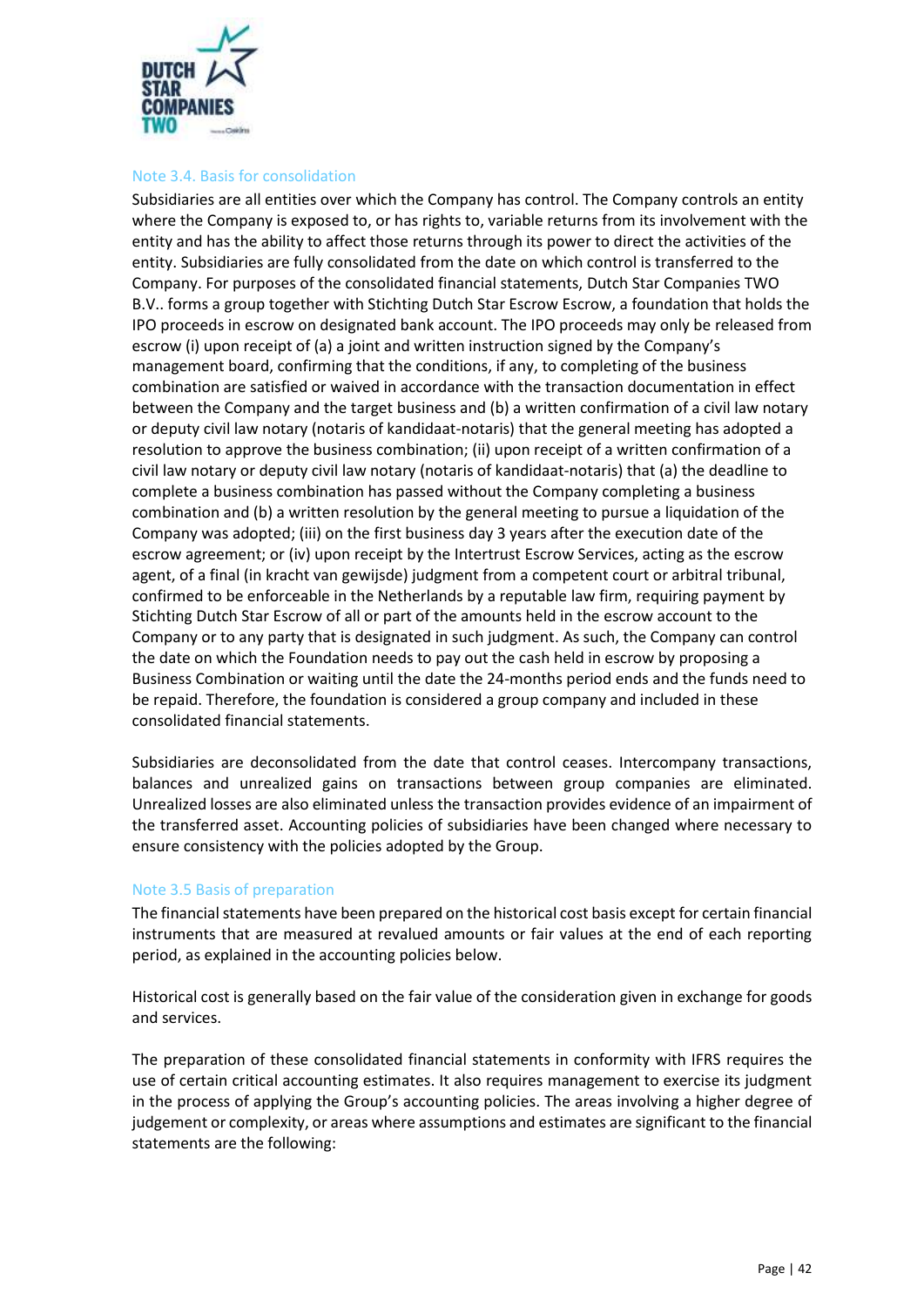

• Note 12.1 IPO Warrants and Note 13.1 Redeemable Ordinary Shares. The fair value of the IPO Warrants at the issue date.

Fair value is the price that would be received to sell an asset or paid to transfer a liability in an orderly transaction between market participants at the measurement date, regardless of whether that price is directly observable or estimated using another valuation technique. In estimating the fair value of an asset or a liability, the Company takes into account the characteristics of the asset or liability if market participants would take those characteristics into account when pricing the asset or liability at the measurement date. Fair value for measurement and/or disclosure purposes in these financial statements is determined on such a basis.

In addition, for financial reporting purposes, fair value measurements are categorised into Level 1, 2 or 3 based on the degree to which the inputs to the fair value measurements are observable and the significance of the inputs to the fair value measurement in its entirety, which are described as follows:

- Level 1 inputs are quoted prices (unadjusted) in active markets for identical assets or liabilities that the entity can access at the measurement date;
- Level 2 inputs are inputs, other than quoted prices included within Level 1, that are observable for the asset or liability, either directly or indirectly; and
- Level 3 inputs are unobservable inputs for the asset or liability.

The principal accounting policies are set out below.

As set out in the Prospectus, DSC2 has 24 months from settlement date (19 November 2020) to complete a Business Combination, subject to an extension with an additional six months upon proposal by the Executive Directors and subsequent approval by the non-executive directors of the Company subject to a potential one-off six-month extension approved by the Company's general meeting. Currently, DSC2 has entered into a Business Combination Agreement with Cabka. This Business Combination Agreement was subject to final approval of the EGM on 28 February 2022. The Business Combination Agreement materialized before the reporting period (the full year 2021), because final closing of the transaction is subject to final approval of the EGM this will not affect the financial statements of DSC2 over 2021. On the EGM of Dutch Star Companies TWO B.V. all resolutions were duly passed backed by 100% of shareholders while none of the DSC2-shareholders dissented.

#### Note 3.5 Taxation

Income tax expense represents the sum of the tax currently payable and deferred tax.

#### Note 3.5.1 Current tax

The tax currently payable is based on taxable profit for the year. Taxable profit differs from 'profit before tax' as reported in the statement of profit or loss and other comprehensive income, because of items of income or expense that are taxable or deductible in other years and items that are never taxable or deductible. The Company's current tax is calculated using tax rates that have been enacted or substantively enacted by the end of the reporting period.

#### Note 3.5.2 Current and deferred tax for the year

Current tax is recognised in profit or loss, except when it relates to items that are recognised in other comprehensive income or directly in equity, in which case, the current tax is also recognised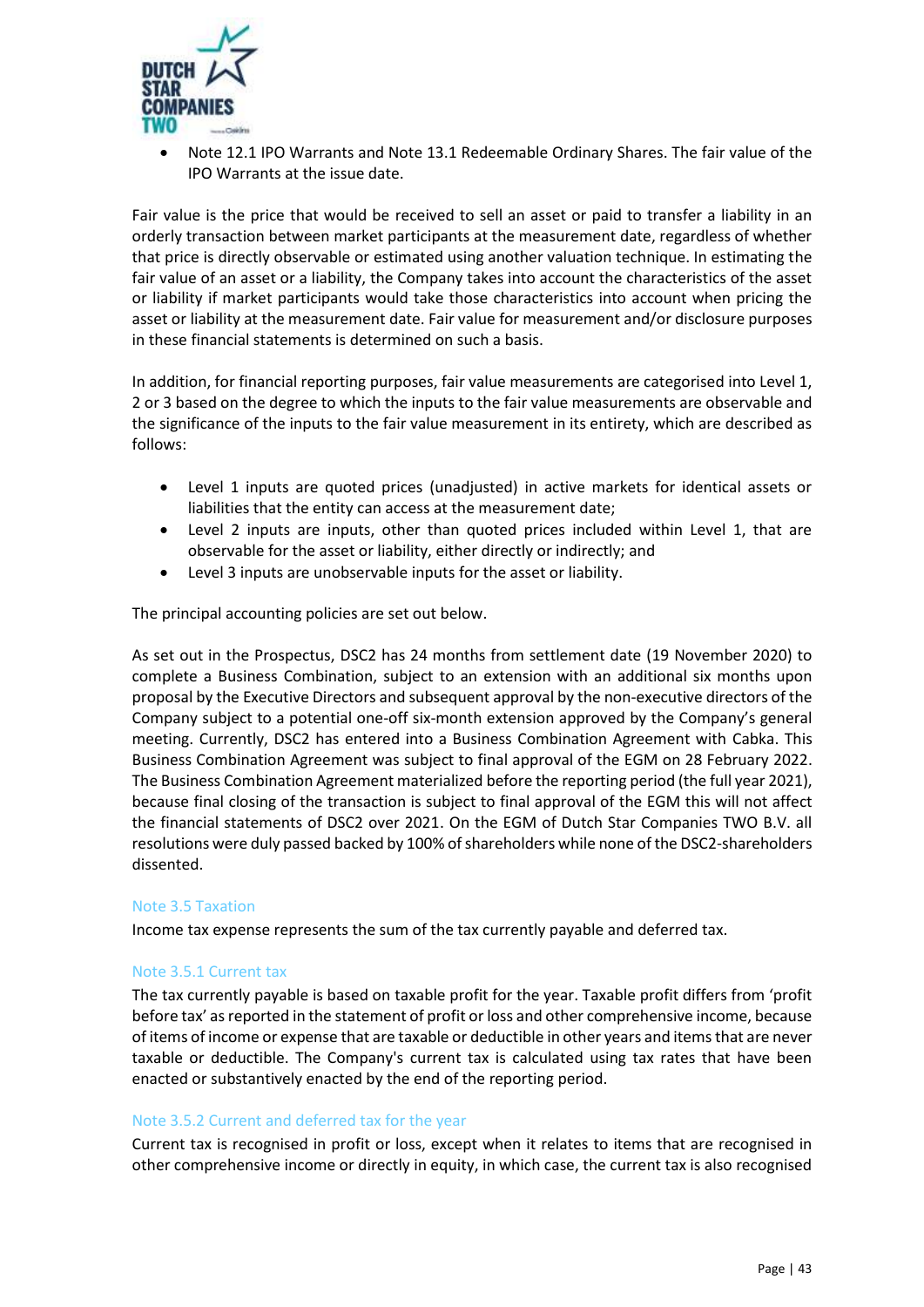

in other comprehensive income or directly in equity respectively. Where current tax arises from the initial accounting for a Business Combination, the tax effect is included in the accounting for the Business Combination.

# Note 3.6 Financial instruments

Financial assets and financial liabilities are recognised when a group entity becomes a party to the contractual provisions of the instrument. Financial assets and financial liabilities that are within the scope of IFRS 9 are initially measured at fair value and subsequently at amortised cost or at fair value either through profit and loss or other comprehensive income depending on the classification of the instrument based on the purpose for which the instruments are held.

Transaction costs that are directly attributable to the acquisition or issue of financial assets and financial liabilities (other than financial assets and financial liabilities at fair value through profit or loss) are added to or deducted from the fair value of the financial assets or financial liabilities, as appropriate, on initial recognition. Transaction costs directly attributable to the acquisition of financial assets or financial liabilities at fair value through profit or loss are recognised immediately in profit or loss.

#### Note 3.6.1 Cash and cash equivalents

Cash and cash equivalents include current accounts and deposits/escrow held at call with banks and bank overdrafts. Bank overdrafts are shown separately within current liabilities on the statement of financial position. Bank overdrafts that are repayable on demand and form an integral part of the Company's cash management are included as a component of cash and cash equivalents for the purpose of the statement of cash flows.

For the purpose of presentation in the statement of cash flows, cash and cash equivalents includes cash on hand, deposits held at call with financial institutions, other short-term, highly liquid investments with original maturities of three months or less that are readily convertible to known amounts of cash and which are subject to an insignificant risk of changes in value.

This includes the cash deposited on the escrow account.

#### Note 3.6.2 Redeemable Ordinary Shares

The holders of Redeemable Ordinary Shares have the right to demand cash ( $\epsilon$  10.00 per share minus negative interest and the Cost Cover) at the earlier of i) the date of an approved Business Combination in case the shareholder votes against such Business Combination and ii) when no Business Combination materializes within 24 months from IPO, the Redeemable Ordinary Shares are classified as a financial liability in accordance with IAS 32.18 until the point when this redemption feature lapses. These financial liabilities are classified as measured at amortized cost using the effective interest method. Interest expense are recognised in profit or loss. Any gain or loss on derecognition is also recognised in profit or loss.

#### Note 3.6.3 IPO Warrants

Debt instruments (IPO Warrants) issued by the Company entity are initially recognised at fair value. Subsequent measurement is at fair value, with any gains or losses arising on changes in fair value recognised in profit or loss.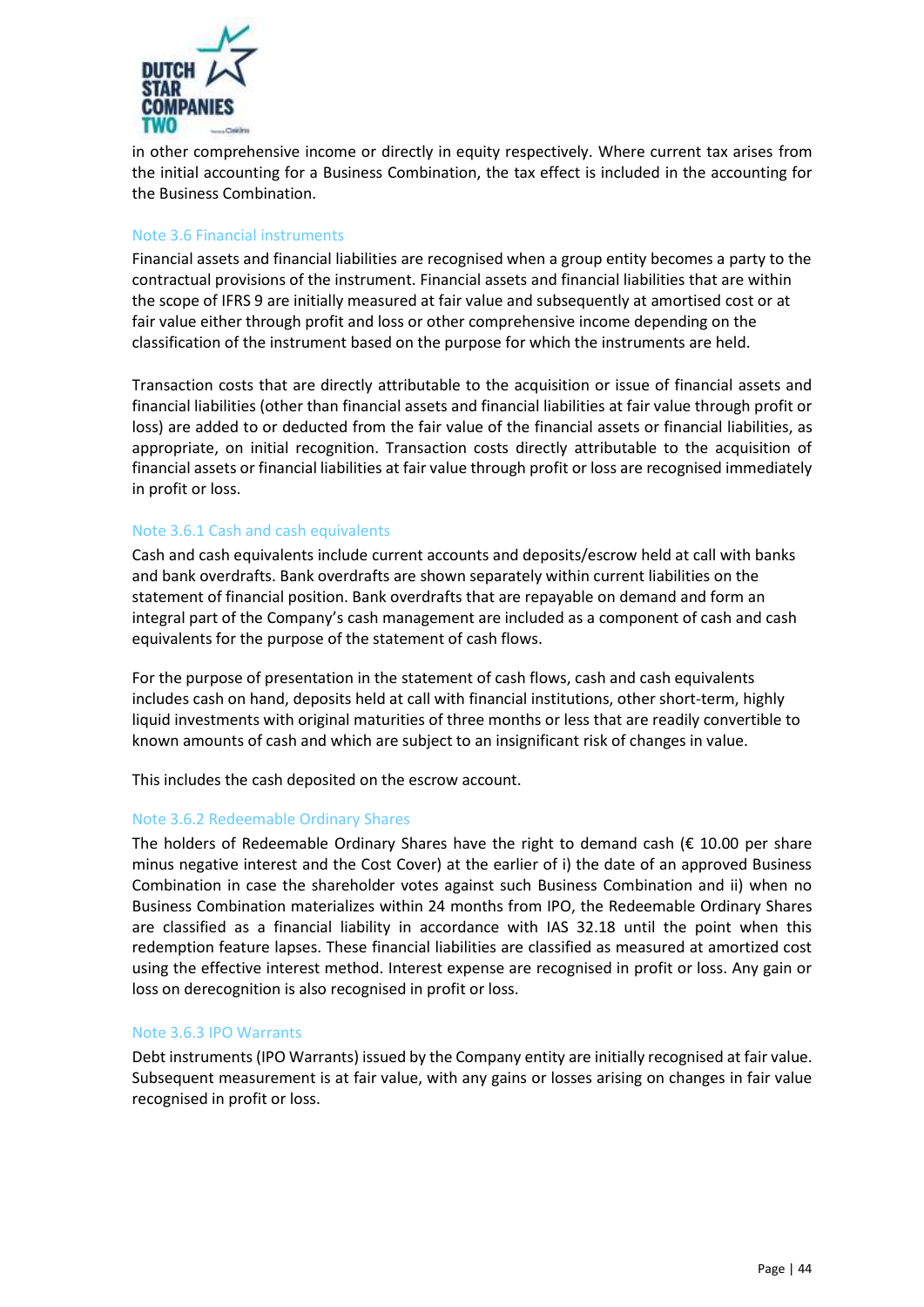

#### Note 3.6.4 Equity instruments

An equity instrument is any contract that evidences a residual interest in the assets of an entity after deducting all its liabilities. Equity instruments issued by a Company entity are recognised at the proceeds received, net of direct issue costs.

Repurchase of the Company's own equity instruments is recognised and deducted directly in equity. No gain or loss is recognised in profit or loss on the purchase, sale, issue or cancellation of the Company's own equity instruments.

#### Note 3.7 Critical accounting judgements and key sources of estimation uncertainty

In the application of the Company's accounting policies, the Directors of the Company are required to make judgements, estimates and assumptions about the carrying amounts of assets and liabilities that are not readily apparent from other sources. The estimates and associated assumptions are based on historical experience and other factors that are considered to be relevant. Actual results may differ from these estimates.

The estimates and underlying assumptions are reviewed on an ongoing basis. Revisions to accounting estimates are recognised in the period in which the estimate is revised if the revision affects only that period, or in the period of the revision and future periods if the revision affects both current and future periods.

#### Note 3.7.1 Significant judgements

The key judgement having a significant effect on the amounts recognized in the financial statements related to the equity or debt classification of the special shares indirectly held by the promotors. DSC2's Directors consider the shares to be equity instruments and not debt instruments in accordance with IAS 32. These special shares are not entitled to the dissenting shareholders arrangement and therefore not considered as redeemable ordinary shares. Furthermore, these special shares are obtained in the role of a shareholder of the Company and not in return for services provided. As such, these special shares are not in scope of IFRS 2.

#### Note 3.7.2 Significant estimates

DSC2 directors belief that although the IPO Warrants are listed at the Euronext Amsterdam, the aspect of an Active Market as prescribed requirement under level 1 (see earlier), has not been met. This is due to the fact that there is no sufficient 'liquidity' with respect to the Warrants. In 2021 a relatively small number of transactions took place, too small to meet the criteria of an Active Market. As a consequence, the fair value measurement of the Warrants cannot be considered a Fair Value measurement based on level 1, as the quoted price of the Warrants cannot be used in this case.

However, Directors are convinced that a level 2 measurement is applicable. From the paragraph's introduction in this paragraph comes forward that quoted price for identical or similar assets or liabilities in markets that are not active, can be used to derive the fair value of a particular instruments. Directors' belief that this is currently the case for the Warrants. As level 2 input, directors are convinced that the Warrant Price from the Amsterdam Stock Exchange as per 31 December 2021, can be used to meet the criteria of an identical or similar assets or liability in markets that are not active. Note that the investors have been able to factor in the nature and valuation of the target entity in the market price as the transaction already was announced earlier. Directors are also of the opinion that the price is based on an orderly transaction between market participants at the measurement date and under current market conditions.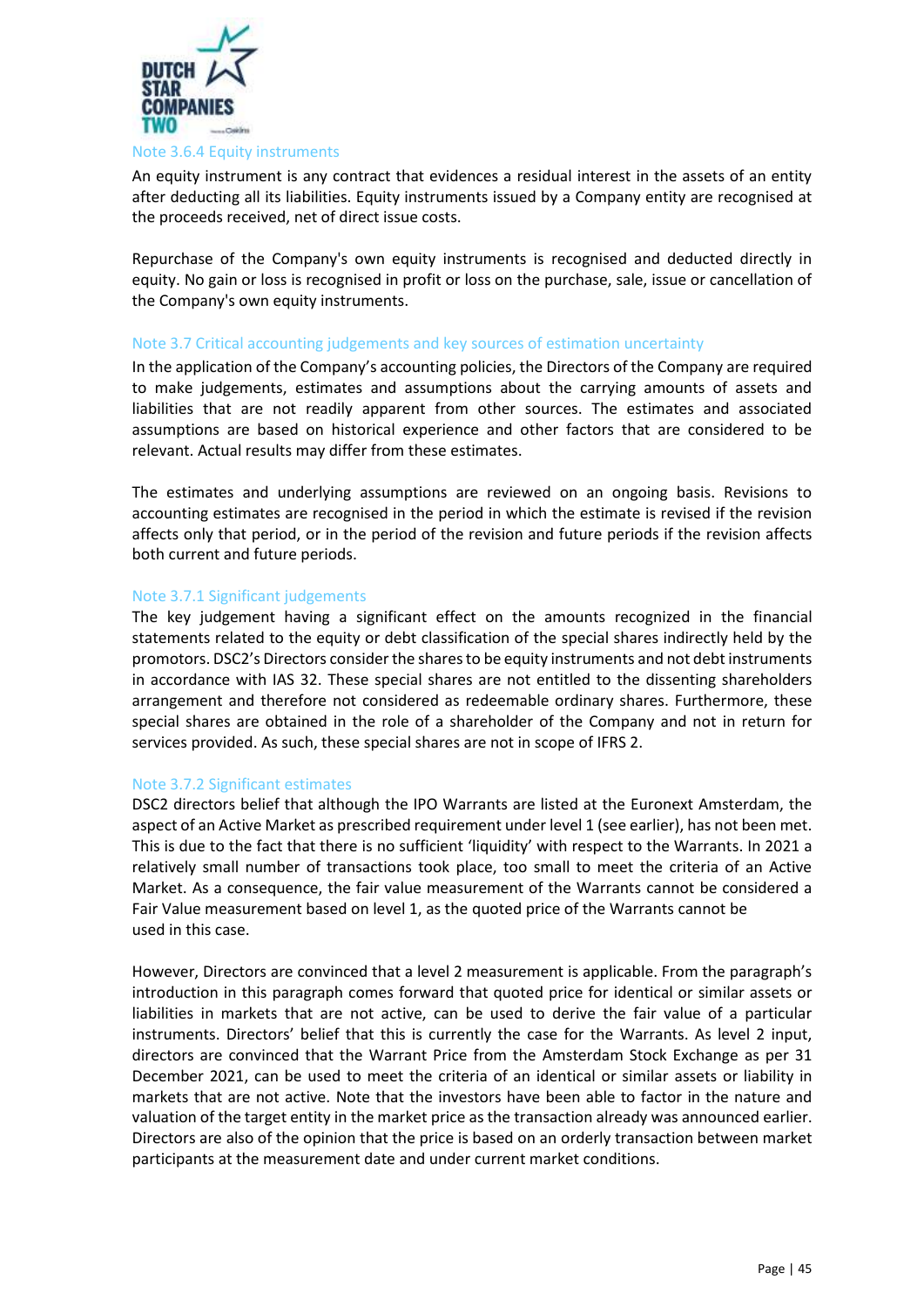

#### Note 3.8 Cash flow statement

The cash flow statement is presented using the direct method. Cash flows from interest payments are presented as operating cash flows. Further reference is made to note 10 on page 47. The movement in the value of the warrants are non-cash flow movements. The cash stored on the escrow meets the definition of IAS 7.8 and is therefore included as cash and cash equivalents in the cash flow statement.

#### Note 3.9 Segment information

The Company is a 'special purpose acquisition Company' ("SPAC"). At the period-end 31 December 2021 no acquisition has yet been completed. The activities are considered to be a single operating segment under IFRS 8. As a consequence, no further segmental disclosures are included in the financial statements.

#### Note 4 Services Fees

DSC Executive Directors Holding is entitled to periodical payments of service fees by the Company, based on a relationship agreement between DSC Executive Directors Holding and DSC2, as compensation for the promoting and facilitating services undertaken by DSC Executive Directors Holding with the view to identify potential target businesses in conjunction with the Company. Total Service Fees expense for the period was (€ 794,444).

#### Note 5 Changes in warrant value (non-cash)

The IPO Warrants classify as a financial liability under IFRS and are initially measured at their fair value. Subsequent to initial recognition, the IPO Warrants are measured at fair value, and changes therein are recognised in profit or loss.

# \*

|                     |                 |                      |                      | Warrant    |                      |                      |
|---------------------|-----------------|----------------------|----------------------|------------|----------------------|----------------------|
|                     | # of warrants / | <b>Warrant price</b> | <b>Warrant Value</b> | price      | <b>Warrant Value</b> | Changes in           |
| <b>IPO Warrants</b> | shares          | 31-12-2021           | 31-12-2021           | <b>IPO</b> | IPO                  | <b>Warrant Value</b> |
| <b>EUR 11</b>       | 1.833.334.0     | 1.00                 | 1.833.334            | 0.20       | 366.667              | 1,466,667            |
| <b>EUR 12</b>       | 1,833,334.0     | 0.37                 | 678.334              | 0.20       | 366.667              | 311.667              |
| <b>EUR 13</b>       | 1,833,334.0     | 0.53                 | 962.500              | 0.20       | 366.667              | 595,834              |
| Total               | 5,500,002.0     |                      | 3,474,168            |            | 1,100,000            | 2,374,168            |

#### \*First market price quoted

As the warrant value at year end was €3,474,168 compared to €1,100,000 at IPO the change in warrant value recognised in the profit and loss was (€2,374,168).

#### Note 6 Interest expenses

The weighted average interest rate on funds placed in escrow is -0.586% per annum. For 2021 the total interest charged on funds placed in escrow and interest charged on funds on the Company's bank account is -0.0%. The weighted average interest rate on funds placed in escrow and interest charged on funds on the Company's bank account in 2021 was -0.580%.

See note 14.4 for more information on interest rates and expenses.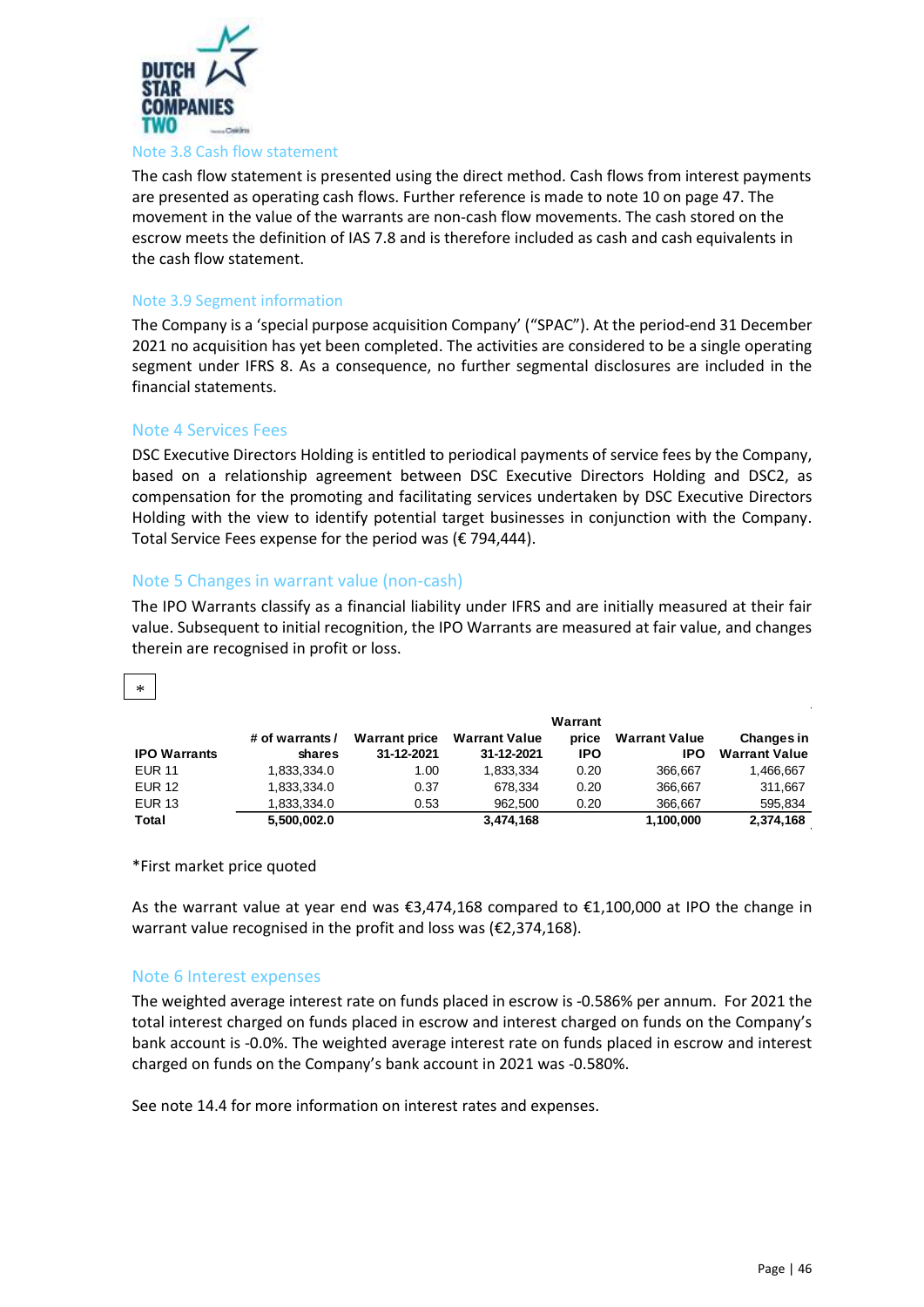

# Note 7 Effective Interest on redeemable ordinary shares

The Ordinary Shares are classified as a financial liability in accordance with IAS 32.18 until the point when this redemption feature lapses. These financial liabilities are classified as measured at amortized cost using the effective interest method. Interest expense are recognised in profit or loss. Any gain or loss on derecognition is also recognised in profit or loss. Effective interest on redeemable ordinary shares in 2021 was €590,528

See note 13.1 for more information on the redeemable ordinary shares.

# Note 8 Income tax recognized in profit or loss

The tax rate used for the 2021 reconciliations above is the corporate tax rate of 20% until €200,000 and 25% above that amount. These are the tax rates payable in the Netherlands on taxable profits under Dutch Law. As the Company has not made taxable profits no income tax has been recognized in the profit or loss. Furthermore, no deferred tax assets and/or liabilities are considered as well. No deferred tax asset has been recognised in respect of the tax losses as the directors consider the generation of future taxable profit, against which the Company can utilise tax these losses, too uncertain. Net recognized losses amount to (€ 3,215,788)

# Note 9 Earnings per share

The earnings and weighted average number of ordinary shares used in the calculation of basic earnings per share are as follows.

| (all amounts in €)                                        |   | 2021         |
|-----------------------------------------------------------|---|--------------|
| Profit for the year attributable to owners of the Company | € | (3,215,788)  |
| Dividends paid                                            | € |              |
| Earnings used in the calculation                          | € | (3,215,788)  |
| Weigthed average number of ordinary shares for the of     |   |              |
| basic earnings per share                                  |   | 11,000,004.0 |
| Earnings per share                                        | € | (0.29)       |

#### Note 10 Cash and cash equivalents

Cash and cash equivalents consist of a current (EUR 400.222) and an escrow account (EUR 108.312.183) held at ABN Amro Bank N.V. The cash stored on the escrow account is held at the foundation Stichting Dutch Star Escrow Escrow. The funds that have been deposited in the escrow account will be held in escrow and are restricted for use until at least 70% of the General Meeting will approve the investment in a Business Combination (the Target company). Thereafter, DSC2 will seek to fully consolidate with the target company and the SPAC will continue the business activities under the name of the target company (at which point DSC2 shareholders will still hold listed shares). If a Business Combination is not proposed within 24 months after the IPO and the potential 6 months extension, invested funds deposited in the escrow account will be returned to shareholders.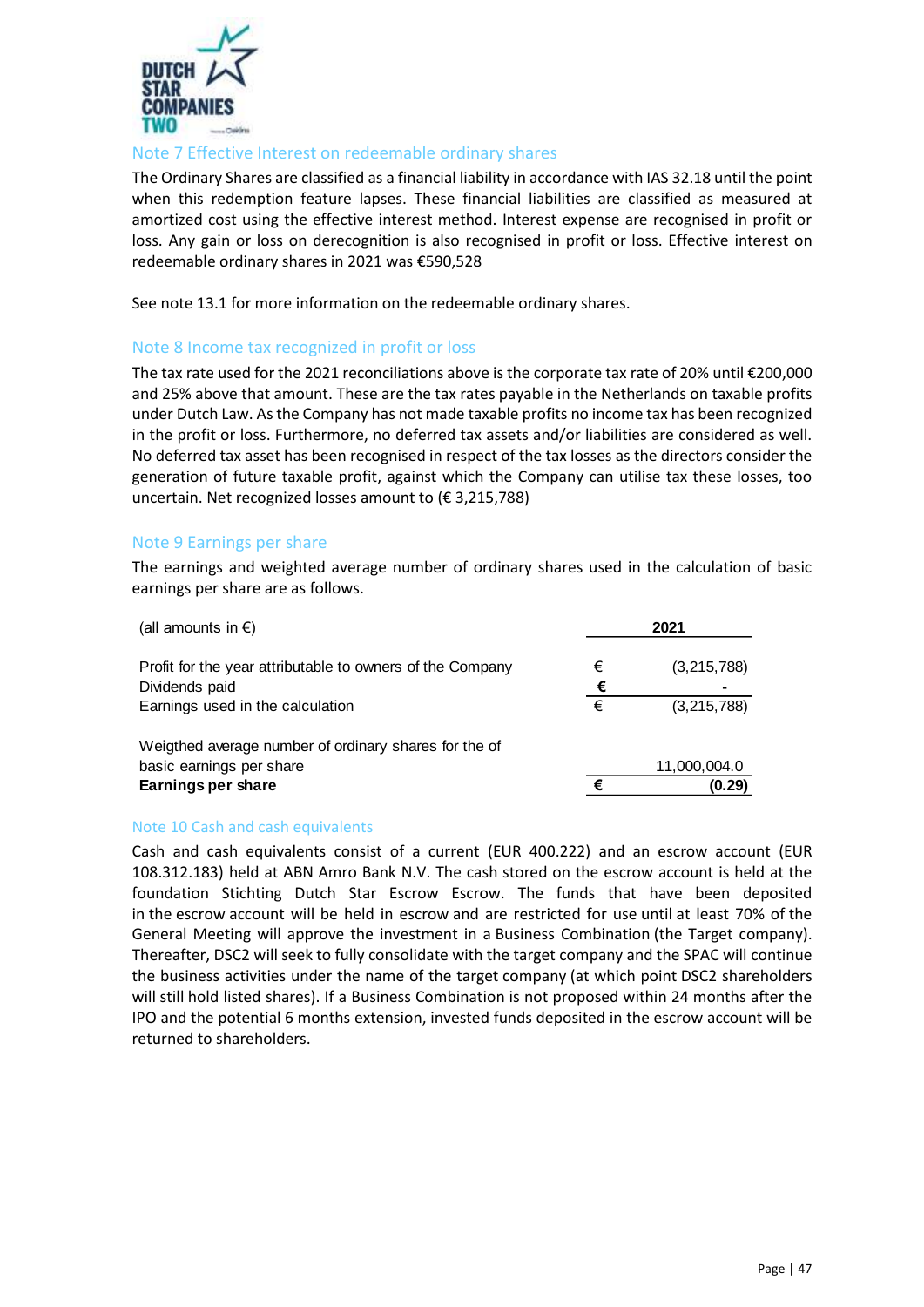

| Begin amount cash and cash equivalents   | € | 14,000      |
|------------------------------------------|---|-------------|
| Share Capital increase from proceeds IPO | € | 19.553      |
| Ordinary shares proceeds IPO             | € | 110,000,040 |
| Cash flow from operating activities      | € | (1,321,189) |
| Ending amount cash and cash equivalents  |   | 108,712,404 |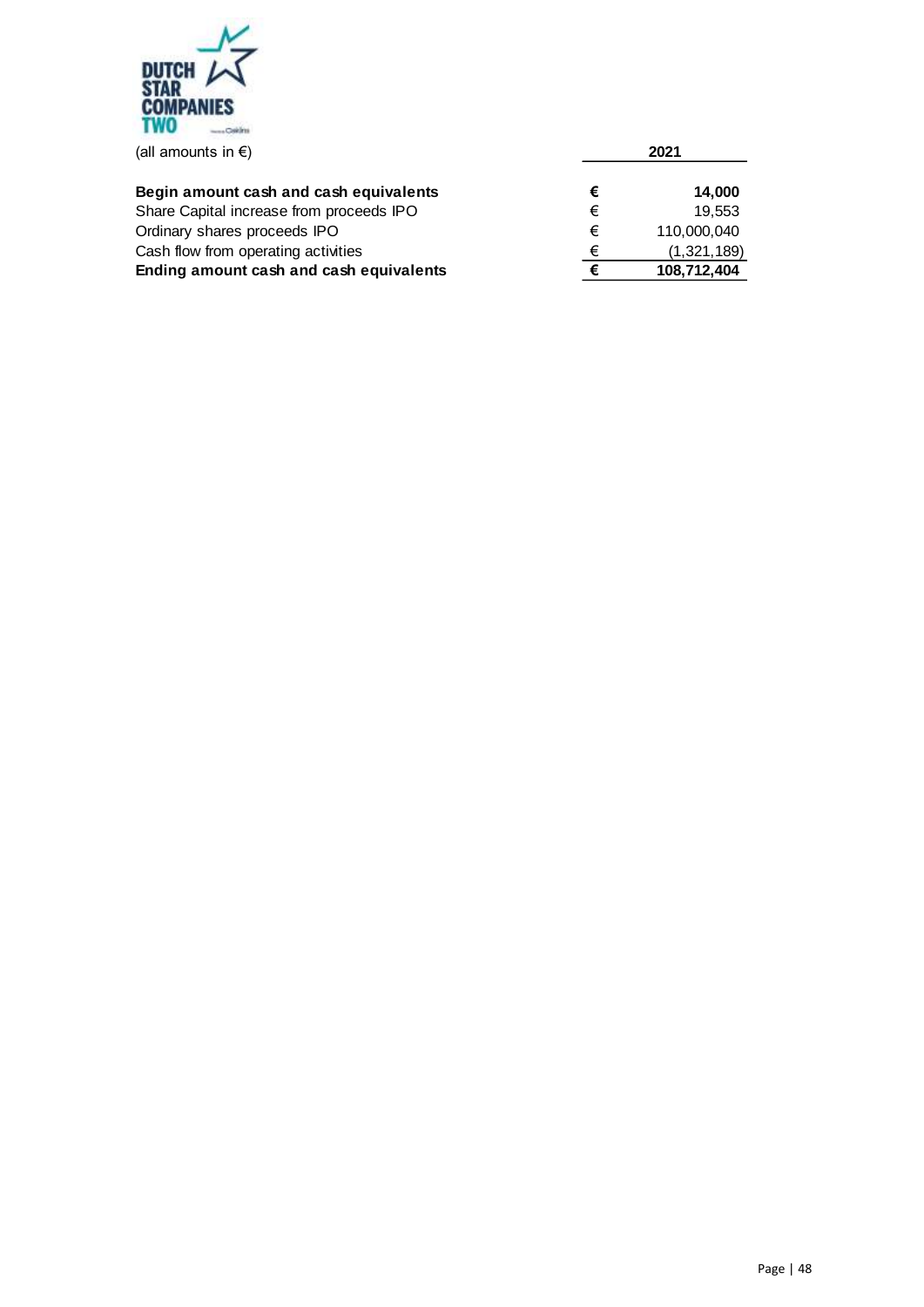

# Note 11 Issued and paid-up share capital and Reserve Treasury Shares

The Issued capital of DSC2 reflects the nominal paid up capital for the 293,333 Special Shares with a nominal value of € 0.07 and 1,302 HNV shares with a nominal value of €10.00. These special shares were issued at a nominal value € 0.07 per share, amounting to €20,553. At incorporation 200,000 Special Shares were issued for a total of €14,000 and another 93,333 Special shares were issued at IPO for a total of €6,533 amounting to a total of €20,553. At IPO, also 1,302 HNV shares were issued to DSC Executive Directors Holding BV.

| <b>Special Shares (#)</b>       | # of Shares       | <b>Nominal value</b> |       | Total |        |
|---------------------------------|-------------------|----------------------|-------|-------|--------|
| At incorporation                | 200,000           | €                    | 0.07  | €     | 14,000 |
| At IPO                          | 93,333 $\epsilon$ |                      | 0.07  | €     | 6,533  |
| <b>Total Special Shares</b>     | 293,333           |                      |       | €     | 20,533 |
| <b>HNV Shares DSC Executive</b> |                   |                      |       |       |        |
| <b>Directors Holding</b>        | $1,302$ €         |                      | 10.00 | €     | 13,020 |
| <b>Total HNV Shares</b>         | 1.302             |                      |       | €     | 13.020 |
| <b>Total issued capital</b>     | 294,635           |                      |       | €     | 33,553 |

The Company has issued 40,455,937 treasury shares at IPO with a nominal value of  $\epsilon$  0.01 to the Sponsors which subsequently were repurchased by the Company for the purpose of allotting these treasury shares to investors at the time of a Business Combination. As a result, the Company held a total of 40,455,937 treasury shares in its own capital in treasury. These Treasury Shares are held in treasury and do not yield dividends, do not entitle the Company to voting rights and do not count towards the calculation of dividends or voting percentages.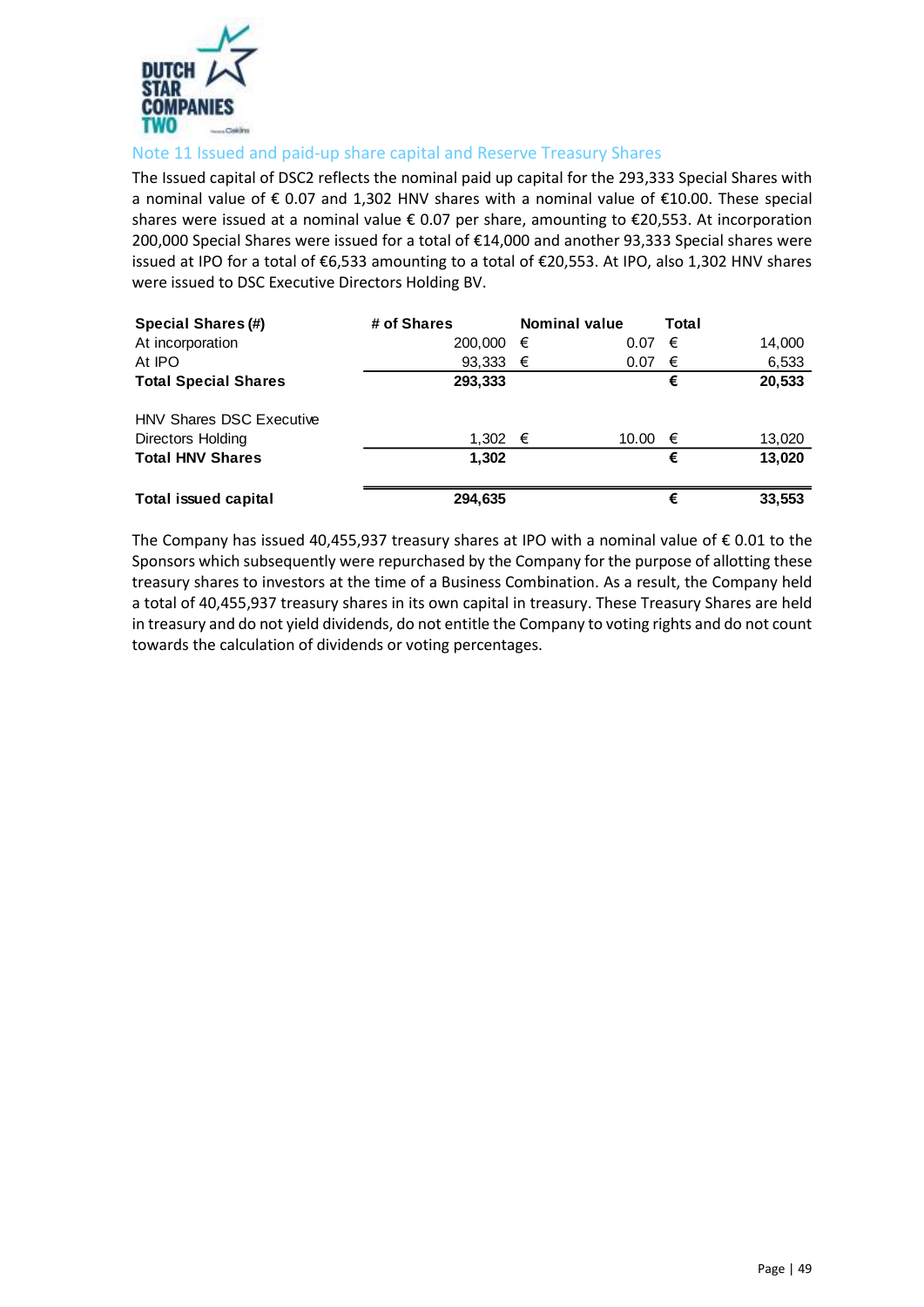

#### Note 12 Liabilities

#### Note 12.1 IPO Warrants

At Six Warrants (each a Warrant), which entitle the holder thereof to affect a conversion of such warrants into one or more Ordinary Shares in accordance with the terms set out below:

Three of such Warrants are allotted for each corresponding six Ordinary Shares at IPO (such Warrants, the IPO-Warrants) and, following completion of the Business Combination, three Warrants shall be allotted for each six Ordinary Shares that are held by an Ordinary Shareholder on the day that is two trading days after the date of completion of the Business Combination (such Warrants, the BC-Warrants).

The IPO-Warrants comprise an (i) IPO EUR 11 Warrant, (ii) IPO EUR 12 Warrant, and (iii) IPO EUR 13 Warrant. Each warrant can convert into one or more Ordinary Shares if the terms as set out in the prospectus are met. Total amount of IPO warrants is 5,500,002 and below the abovementioned is set out in a table overview:

|                     |                 |                   | <b>Potential</b> |
|---------------------|-----------------|-------------------|------------------|
|                     | # of warrants / | <b>Conversion</b> | Ordinary         |
| <b>IPO Warrants</b> | shares          | rate              | <b>Shares</b>    |
| <b>EUR 11</b>       | 1,833,334       | 0.12              | 220,000          |
| <b>EUR 12</b>       | 1,833,334       | 0.24              | 440,000          |
| <b>EUR 13</b>       | 1,833,334       | 0.36              | 660,000          |
| <b>Total</b>        | 5,500,002       |                   | 1,320,000        |

The IPO Warrants classify as a financial liability under IFRS and are initially measured at their fair value. Subsequent to initial recognition, the Market Warrants are measured at fair value, and changes therein are recognised in profit or loss. The IPO warrant value at year end was €3,474,168

#### Note 13 Current liabilities

#### Note 13.1 Redeemable Ordinary Shares

Since the holders of ordinary shares DSC2 have the right to demand cash ( $\epsilon$ 10.00 per share minus Cost Cover and negative interest) at the earlier of i) the date of a Business Combination in case the shareholder votes against such Business Combination and ii) when no Business Combination materializes within 24 months from IPO or ultimately within 30 months from IPO in case of an extension, the ordinary shares are classified as a liability in accordance with IAS 32 until the point when the redemption feature lapses. As such the ordinary shares are mentioned as a liability called "redeemable ordinary shares" on the condensed statement of financial position.

At IPO the Company offered 1,833,334 units (each a Unit) at a per unit price of € 60.00 (the offer price). Each Unit consists of:

- Six Ordinary Shares with a nominal value of €0.01 per share (each an Ordinary Share); and
- Six Warrants (each a Warrant), which entitle the holder thereof to affect a conversion of such warrants into one or more Ordinary Shares in accordance with the terms set out in the prospectus.

The Ordinary Shares are issued at an issue price of € 10.00 per share. Number of Ordinary Shares issued to shareholders at IPO were 11,000,004.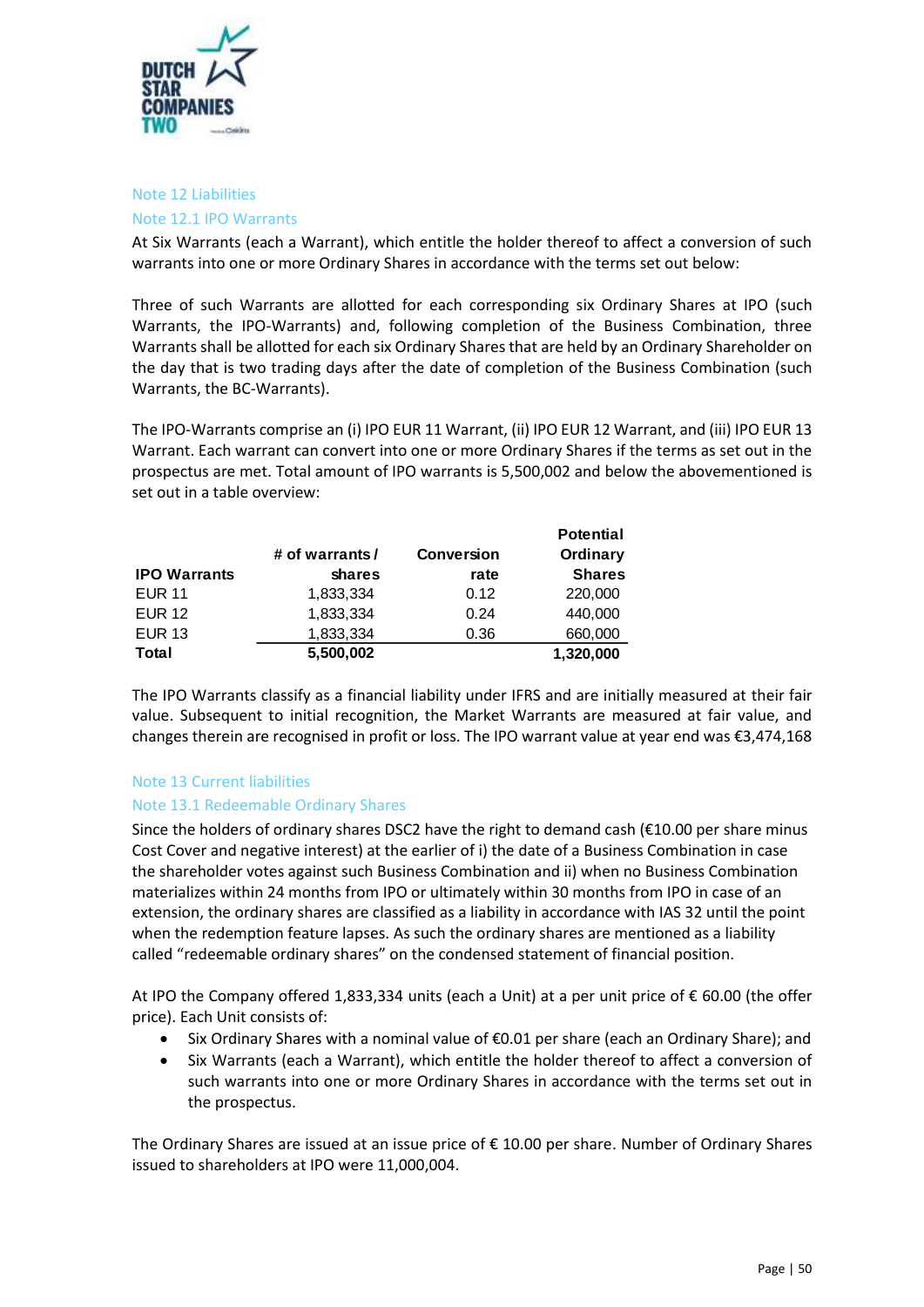

#### Note 13.2 Interest Liability

The Company has an interest liability of € 49,847 on 31 December 2021.

#### Note 13.3 Service fee payables

The company had a service fee payable of  $\epsilon$  61,112 on 31 December 2021.

#### Note 14 Financial instruments

#### Note 14.1 Capital management

The Company manages its capital to ensure the Company will be able to continue as going concern while maximizing the return to stakeholders through the optimization of the debt and equity balance. The capital structure of the Company consists of net debt and equity of the Company.

The Company is not subject to any externally imposed capital requirements.

The Company's executive board reviews the capital structure of the Company on a semi-annual basis. As part of this review, the executive board considers the cost of capital and the risks associated with each class of capital.

#### Note 14.2 Financial risk management objectives

The Company's sponsors provide services to the business, co-ordinates access to domestic financial markets, monitors and manages the financial risks relating to the operations of the Company through internal risk meetings which analyse exposures by degree and magnitude of risks. These risks might include market risk (including currency risk, interest rate risk and other price risk), credit risk and liquidity risk.

#### Note 14.3 Market risks

The Company's activities expose it to the financial risks of changes interest rates and price risk of the Warrants. As the Warrants are recognised at fair value and are liabilities on the balance sheet of the Company. The Company's exposure to market risks is the volatility of the of the Warrants and thereto the Company's liabilities may deviate over time because Warrants price can fluctuate because of changing market conditions. The Warrants are publicly traded at the Euronext Stock Exchange.

#### Note 14.4 Interest rate risk management

The Company is exposed to interest rate risk relating to the escrow account in which 99% of the proceeds from IPO are held. The rate applicable to the escrow account is the EONIA (Euro OverNight Index Average) minus 5 basis points(bps) (e.g. -39 bps - 5 bps = 44 bps negative interest). The Company's exposures to interest rates on financial assets and financial liabilities are further detailed in the liquidity risk management section of this note.

#### Note 14.5 Credit risk management

Credit risk refers to the risk that a counterparty will default on its contractual obligations resulting in financial loss to the Company. 99% of the IPO proceeds are deposited in an escrow account. This account is monitored and managed by a professional escrow agent (Intertrust B.V.). The escrow account itself is held by ABN Amro Bank NV. Holding the majority of the Company's capital at one bank creates a concentration risk, this single exposure can have the potential to produce losses large enough to threaten the ability of the Company to continue operating as a going concern. In this case although the concentration risk is high, the chance of default of ABN Amro Bank NV is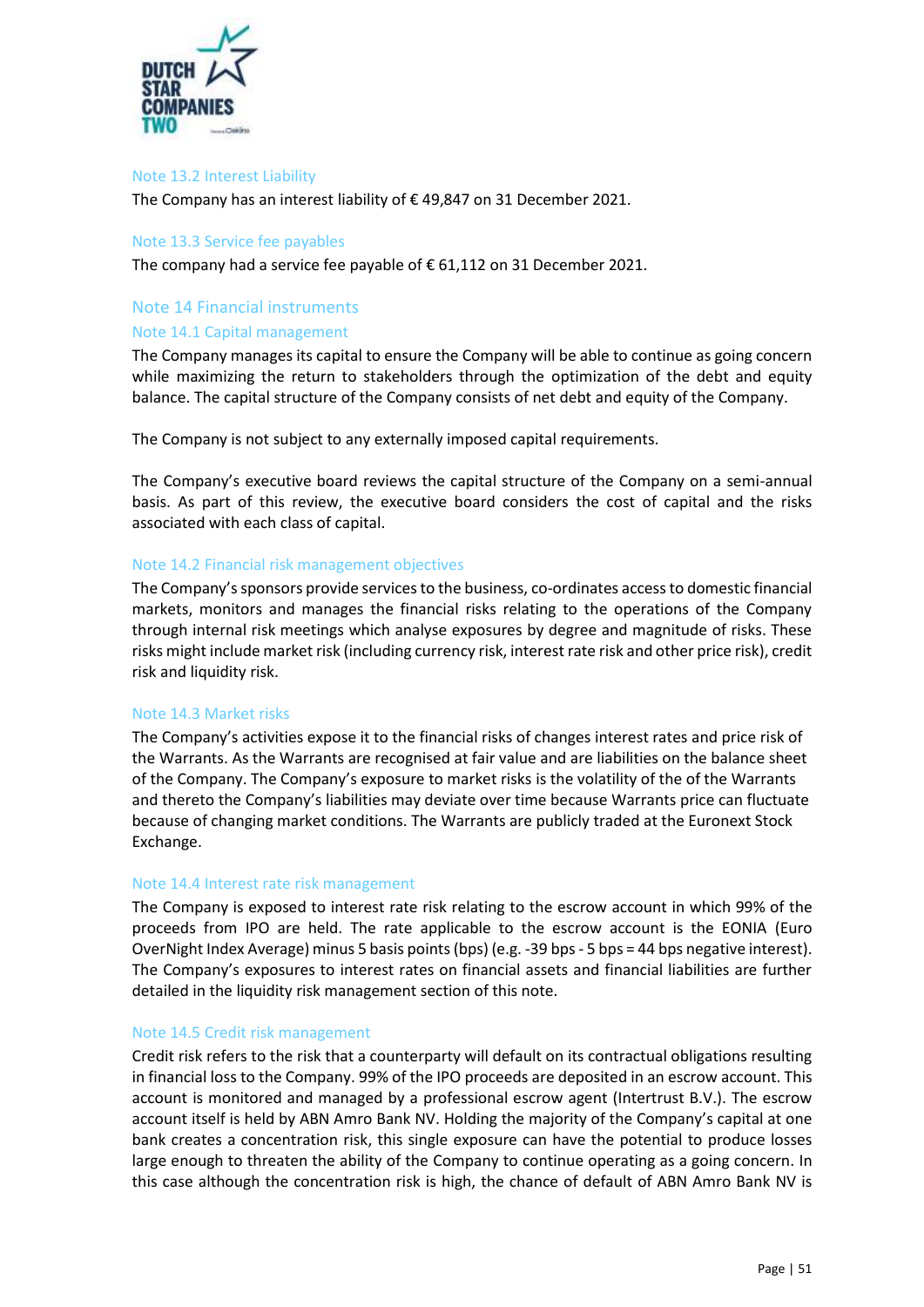

deemed very low, the bank has A1 (Moody's), A (S&P), and A (Fitch) long term credit ratings and P-1 (Moody's), A-1 (S&P), and F-1 (Fitch) short term credit ratings at the end of the year 2021.

#### Note 14.6 Liquidity risk management

Ultimate responsibility for liquidity risk management rests with the board of directors. In order to cover for the costs related to the Offering (the Offering Expenses) and to cover the Running Costs, the Company will reserve an amount of 1% of the Proceeds (i.e. the Costs Cover). In addition to the Costs Cover, the Sponsors have contractually committed capital to a maximum cash amount of €1,750,000 to cover the Offering Expenses (for the avoidance of doubt, excluding the Negative Interest) and the Running Costs. The Offering Expenses as well as the Running Costs, shall firstly be covered by the Costs Cover and the Committed Capital together, equally, on a 50/50 per cent basis, up to and including the full amount of the Costs Cover is consummated. After the Costs Cover has been fully consummated, the then remaining amount of Committed Capital will be used to cover for any further costs related to the Offering and to cover the Running Costs.

The Offering Expenses covered by the Sponsors will in no event be refunded. The Sponsors shall be refunded by the Company (and thus indirectly by all Shareholders) for the Initial Working Capital subject to and upon completion of the Business Combination (see the section Refund to Sponsors below). Hence, the Offering Expenses will in any event be fully borne by the Sponsors and the Initial Working Capital (as defined below), will be fully borne by the Sponsors in the event no successful Business Combination is completed by the Business Completion Deadline up to the committed amount of € 1,750,000 (including the Offering Expenses). In the event of a successful Business Combination the Sponsors may be refunded for the costs of the Initial Working Capital incurred by them. It is expected an equal amount will be paid out of the Escrow Account (as defined below).

#### Note 15 Fair value measurements

This note provides information about how the Company determines fair values of various financial assets and financial liabilities. Directors are convinced that a level 2 measurement is applicable. From the analysis comes forward that quoted prices for identical or similar assets or liabilities in markets that are not active, can be used to derive the fair value of a particular instruments. Directors belief that this is currently the case for the Warrants. As level 2 input, directors are convinced that the Warrant Price from the Amsterdam Stock Exchange as per 31 December 2021, can be used to meet the criteria of an identical or similar assets or liability in markets that are not active. Directors are also of the opinion that the price is based on an orderly transaction between market participants at the measurement date and under current market conditions.

#### Note 16 Current Shareholders and Related party transactions

Sponsors, via DSC Executive Directors Holding BV committed a total amount of € 1,750,000. This amount is being used to pay the costs (e.g. bank, legal, advisory and insurance costs) made in respect of this initiative, hence the Company.

The Company reserves 1% of the Proceeds to cover costs related to the Offering and to cover the Running Costs (i.e. the Costs Cover). In addition to the Costs Cover, the Sponsors have contractually committed capital in the maximum aggregate of €1,750,000 to further cover costs related to the Offering (for the avoidance of doubt, excluding the Negative Interest) and to cover the Running Costs. Any costs related to the Offering and the Running Costs shall be covered by the Costs Cover and the Committed Capital on a 50/50 per cent basis, up to and including the full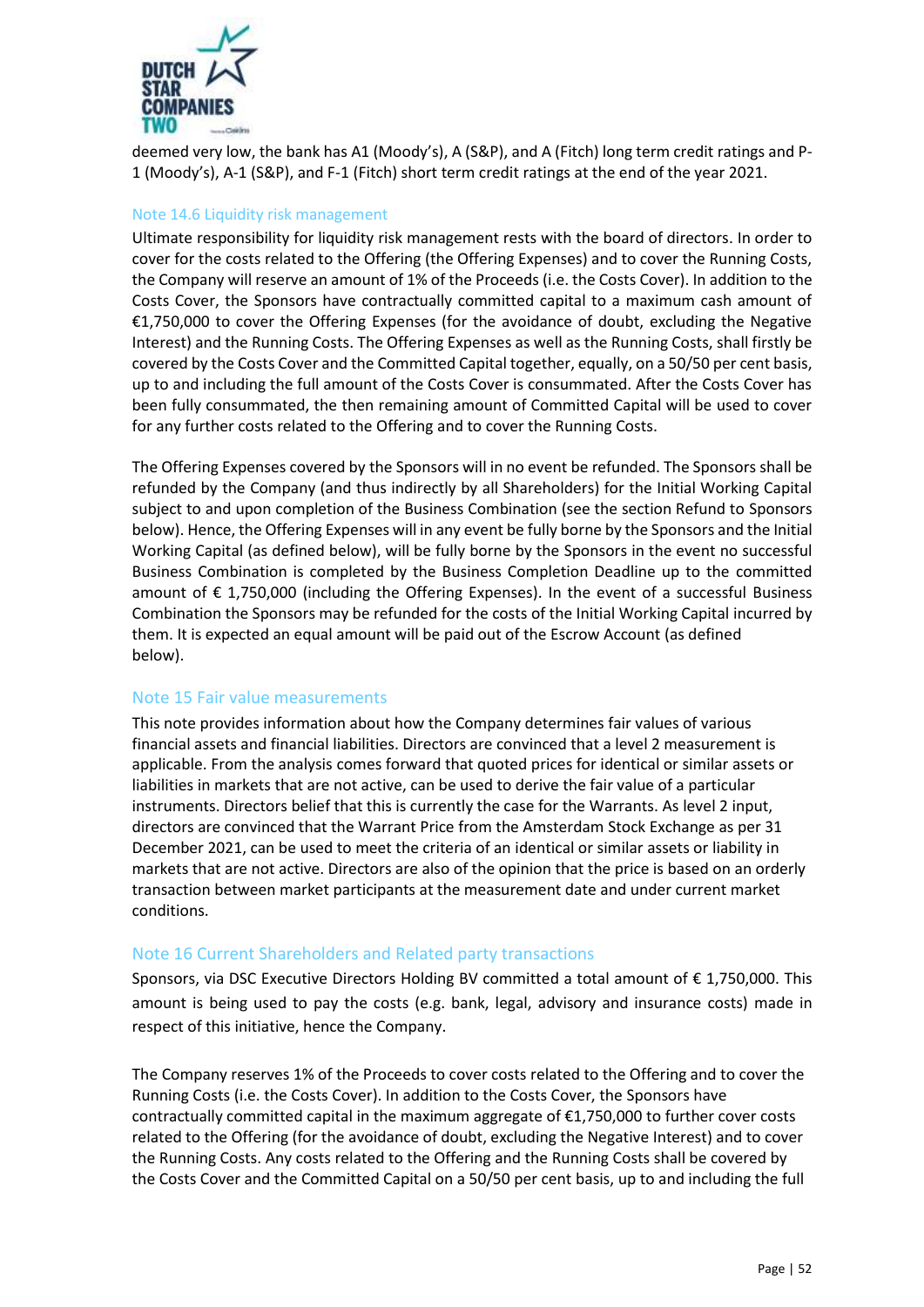

amount of the Costs Cover is consummated. After the Costs Cover has been fully consummated, the then remaining amount of the Committed Capital will be used to cover for any further costs related to the Offering and to cover the Running Costs. Current cumulative amount paid amounts to EUR 660,837. Please refer to disclosure note 4 for the services fee expense of DSC2 towards DSC Executive Holding B.V.

The reservation of the Costs Cover has a direct impact on the investors' return on investment because they immediately incur an unrealised loss comprising of up to 1% of their investment and, as the Costs Cover and the Committed Capital do not cover the Negative Interest, the Negative Interest.

The Sponsors are not entitled to any cash remuneration or compensation prior to completion of a Business Combination as the potential conversion of Special Shares shall be their sole reward in that respect. The Special Shares may be converted into Ordinary Shares. If a Promoter exercises his right to convert Special Shares, each Special Share may be converted into such number of Ordinary Shares in accordance with the principles set out in the Shareholders' Agreement and set out in the prospectus.

The other members of the Board are not entitled to any cash remuneration or compensation prior to completion of a Business Combination as the potential value increase of their Ordinary Shares and conversion of Warrants shall be their sole reward in that respect.

# Note 17 Key management personnel compensation and director's remuneration

The members of the Board and the Sponsors are not entitled to any remuneration or compensation prior to completion of a Business Combination. The remuneration of the members of the Board following a Business Combination, if any, shall be disclosed in the shareholder circular published in connection with the DSC2 EGM and is expected to be in line with market practice for small to medium sized companies. The members of the Board have not entered into any type of employment or service agreement with the Company. As such, there are no severance arrangements between the members of the Board and the Company. Since the members of the Board will not be remunerated, there is no remuneration committee. The Company currently has no employees and does not intend to hire any employees prior to the Business Combination.

#### Note 18 Events after the reporting period

#### **Acquisition of Cabka Group GmbH**

On 22 December 2021 DSC2 entered into a Business Combination Agreement with Cabka Group GmbH and RAM.ON Finance GmbH, valuing Cabka at EUR 250m (enterprise value), corresponding to around EUR 175m value for the equity, for a consideration of EUR 63.3 million in cash to the Minority Shareholders and 11.172.000 ordinary shares of DSC2 of which 5.000.000 newly issued and 6.172.000 existing shares held in treasury in exchange for RAM.ON Finance's shares in Cabka to RAM.ON Finance. The share price as at February 28, amounted to EUR 10 per share, so the consideration paid in total amounts to EUR 111.720m in shares and EUR 63m in cash, in aggregate around EUR 175m. The accounting for the transaction has not yet been determined and will be completed by Cabka management. Presumably in 2022.

Cabka is in the business of recycling plastics from post-consumer and post-industrial waste into innovative reusable pallets- and large container solutions enhancing logistics chain sustainability. Cabka is leading the industry in its integrated approach closing the loop from waste, to recycling, to manufacturing. Backed by its own innovation center it has the rare industry knowledge,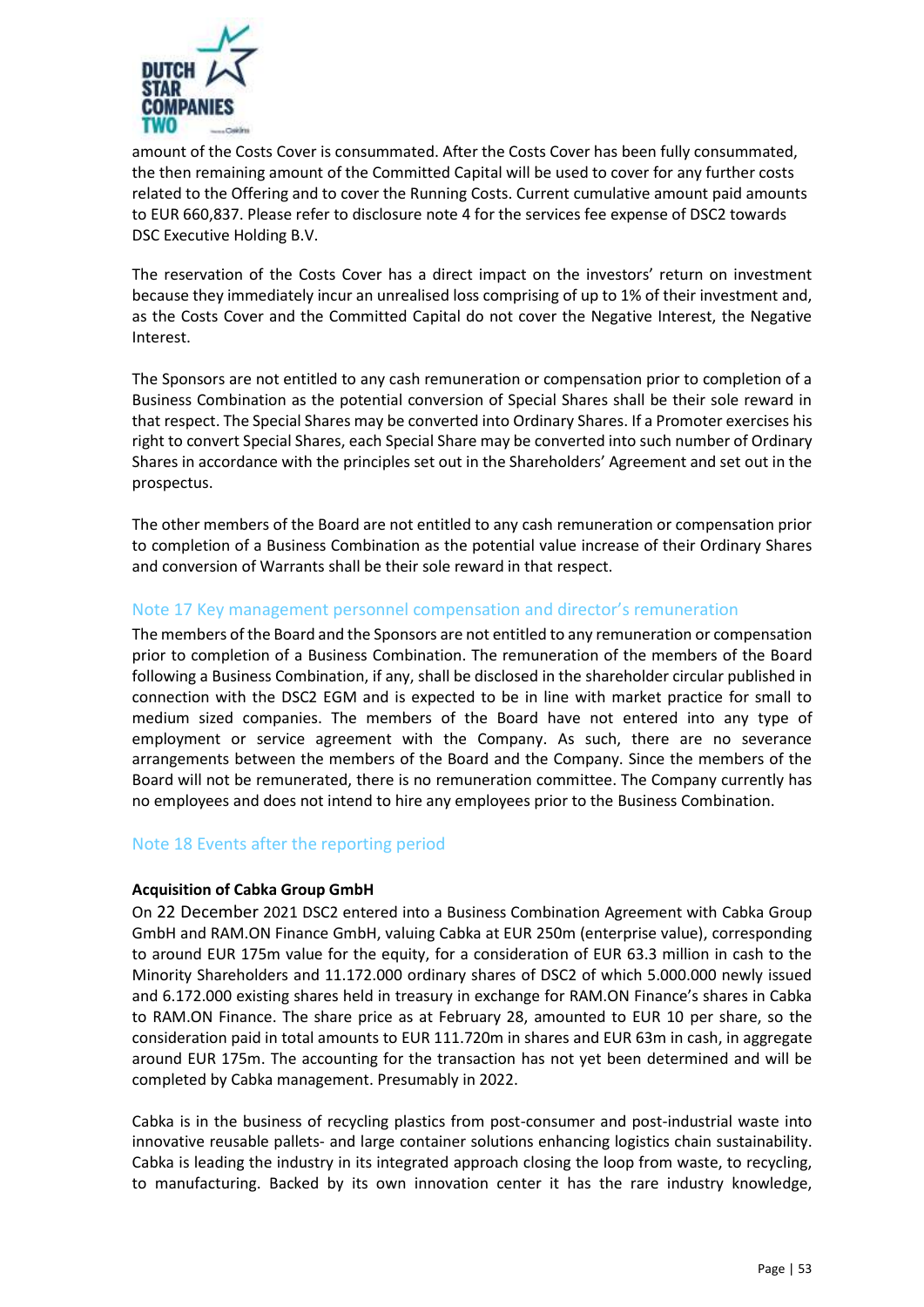

capability, and capacity of making maximum use bringing recycled plastics back in the production loop at attractive returns. Cabka generated revenue of approx. EUR 134,5 million and has 624 employees in 2020.

The acquisition will give Cabka a listing on Euronext Amsterdam and a significant capital injection. DSC2 believes that the acquisition with Cabka is a highly compelling opportunity to fuel Cabka's growth strategy going forward. Forming the acquisition is an important, strategic opportunity for DSC2 shareholders, enabling them to participate in Cabka's attractive business model and ample growth opportunities.

On the EGM of Dutch Star Companies TWO B.V. on February 28 2022 all resolutions were duly passed backed by 100% of shareholders while none of the DSC2-shareholders dissented.

This resulted in the buy-out two minority shareholders for amount of EUR 63.3m, up to 1% of the IPO proceeds will be used for the payment of the costs in relation to the transaction incurred by DSC2, the Sponsors and their affiliated companies, approx. EUR 850k will be used to cover any accrued negative interest on the escrow account, EUR 1.962 million will be used for the partial cash settlement of the existing VSOP and net remainder approx. EUR 45m will be contributed to the business combination and used to fund operations and future growth.

The transaction has become effective on 1 March 2022, resulting in the conversion of Dutch Star Companies TWO B.V. shares into Cabka N.V. shares and the corresponding conversion from a Dutch private limited liability Company under Dutch Law into a public company under Dutch law and the amendment of the articles of association of the Company (including a capital reduction).

Mr. Niek Hoek, Mr. Stephan Nanninga and Mr. Gerbrand ter Brugge (on behalf of Oaklins) (the Sponsors) through their affiliated companies indirectly acquired 293.333 special shares in DSC2. After completion of the Business Combination  $2/3^{rd}$  of the special shares were converted into Ordinary Shares because the trigger for the first two tranches were met. The converted special shares are subject to a one-year lock-up period as of the transaction.

The Redeemable Ordinary Shares, issued at the IPO, which were classified as a liability as per December 31, 2021 will fully convert into equity as approx. 100% of the shareholders voted in favour of the transaction and nobody opted-in for the dissenting shareholder arrangement.

Furthermore, all non-dissenting DSCT shareholders are entitled to 3 new warrants per 6 ordinary shares to be issued following the completion of the transaction (the "BC-warrant"): i.e. one with strike price €11.00 and a fixed conversion rate of 0.12 shares per warrant (symbol: DSCW1); one with strike price €12.00 and a fixed conversion rate of 0.24 shares per warrant (symbol: DSCW2); one with strike price €13.00 and a fixed conversion rate of 0.36 shares per warrant (symbol: DSCW3).

As the closing price of the ordinary shares of DCS2 equalled or exceeded EUR 11.00 per ordinary shares for a period of over 15 trading days within a consecutive trading day period, all EUR 11 warrants (DSCW1 warrants), both issued at the IPO and issued at the completion of the transaction, will be automatically converted into ordinary shares at the conversion rate (the "Mandatory Conversion") of 0.12 shares per warrant.

The completion of the transaction resulted in the resignation of all Dutch Star Companies TWO B.V. Executive and Non-Executive Directors and appointment of new Cabka N.V. Board members, being: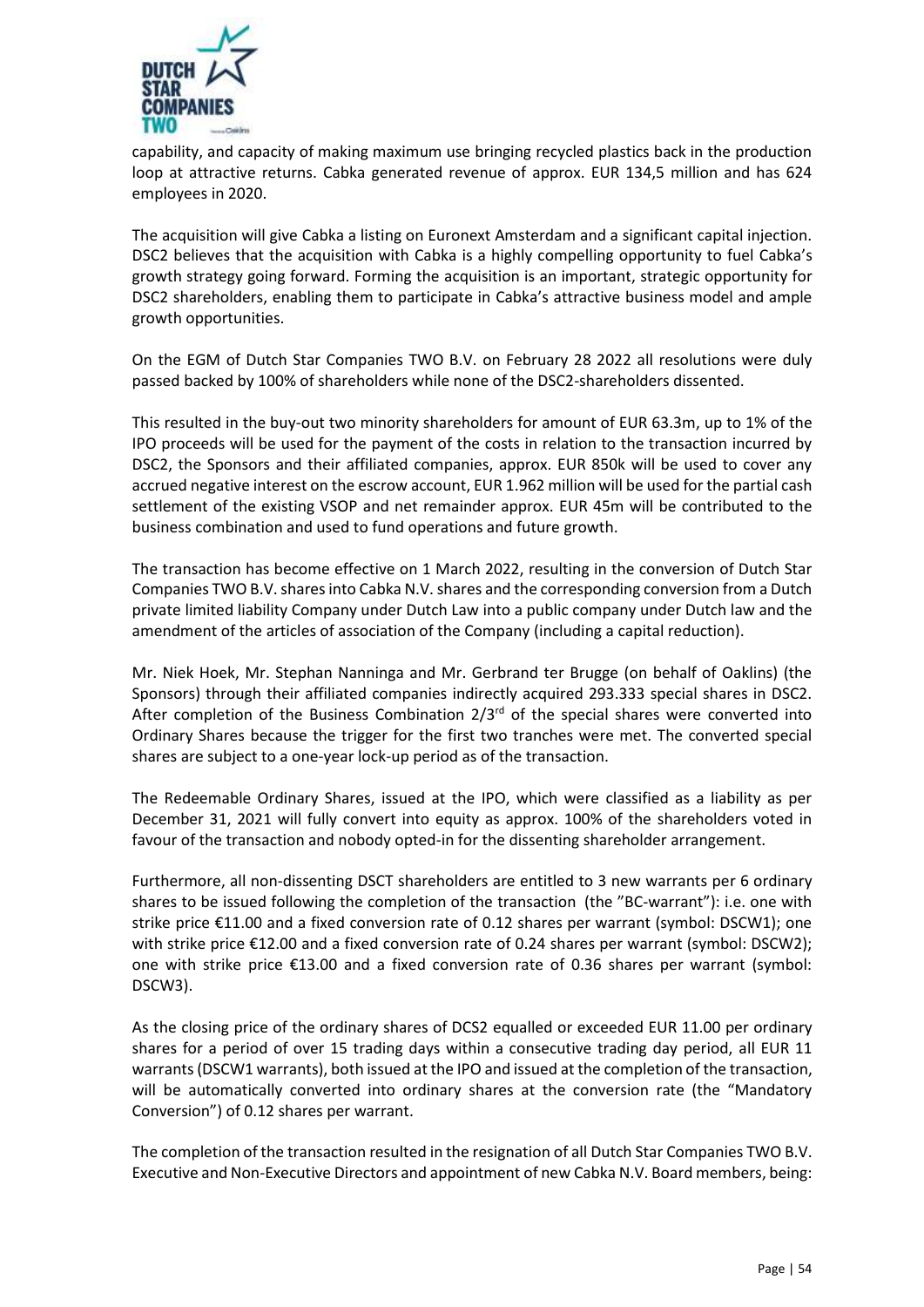

Managing Directors: T.M.G.H. Litjens (CEO) and N. Kupcu (CFO)

Supervisory Directors: T. Posner Henkin, G. Ramon, J.C. Holscher, N.W. Hoek and S.R. Nanninga

## **Russia/Ukraine**

On the 24th of February 2022 Russia invaded Ukraine. While the situation in Ukraine remains highly fluid and the outlook is subject to uncertainty, the global economic consequences are clearly visible. The sanctions on Russia are expected to have a substantial impact on the global economy and financial markets. Currently energy and utility prices have risen. Cabka has no presence in Russia, Ukraine and Belarus and no employees in either of these countries. When the sanctions of the international community became effective Cabka immediately implemented these in their own business.

As Cabka has exposure to the increased energy and utility prices. We expect that the conflict will not significantly impact our financial results. Currently it is not possible to estimate to what extent the situation will be negatively impacting the financial results of the Company in 2022, as the magnitude cannot be quantified at this time, because the expected duration and global impact of the conflict are unknown.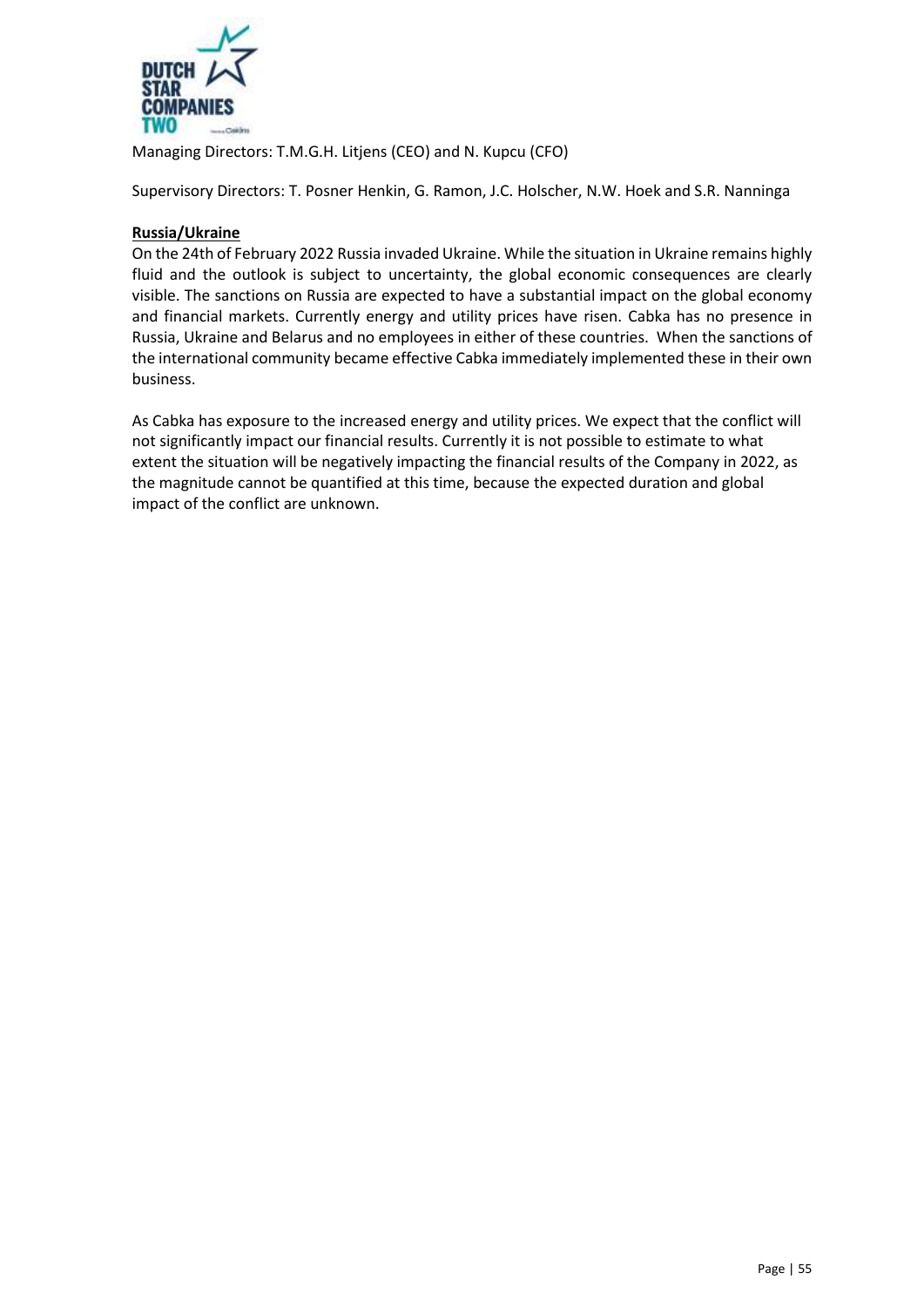

# **Company financial statements for the period 1 October – 31 December 2021**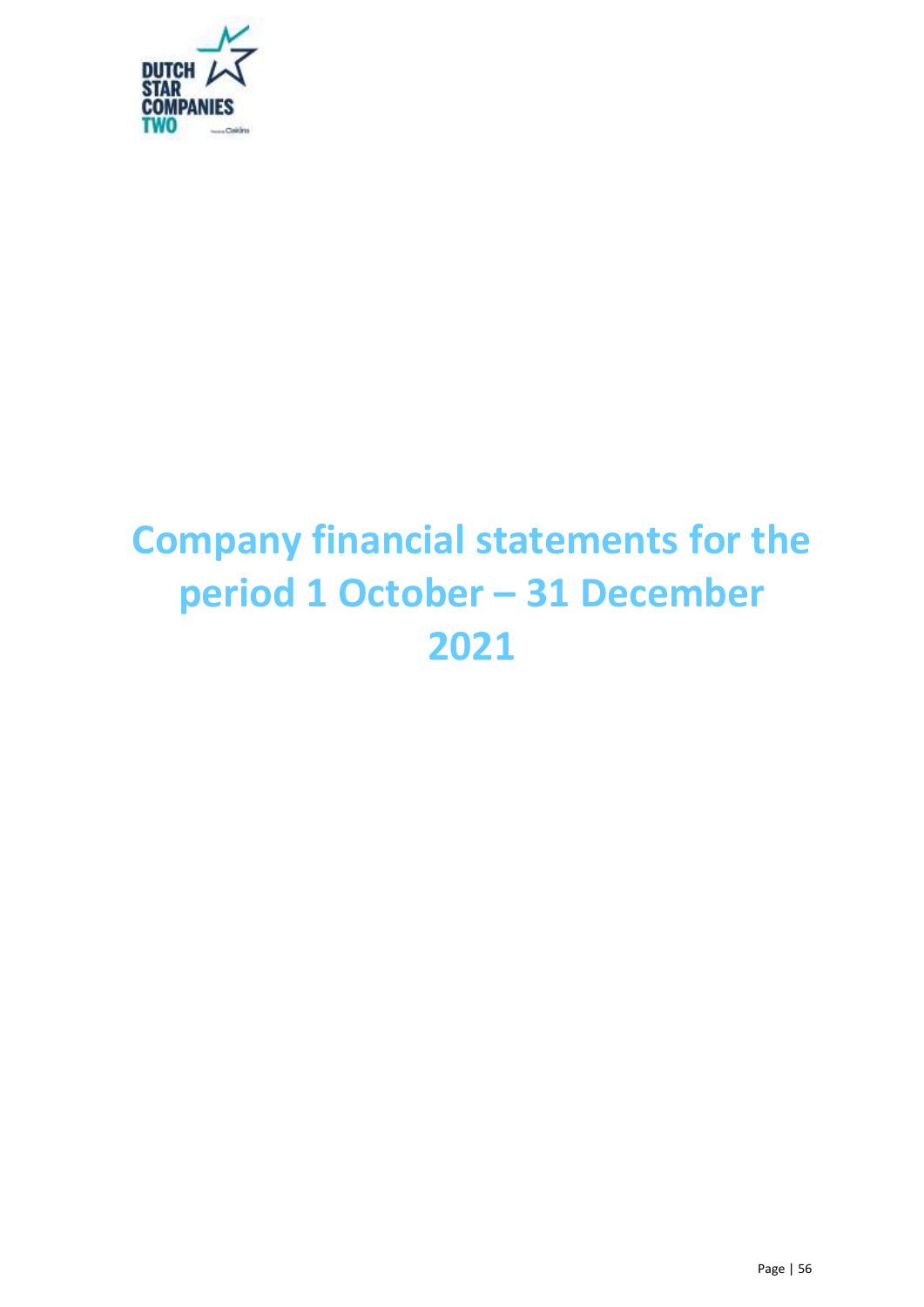

# <span id="page-56-0"></span>**Company Financial Statements 2021**

# Company balance sheet as per December 31, 2021

after appropriation of result

| <b>Notes</b> |   | 2021                                                                               |
|--------------|---|------------------------------------------------------------------------------------|
|              |   |                                                                                    |
|              |   | 108,312,183                                                                        |
|              |   | 400,222                                                                            |
|              | € | 108,712,404                                                                        |
|              | € | 108,712,404                                                                        |
|              |   |                                                                                    |
|              |   | 33,553                                                                             |
|              | € |                                                                                    |
|              |   |                                                                                    |
|              |   | (3, 215, 788)                                                                      |
|              |   | (3, 182, 234)                                                                      |
|              |   |                                                                                    |
|              |   |                                                                                    |
|              |   | 3,474,168                                                                          |
|              |   | 3,474,168                                                                          |
|              |   |                                                                                    |
|              |   | 108,309,511                                                                        |
|              |   | 49,847                                                                             |
|              |   | 61,112                                                                             |
|              |   | 108,420,471                                                                        |
|              | € | 111,894,639                                                                        |
|              |   | 108,712,404                                                                        |
|              |   | 19 €<br>10 €<br>11 €<br>€<br>€<br>€<br>12 €<br>€<br>13 €<br>13 €<br>13 €<br>€<br>€ |

*Reference is made to the notes of the consolidated financial statements as there are no differences between the consolidated and company statement of financial position*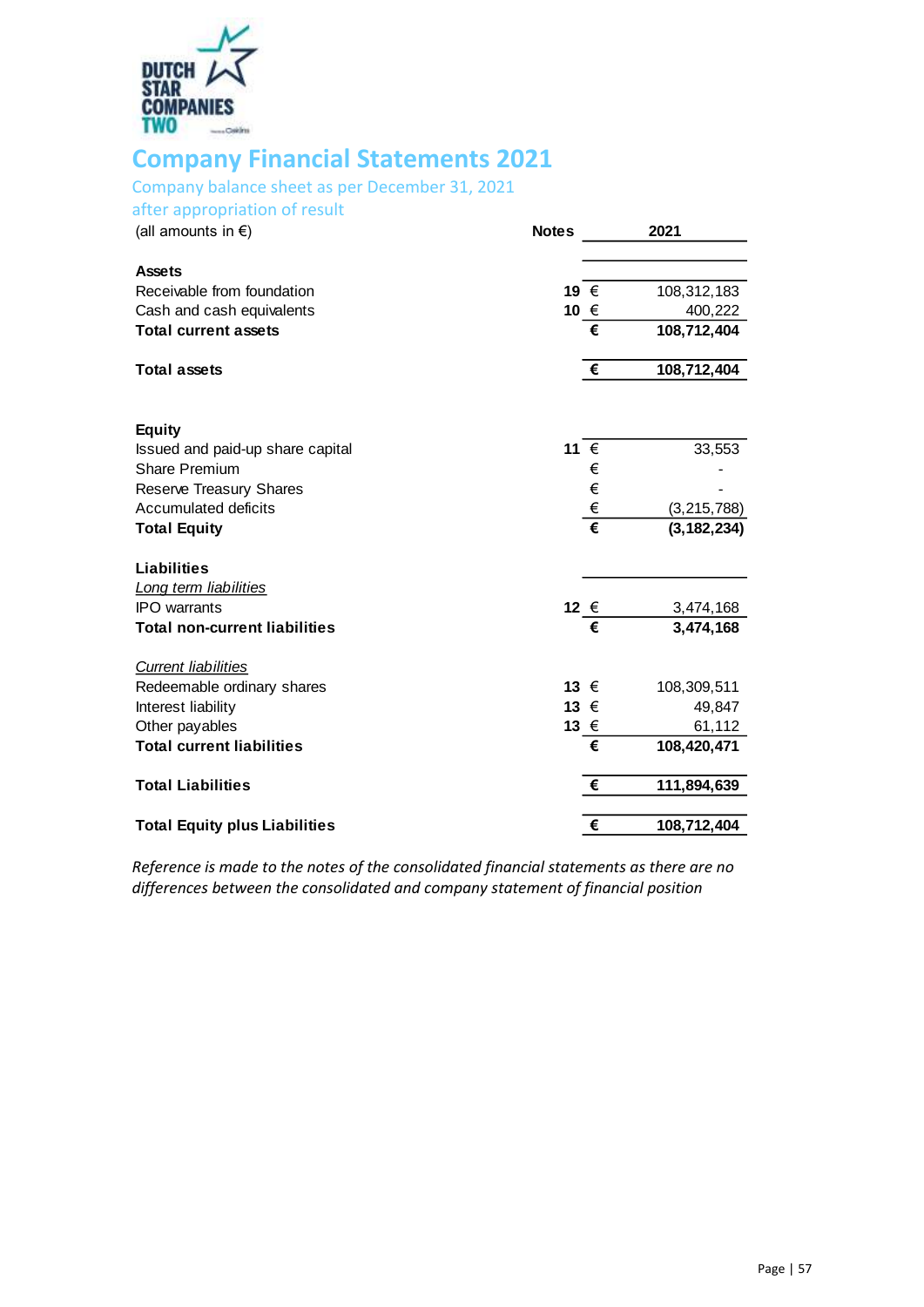

# Company income statement (for the period from 1 October 2020 to 31 December 2021)

| (all amounts in $\epsilon$ )                     | <b>Notes</b> |   | 2021          |
|--------------------------------------------------|--------------|---|---------------|
| <b>Service Fees</b>                              |              | € | (794,444)     |
| <b>Operating expenses</b>                        |              | € | (794, 444)    |
| <b>Operating Loss</b>                            |              | € | (794, 444)    |
| Changes in warrant value                         |              | € | (2,374,168)   |
| Interest Expense                                 |              | € | (637, 704)    |
| Effective Interest on redeemable ordinary shares |              | € | 590,528       |
| Finance costs - net                              |              | € | (2, 421, 344) |
| Net loss before income tax                       |              | € | (3, 215, 788) |
| Income Taxes                                     |              | € |               |
| Net loss for the period                          |              | € | (3, 215, 788) |

*Reference is made to the notes of the consolidated financial statements as there are no differences between the consolidated and company income statement*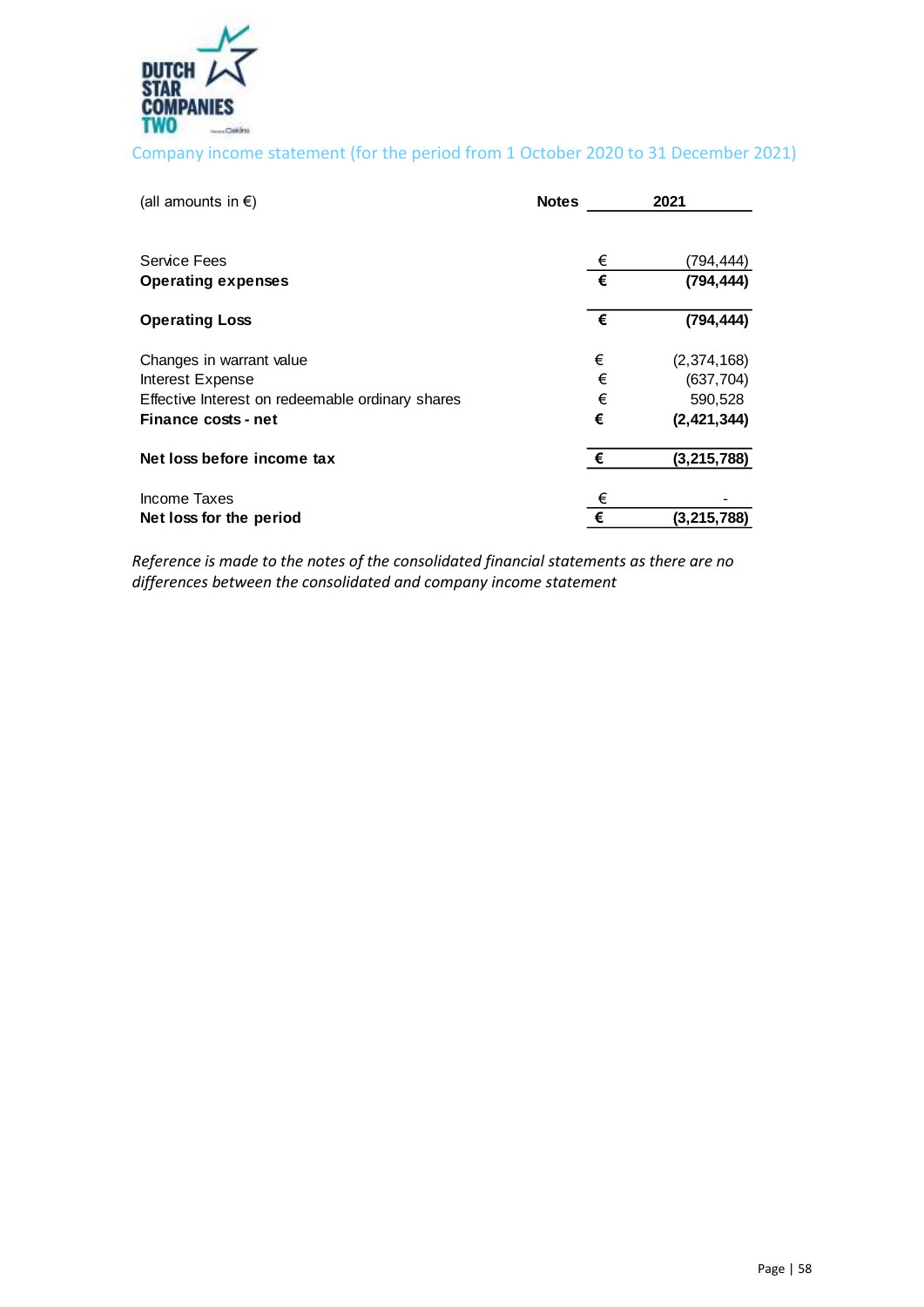

## <span id="page-58-0"></span>General information

The company financial statements are part of the consolidated financial statements of DSC2.

# <span id="page-58-1"></span>Basis of preparation

The Company financial statements of DSC2 have been prepared in accordance with Part 9, Book 2 of the Dutch Civil Code. In accordance with sub 8 of article 362, Book 2 of the Dutch Civil Code, the Company financial statements are prepared based on the accounting principles of recognition, measurement and determination of profit, as applied in the consolidated financial statements. These principles also include the classification and presentation of financial instruments, being equity instruments or financial liabilities. In case no other policies are mentioned, refer to the accounting policies as described in the accounting policies in the consolidated financial statements of this Annual report.

For an appropriate interpretation, the company financial statements of DSC2 should be read in conjunction with the consolidated financial statements. All amounts have been rounded to the nearest ones, unless otherwise indicated. The balance sheet and income statement include references. These refer to the notes. The current financial year covers the period from 1 October 2020 until 31 December 2021. The Company forms a group together with Stichting Dutch Star Escrow Escrow, a foundation that holds the IPO proceeds in escrow on designated bank account. The IPO proceeds may only be released from escrow (i) upon receipt of (a) a joint and written instruction signed by the Company's management board, confirming that the conditions, if any, to completing of the business combination are satisfied or waived in accordance with the transaction documentation in effect between the Company and the target business and (b) a written confirmation of a civil law notary or deputy civil law notary (notaris of kandidaat-notaris) that the general meeting has adopted a resolution to approve the business combination; (ii) upon receipt of a written confirmation of a civil law notary or deputy civil law notary (notaris of kandidaat-notaris) that (a) the deadline to complete a business combination has passed without the Company completing a business combination and (b) a written resolution by the general meeting to pursue a liquidation of the Company was adopted; (iii) on the first business day 3 years after the execution date of the escrow agreement; or (iv) upon receipt by the Intertrust Escrow Services, acting as the escrow agent, of a final (in kracht van gewijsde) judgment from a competent court or arbitral tribunal, confirmed to be enforceable in the Netherlands by a reputable law firm, requiring payment by Stichting Dutch Star Escrow of all or part of the amounts held in the escrow account to the Company or to any party that is designated in such judgment.

The Company shall eliminate any expected credit losses on intercompany loans or receivables against the book value of the intercompany loan or receivable in accordance with Directive 100.107a of the Dutch Accounting Standards Board.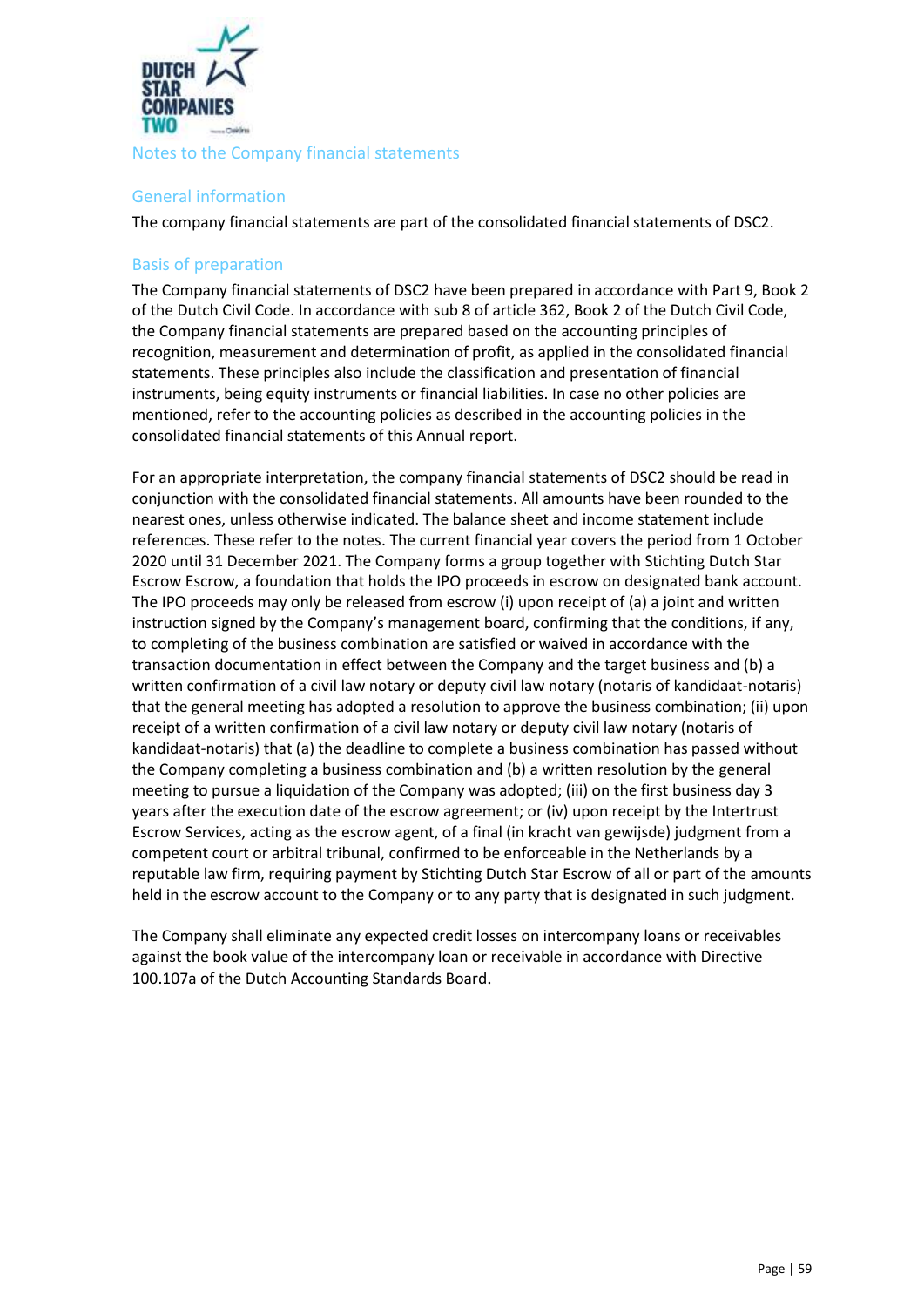

# Note 19 Receivable from foundation

Total proceeds of the offering were €110,000,040 of which 99% were deposited on the Escrow account which represents €108,900,040. Only costs suffered by the escrow account is negative interest expenses. At year end a cash amount of €108,312,183 was available on the escrow account. These funds were released to Cabka N.V. as part of the Business Combination.

| <b>Escrow account</b>                   |   | Amount      |
|-----------------------------------------|---|-------------|
| Cash deposited on Escrow account at IPO | € | 108.900.040 |
| Cash at Escrow account on 31-12-2021    | € | 108.312.183 |

# <span id="page-59-0"></span>External Auditor's remuneration

In 2020 Deloitte Accountants B.V. has been appointed as independent External Auditor of the Company. The auditor's remuneration for the audit of the Company's financial statements amounted to € 33.090 - and relates solely to Deloitte Accountants B.V.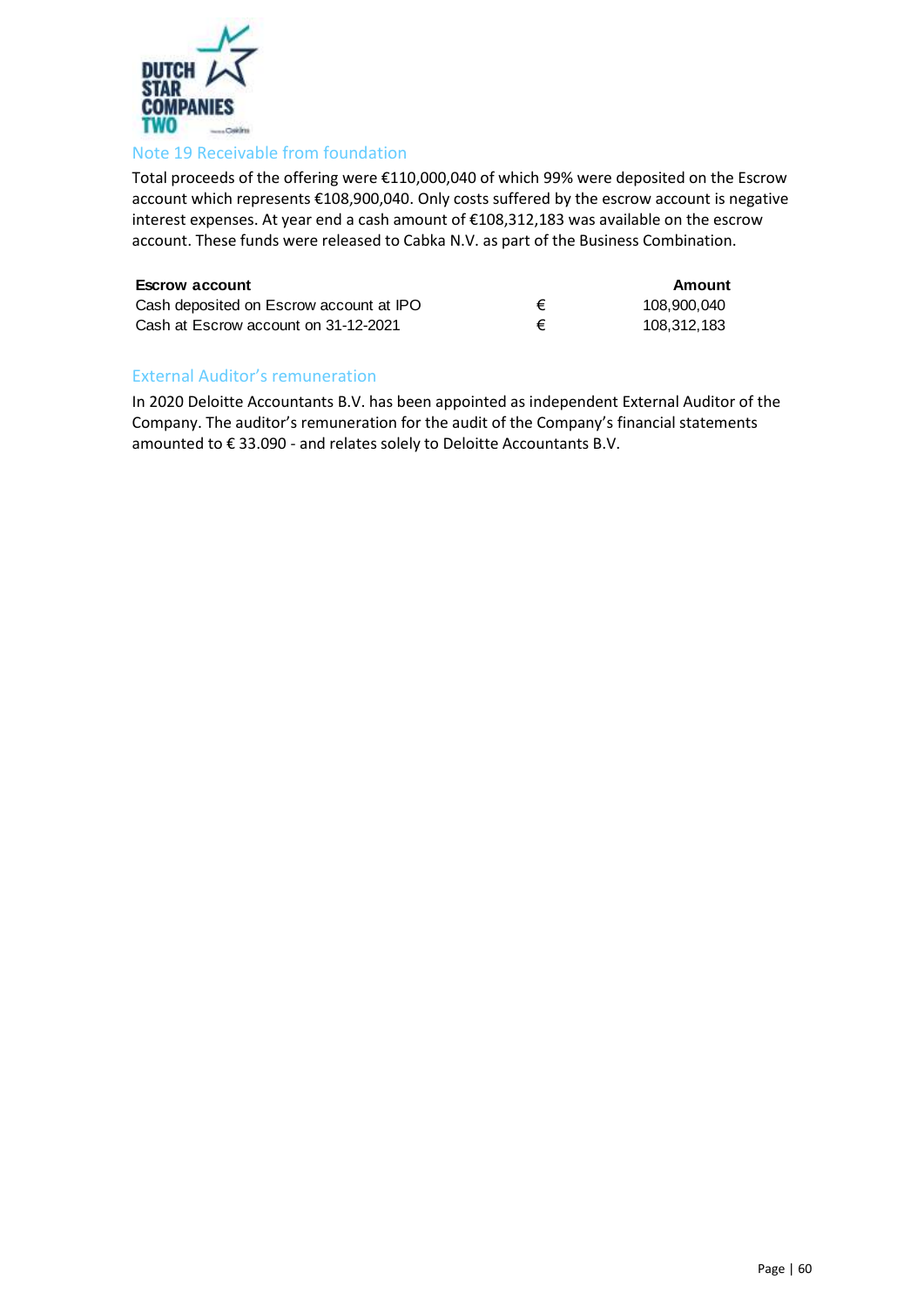

<span id="page-60-0"></span>Authorization of the financial statements

\_\_\_\_\_\_\_\_\_\_\_\_\_\_\_\_\_\_\_ \_\_\_\_\_\_\_\_\_\_\_\_\_\_\_\_\_\_\_

\_\_\_\_\_\_\_\_\_\_\_\_\_\_\_\_\_\_\_ \_\_\_\_\_\_\_\_\_\_\_\_\_\_\_\_\_\_\_

\_\_\_\_\_\_\_\_\_\_\_\_\_\_\_\_\_\_\_ \_\_\_\_\_\_\_\_\_\_\_\_\_\_\_\_\_\_\_

Signed for approval on 13 april 2022, on behalf of DSC2,

Mr. T. Litjens Mr. N. Kupcu

Mr. G. Ramon Ms. T. Posner Henkin

Mr. N.W. Hoek Mr. S.R. Nanninga

Ms. J. Holscher

\_\_\_\_\_\_\_\_\_\_\_\_\_\_\_\_\_\_\_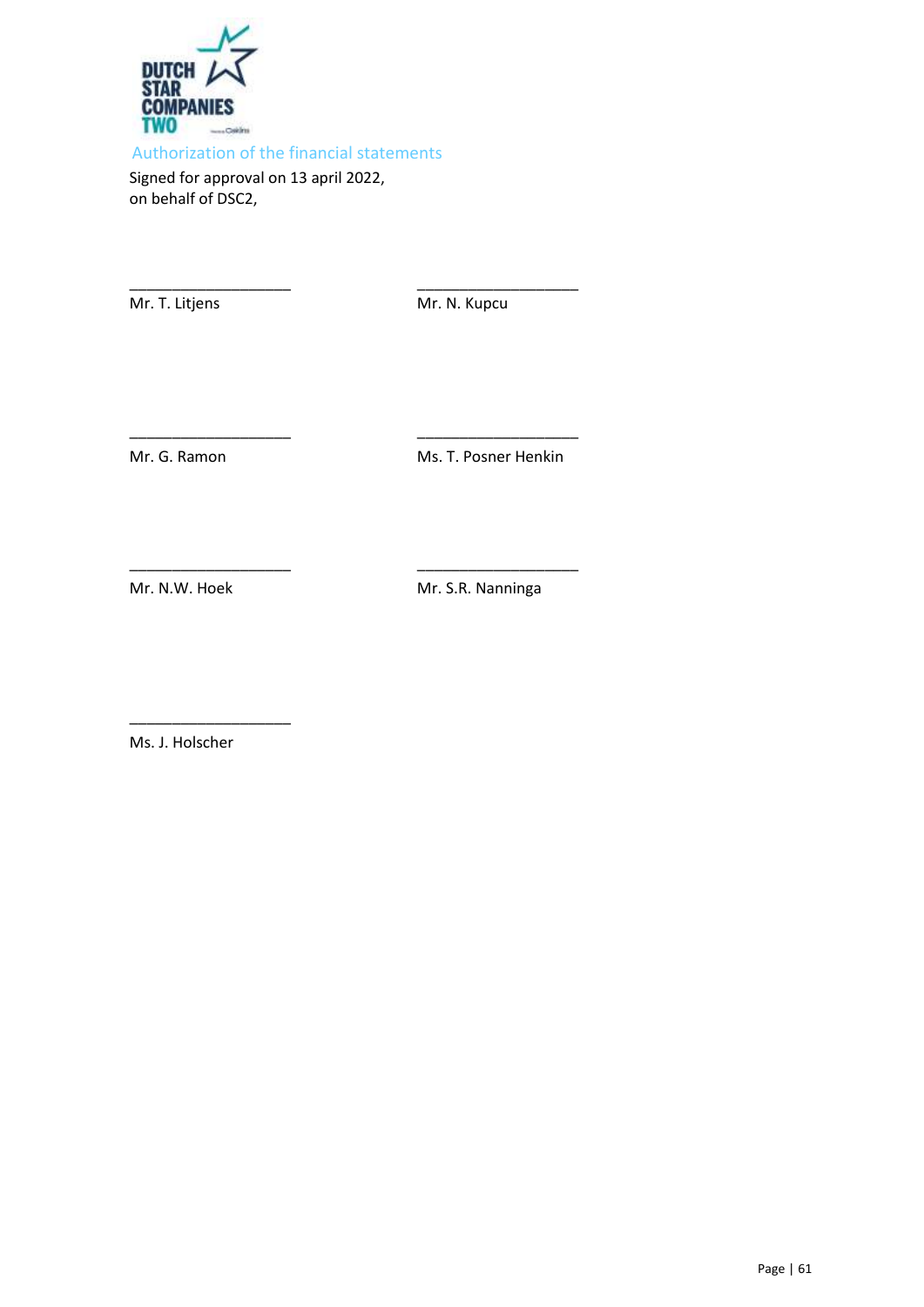

# <span id="page-61-1"></span><span id="page-61-0"></span>Provisions of Article of Association concerning profit appropriation

The provisions regarding the reservation and distribution of profits are included in Article 29 of the Articles of Association. The following provisions have been mentioned in the aforementioned Article:

- 1. The Board may decide that the profits realized during a financial year and appearing from the adopted annual accounts are fully or partially appropriated to increase and/or form reserves.
- 2. The profits remaining after application of Article 29.1 shall be put at the disposal of the general meeting. The Board shall make a proposal for that purpose. A proposal to pay a dividend shall be dealt with as a separate agenda item at the General Meeting.
- 3. All Shares share equally in all distributions, notwithstanding Article 11.6 and Article 41.4.
- 4. Distributions from the Company's distributable reserves are made pursuant to a resolution of the Board.
- 5. Provided it appears from an interim statement of assets signed by the Board that the requirement mentioned in Article 29.8 concerning the position of the Company's assets has been fulfilled, the Board may make one or more interim distributions to the holders of Shares.
- 6. The Board may decide that a distribution on Shares shall not take place as a cash payment but as a payment in Shares, or decide that holders of Shares shall have the option to receive a distribution as a cash payment and/or as a payment in Ordinary Shares, out of the profit and/or at the expense of reserves, provided that the Board is designated by the General Meeting pursuant to Articles 8.2. The Board shall determine the conditions applicable to the aforementioned choices.
- 7. The Company's policy on reserves and dividends shall be determined and can be amended by the Board. The adoption and thereafter each amendment of the policy on reserves and dividends shall be discussed and accounted for at the General Meeting under a separate agenda item.
- 8. Distributions may be made only insofar as the Company's equity exceeds the amount of the paid in and called up part of the issued capital, increased by the reserves which must be kept by virtue of the law or these Articles of Association.

The Board proposes to add the current results over the period to the accumulated deficits. This proposal has not yet been reflected in the financial statements.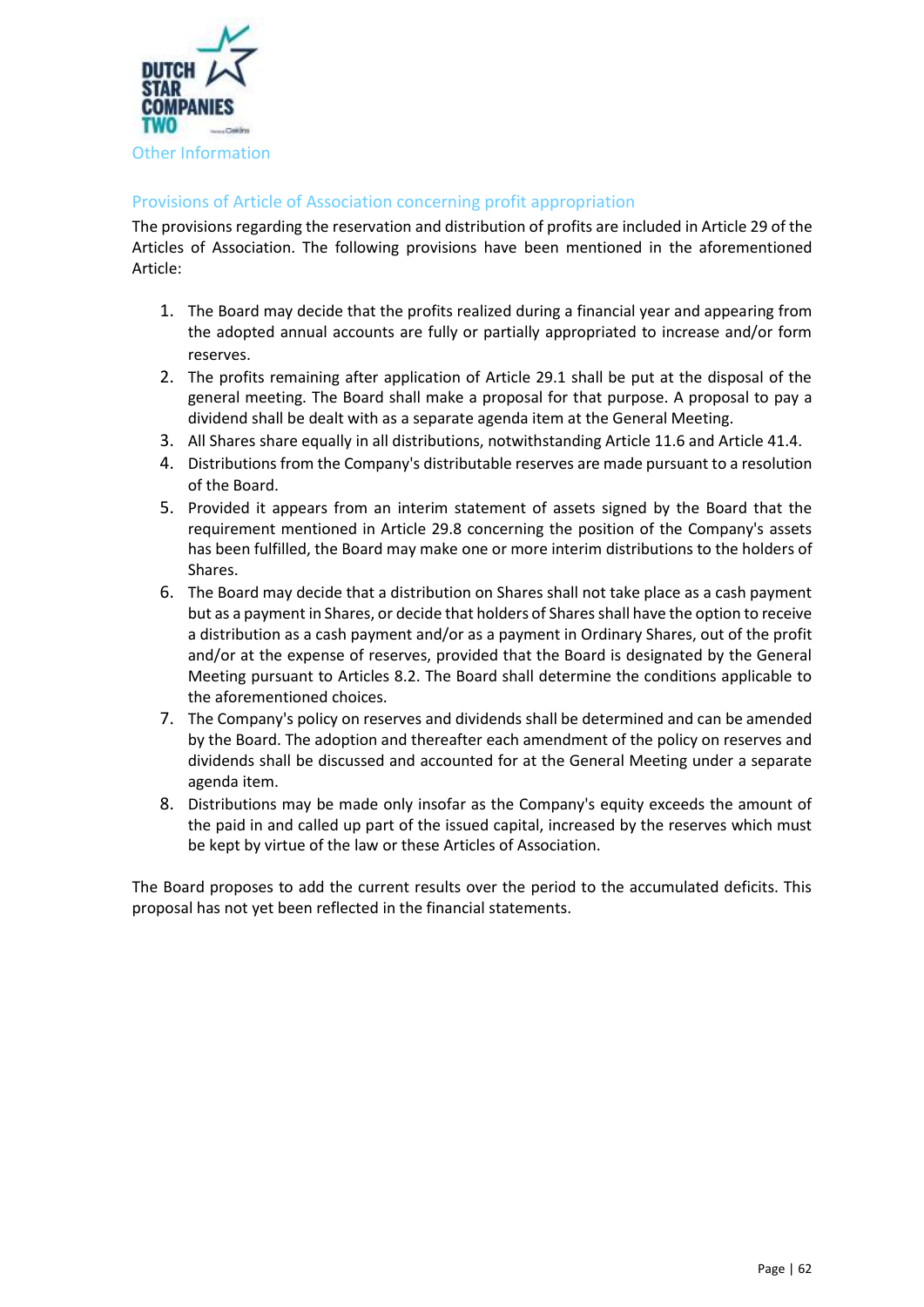

#### Independent auditor's report

To the shareholders and the supervisory board of Dutch Star Companies Two B.V. (effective March 1, 2022 "Cabka N.V.")

#### **REPORT ON THE AUDIT OF THE FINANCIAL STATEMENTS 2021 INCLUDED IN THE ANNUAL REPORT**

#### **Our opinion**

We have audited the financial statements 2021 of Dutch Star Companies Two B.V., based in [Amsterdam](pp://General Data/Principal place of business?taxonomy=ESEF&labellanguage=en&allowhtml=false). The financial statements comprise the consolidated financial statements and the Company financial statements.

In our opinion:

- The accompanying consolidated financial statements give a true and fair view of the financial position of Dutch Star Companies Two B.V. as at 31 December 2021, and of its result and its cash flows for the period from October 1, 2020 to December 31 2021 in accordance with International Financial Reporting Standards as adopted by the European Union (EU-IFRS) and with Part 9 of Book 2 of the Dutch Civil Code.
- The accompanying Company financial statements give a true and fair view of the financial position of Dutch Star Companies Two B.V. as at 31 December 2021, and of its result for the period from October 1, 2020 to December 31, 2021 in accordance with Part 9 of Book 2 of the Dutch Civil Code.

The consolidated financial statements comprise:

- 1. The consolidated statement of financial position as at 31 December 2021.
- 2. The following statements for the period from October 1, 2020 to December 31, 2021: the consolidated statement of profit and loss and other comprehensive income, changes in equity and cash flows.
- 3. The notes comprising a summary of the significant accounting policies and other explanatory information.
- The Company financial statements comprise:
- 1. The Company balance sheet as at 31 December 2021.
- 2. The Company income statement for the period from October 1, 2020 to December 31, 2021.
- 3. The notes comprising a summary of the accounting policies and other explanatory information.

#### **Basis for our opinion**

We conducted our audit in accordance with Dutch law, including the Dutch Standards on Auditing. Our responsibilities under those standards are further described in the "Our responsibilities for the audit of the financial statements" section of our report.

We are independent of Dutch Star Companies Two B.V. in accordance with the EU Regulation on specific requirements regarding statutory audit of public-interest entities, the Wet toezicht accountantsorganisaties (Wta, Audit firms supervision act), the Verordening inzake de onafhankelijkheid van accountants bij assurance-opdrachten (ViO, Code of Ethics for Professional Accountants, a regulation with respect to independence) and other relevant independence regulations in the Netherlands. Furthermore, we have complied with the Verordening gedrags- en beroepsregels accountants (VGBA, Dutch Code of Ethics).

We believe the audit evidence we have obtained is sufficient and appropriate to provide a basis for our opinion.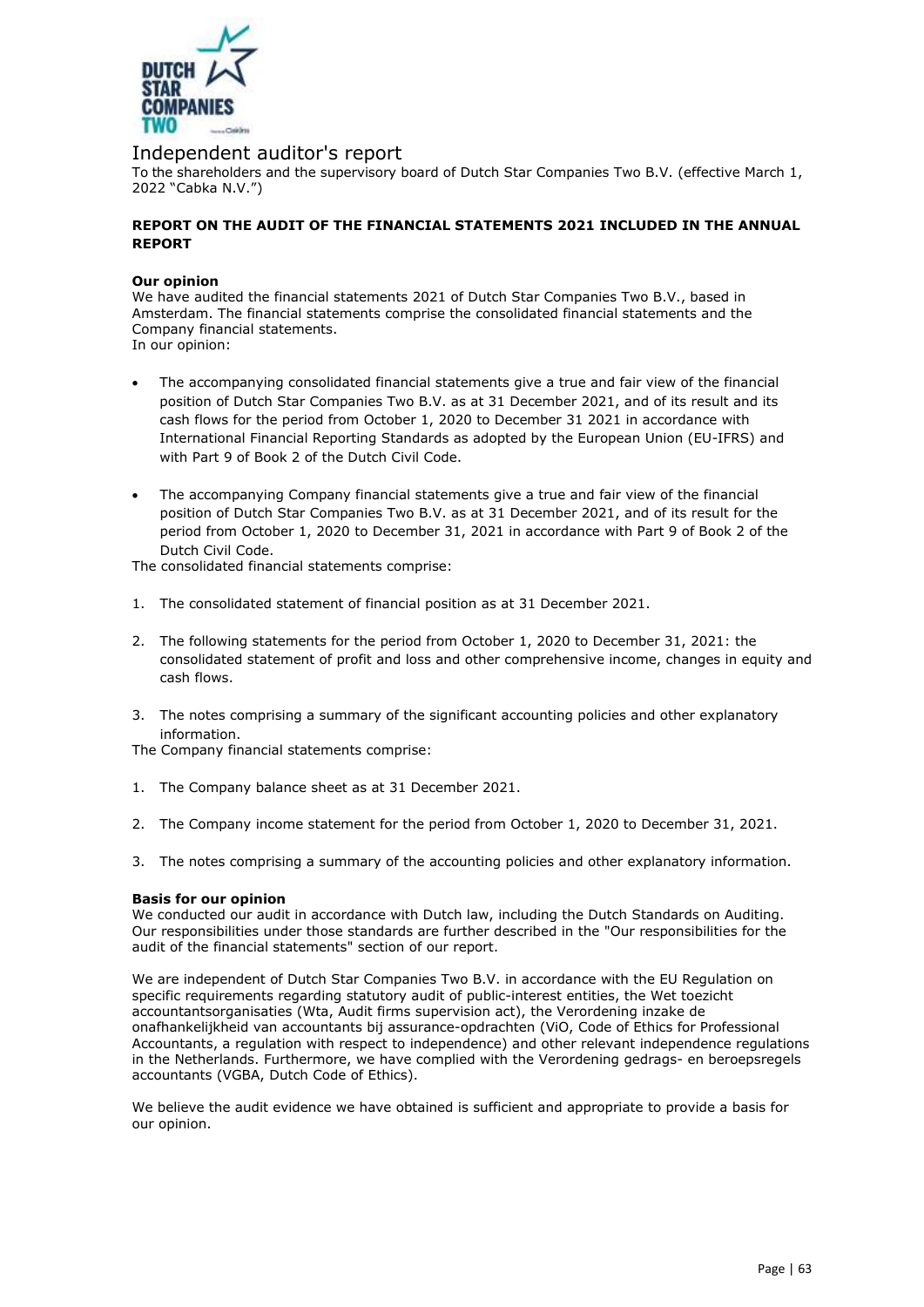

#### **Subsequent business combination with CABKA GmbH**

Dutch Star Companies Two B.V. entered into a business combination with Cabka GmbH on March 1, 2022. At that moment the company changed it's legal form from a Besloten Vennootschap (limited liability company or B.V.) to a Naamloze Vennootschap (public company or N.V.) and at the same time changes it's name from Dutch Star Companies Two B.V. to Cabka N.V. For this auditor's opinion we refer to the legal name and form as at December 31, 2021.

#### **Information in support of our opinion**

We designed our audit procedures in the context of our audit of the financial statements as a whole and in forming our opinion thereon. The following information in support of our opinion was addressed in this context, and we do not provide a separate opinion or conclusion on these matters.

#### **Materiality**

Based on our professional judgement we determined the materiality for the financial statements as a whole at  $\epsilon$  1.050.000. The materiality is based on 1% of the Company's total assets. We have also taken into account misstatements and/or possible misstatements that in our opinion are material for the users of the financial statements for qualitative reasons.

We agreed with the supervisory board that misstatements in excess of  $\epsilon$  52.500, which are identified during the audit, would be reported to them, as well as smaller misstatements that in our view must be reported on qualitative grounds.

#### **Scope of the group audit**

Dutch Star Companies Two B.V. is at the head of a group of entities. The financial information of this group is included in the consolidated financial statements of Dutch Star Companies Two B.V. We have performed audit procedures on both Dutch Star Companies Two B.V. and Stichting Dutch Star Escrow.

By performing the procedures mentioned above, we have been able to obtain sufficient and appropriate audit evidence about the group's financial information to provide an opinion about the consolidated financial statements.

#### **Audit approach fraud risks**

We identified and assessed the risks of material misstatements of the financial statements due to fraud. During our audit we obtained an understanding of the entity and its environment and the system of internal control, including:

- the risk assessment process;
- management's process for responding to the risks of fraud and monitoring the system of internal control;
- how the Non-Executives exercises oversight.

We also obtained understanding of the outcomes of these processes. Note that the company is a Special Purpose Acquisition Company. The Board of the company is pursuing a business combination (only). By result it has no (or only limited) business activities.

In the context of the activities of the entity, we have evaluated the design and implementation of the system of internal control and in particular the fraud risk assessment. We evaluated fraud risk factors with respect to financial reporting fraud, misappropriation of assets and bribery and corruption. Particularly, we have evaluated all transactions on the escrow account in relation to the offering circular. We evaluated the design and the implementation of internal controls designed to mitigate fraud risks.

In connection with the presumed risks of financial statement fraud, we considered fraud in relation to management override of controls, including evaluating whether there was evidence of bias by the Executives in the Board. Our procedures include an assessment of the the selection and application of accounting policies by the group, particularly those related to subjective measurements and complex transactions, as these may be indicative of fraudulent financial reporting. With respect to the element of bias, we evaluated whether the judgments and decisions made by management in making the accounting estimates included in the financial statements represent a risk of fraudulent material misstatement. We tested the appropriateness of journal entries recorded in the general ledger and other adjustments made in the preparation of the financial statements.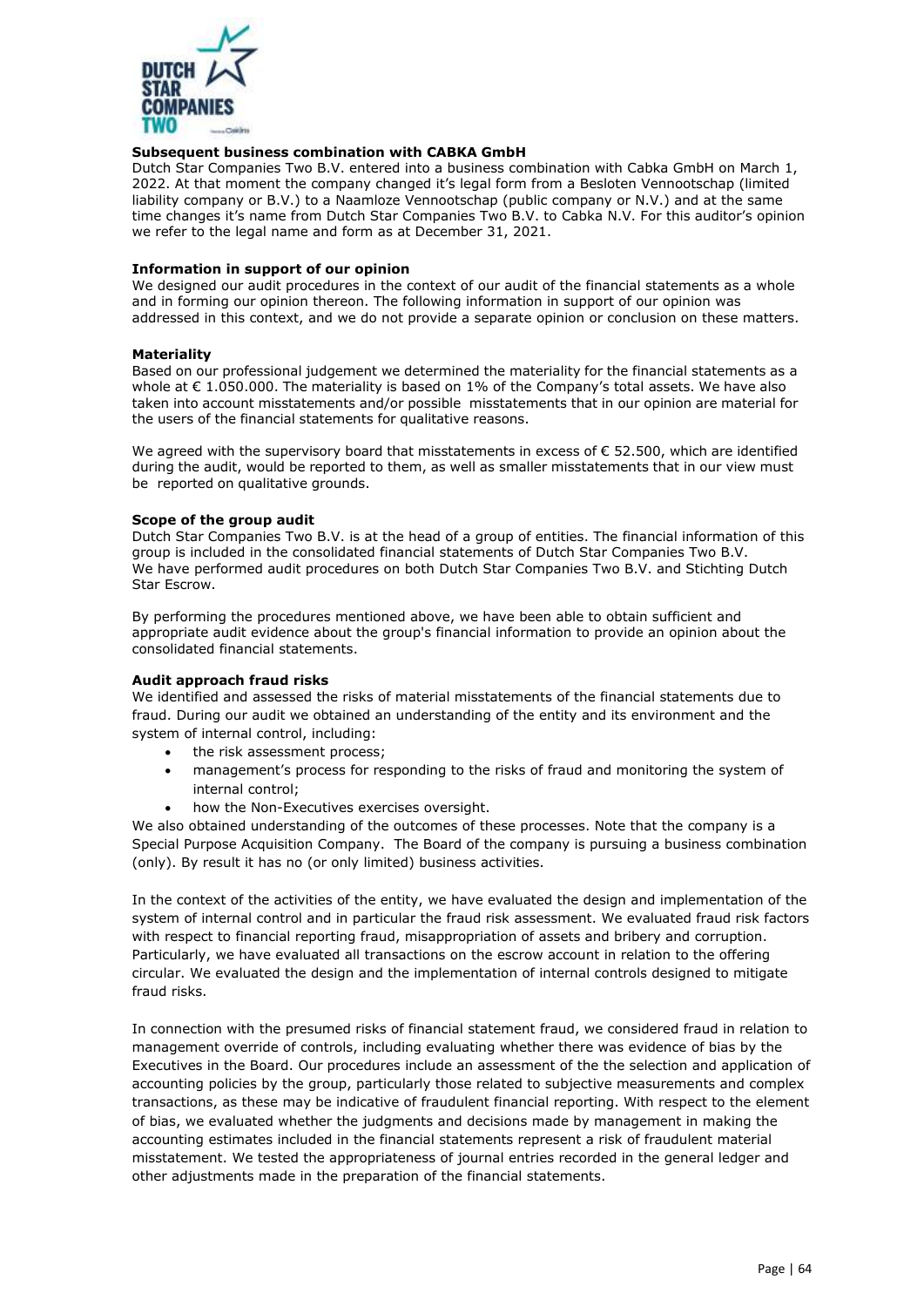

We incorporated elements of unpredictability in our audit. We also considered the outcome of our other audit procedures and evaluated whether any findings were indicative of fraud or noncompliance. For significant transactions we evaluated whether the business rationale of the transactions suggests that they may have been entered into to engage in fraudulent financial reporting or to conceal misappropriation of assets. We performed a retrospective review of management judgments and assumptions related to significant accounting estimates reflected in prior year financial statements.

We made inquiries with management, those charged with governance and with others within the Company. We refer to section "Internal control system and in control statement" of the Directors' Report for management's fraud risk assessment and section "Audit Committee" of the Non-Sponsors' Report in which the Non-Executive Directors reflects on this fraud. We obtained written representations that all known instances of (suspected) fraud and other irregularities have been disclosed to us.

Management insights, estimates and assumptions that might have a major impact on the financial statements are disclosed in note 3.7 of the financial statements.

Our procedures did not lead to indications for fraud potentially resulting in material misstatements.

#### **Audit approach fraud risks compliance with laws and regulations**

We assessed the laws and regulations relevant to the Company through discussion with the Executive Directors and Non-Executive Directors and reading minutes.

As a result of our risk assessment procedures, and while realizing that the effects from noncompliance could considerably vary, we considered the following laws and regulations: adherence to (corporate) tax law and financial reporting regulations, the requirements of Part 9 of Book 2 of the Dutch Civil Code with a direct effect on the financial statements as an integrated part of our audit procedures, to the extent material for the related financial statements. We obtained sufficient appropriate audit evidence regarding provisions of those laws and regulations generally recognized to have a direct effect on the financial statements.

Apart from these, the Group is subject to other laws and regulations where the consequences of noncompliance could have a material effect on amounts and/or disclosures in the financial statements, for instance, through imposing fines or litigation.

Our procedures are more limited with respect to laws and regulations that do not have a direct effect on the determination of the amounts and disclosures in the financial statements. Compliance with these laws and regulations may be fundamental to the operating aspects of the business, to the Group's ability to continue its business, or to avoid material penalties and therefore non-compliance with such laws and regulations may have a material effect on the financial statements. Our responsibility is limited to undertaking specified audit procedures to help identify non-compliance with those laws and regulations that may have a material effect on the financial statements.

Our procedures are limited to (i) inquiry of management, the Supervisory Board, the Executive Board and others within Company as to whether the Company is in compliance with such laws and regulations and (ii) inspecting correspondence, if any, with the relevant licensing or regulatory authorities to help identify non-compliance with those laws and regulations that may have a material effect on the financial statements.

Naturally, we remained alert to indications of (suspected) non-compliance throughout the audit. Finally, we obtained written representations that all known instances of (suspected) fraud or noncompliance with laws and regulations have been disclosed to us.

#### **Audit approach going concern**

Our responsibilities, as well as the responsibilities of the Executive Board and the Non-Executive Board, are outlined under the prevailing standards in the "Description of responsibilities regarding the financial statements" section below. The Executive Board has assessed the going concern assumption, as part of the preparation of the consolidated financial statements, and as disclosed in the Financial Statements (note 2.1, basis for preparation). The Executive in the Board believe that no events or conditions, including the conflict between Russia and Ukraine and the COVID-19 pandemic, give rise to doubt about the ability of the group to continue in operation of at least twelve months after the adoption of the financial statements.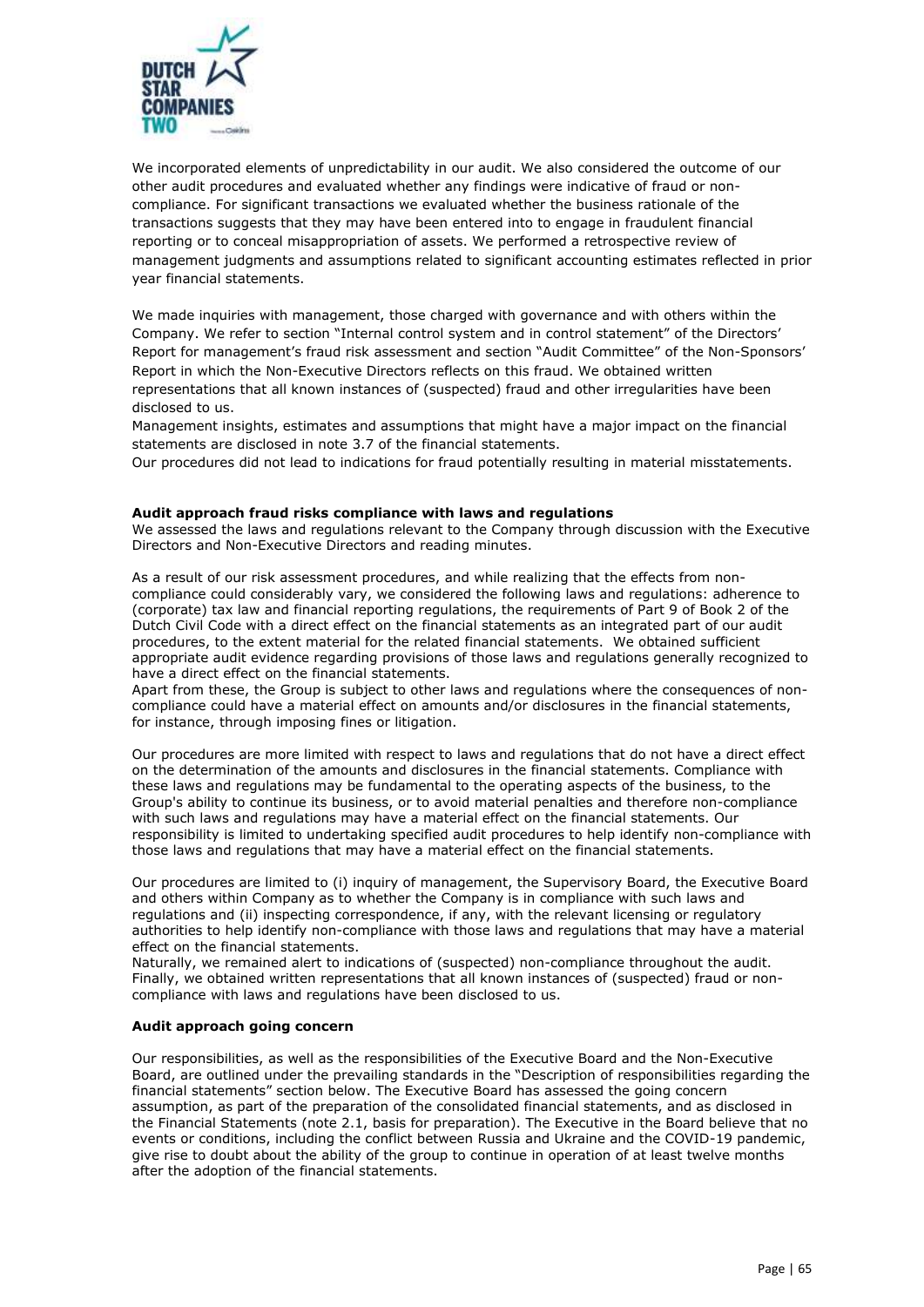

We have obtained management's assessment of the entity's ability to continue as a going concern, and have assessed the going concern assumption applied. As part of our procedures, we evaluated whether sufficient appropriate audit evidence has been obtained regarding, and have concluded on, the appropriateness of management's use of the going concern basis of accounting in the preparation of the consolidated financial statements. Based on these procedures, we did not identify any reportable findings related to the entity's ability to continue as a going concern

#### **Our key audit matters**

Key audit matters are those matters that, in our professional judgement, were of most significance in our audit of the financial statements. We have communicated the key audit matters to the supervisory board. The key audit matters are not a comprehensive reflection of all matters discussed. These matters were addressed in the context of our audit of the financial statements as a whole and in forming our opinion thereon, and we do not provide a separate opinion on these matters.

| <b>Dutch Corporate</b><br><b>Governance Code and</b><br><b>Special Purpose</b><br><b>Acquisition</b><br><b>Companies</b> | The Company is a Special Purpose Acquisition Company ("SPAC") aiming to<br>consummate a Business Combination with a target company. The Company is<br>not a business in the traditional sense and has no employees. The Company has<br>a limited lifetime and a very specific capital structure with a number of classes of<br>shares and other financial instruments. The Dutch Corporate Governance Code is<br>applicable for all Dutch entities of that the shares are listed on regulated<br>markets. The code comprises of best practices of the way the responsibilities of<br>shareholders, management and oversight boards can be organised contributing<br>to long term value creation, risk management and relations with other<br>stakeholders. Based upon the Company's specific business, a number of best<br>practices are not applicable in 2021. Furthermore, the Dutch Corporate<br>Governance Code is aimed at two-tier board systems. The Company has an one-<br>tier board. The Non-Executive Directors are responsible for independent<br>oversight, but have short term financial incentives in the Company similar to<br>Executive Directors. The Non-Executive directors are valuable for the Company<br>as a result of their experience in relevant industries, certain types of transactions<br>and/or relationships or network. As a consequence of this, there may be a threat<br>of their independence and/or a conflict of interest when identifying targets or in<br>subsequent negotiations. The Dutch Corporate Governance Code includes best<br>practices in connection with the information to shareholders. Within Dutch Star<br>Companies Two B.V. the Board has 16.7% of the voting rights, so the level of<br>information among the shareholders is not the same. |
|--------------------------------------------------------------------------------------------------------------------------|----------------------------------------------------------------------------------------------------------------------------------------------------------------------------------------------------------------------------------------------------------------------------------------------------------------------------------------------------------------------------------------------------------------------------------------------------------------------------------------------------------------------------------------------------------------------------------------------------------------------------------------------------------------------------------------------------------------------------------------------------------------------------------------------------------------------------------------------------------------------------------------------------------------------------------------------------------------------------------------------------------------------------------------------------------------------------------------------------------------------------------------------------------------------------------------------------------------------------------------------------------------------------------------------------------------------------------------------------------------------------------------------------------------------------------------------------------------------------------------------------------------------------------------------------------------------------------------------------------------------------------------------------------------------------------------------------------------------------------------------------------------------------------------------------------|
| <b>How our audit</b><br>responded to the key<br>audit matter                                                             | As part of our audit work we have reviewed paragraph Corporate Governance of<br>the Annual Report where managements comply or explain with the Dutch<br>Corporate Governance Code. Furthermore we have evaluated the implications of<br>the deviations from the Dutch Corporate Governance Code in our evaluation on<br>the internal control environment.<br>In conjunction with the International Standard on Auditing 720 we compared the<br>information with knowledge we obtained during our audit process. Furthermore<br>we compared the information contained in the Corporate Governance paragraph<br>with other parts of the financial statements for consistency. Note we have not<br>performed audit procedures on the Board Report.                                                                                                                                                                                                                                                                                                                                                                                                                                                                                                                                                                                                                                                                                                                                                                                                                                                                                                                                                                                                                                                          |
| <b>Key observations</b>                                                                                                  | Although the deviations from the Dutch Corporate Governance Code are<br>numerous, we have not identified material inconsistencies between the<br>Corporate Governance paragraph of the annual report and other parts of the<br>annual report. Nor have we identified any deviations between the knowledge<br>obtained during the audit and the relevant section of the annual report. It may<br>be the case that if we had audited the information contained in the annual report<br>we could have identified other matters.                                                                                                                                                                                                                                                                                                                                                                                                                                                                                                                                                                                                                                                                                                                                                                                                                                                                                                                                                                                                                                                                                                                                                                                                                                                                             |
| <b>Impact of different</b><br>classes of shares                                                                          | The Company has issued different classes of shares with corresponding different<br>risks and rewards. The sponsors of the SPAC have put capital at risk to list the<br>ordinary shares and to fund the search process to find a target to enter into a<br>Business Combination. In return the sponsors received sponsor shares. The<br>sponsor shares give voting rights equal to the ordinary shares. The nominal<br>value of the sponsor shares, that has been paid up by the sponsors amounts to<br>EUR 0.07 per share. Upon a successful business combination the sponsor shares                                                                                                                                                                                                                                                                                                                                                                                                                                                                                                                                                                                                                                                                                                                                                                                                                                                                                                                                                                                                                                                                                                                                                                                                                     |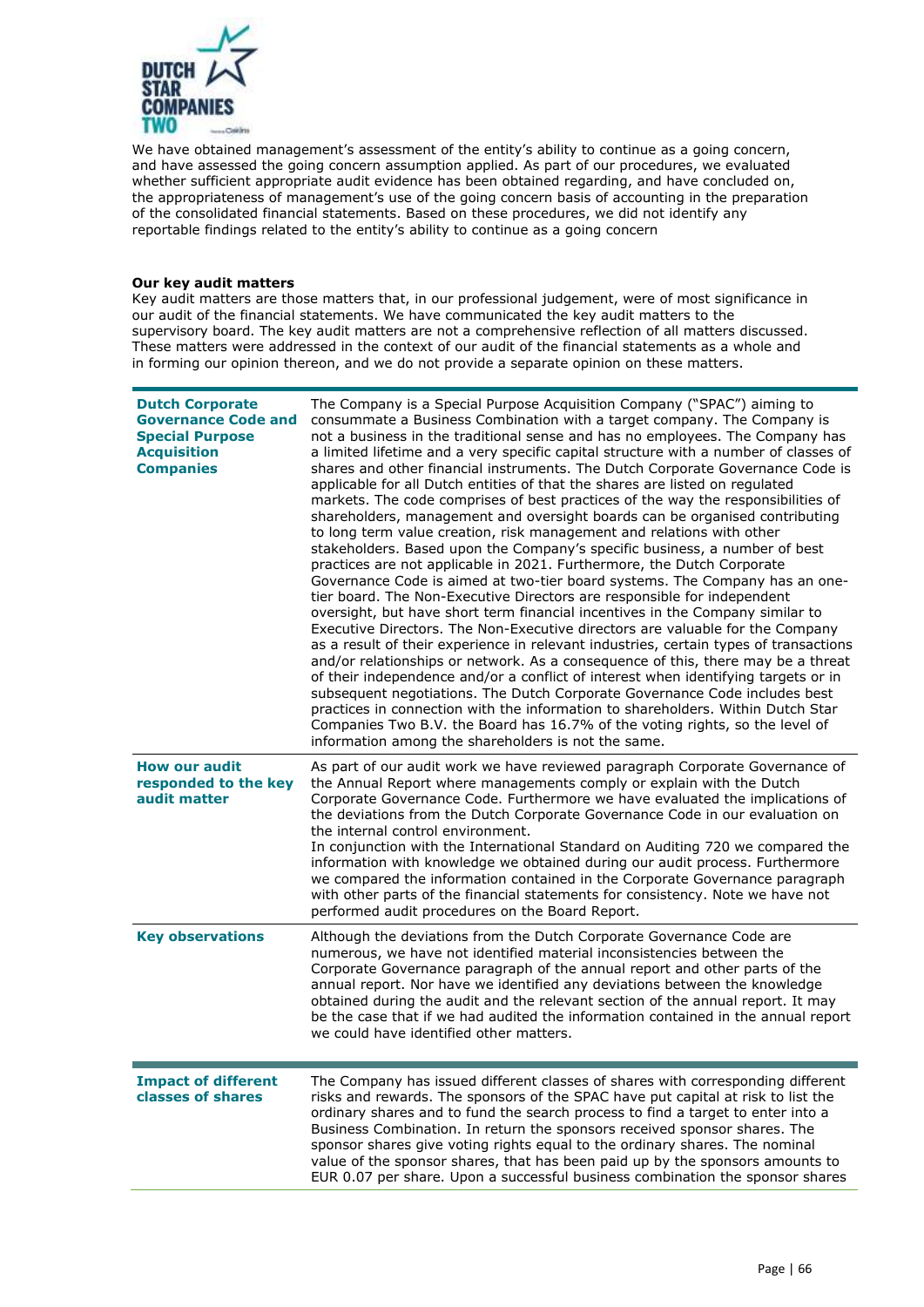

|                                                                                                       | are converted to ordinary shares. Ordinary shares have been issued within units<br>at EUR 60 for 6 ordinary shares and 6 warrants. In case holders of these<br>ordinary shares are not in favor of the proposed business combination they can<br>redeem these shares.<br>As at December 31, 2021, the ordinary shares traded for EUR 11,20 at Euronext.<br>The difference in price has implications for the wealth generated for the holders<br>of the various instruments upon the consummation of a business combination.<br>For the founders wealth is created in case the market value of the ordinary<br>shares exceeds EUR 0,07. Ordinary shareholders are not aligned with that. As a<br>consequence of this, there is a threat of a conflict of interest when evaluating<br>and/or valuing potential business combinations.<br>The sponsors have agreed to a conditional lock-up for 365 days to increase the<br>alignment with the ordinary shareholders.                                                                                                                      |
|-------------------------------------------------------------------------------------------------------|-----------------------------------------------------------------------------------------------------------------------------------------------------------------------------------------------------------------------------------------------------------------------------------------------------------------------------------------------------------------------------------------------------------------------------------------------------------------------------------------------------------------------------------------------------------------------------------------------------------------------------------------------------------------------------------------------------------------------------------------------------------------------------------------------------------------------------------------------------------------------------------------------------------------------------------------------------------------------------------------------------------------------------------------------------------------------------------------|
| <b>How our audit</b><br>responded to the key<br>audit matter                                          | As part of our audit work we have reviewed disclosure note 11 and 13.1 of the<br>financial statements detailing the main aspects of the instruments issued. We<br>have traced and agreed the statements made within this paragraph to the<br>underlying documentation of the instruments. Furthermore we have specifically<br>evaluated the disclosre of the rights and interest of the Founder Shareholders<br>and Public Shareholders.                                                                                                                                                                                                                                                                                                                                                                                                                                                                                                                                                                                                                                                |
| <b>Key observations</b>                                                                               | Although the risks and rewards between the sponsor shares and ordinary are<br>substantially different, we have not identified inconsistencies between the<br>Directors' and Sponsors' Report and other parts of the annual report. Nor have<br>we identified any deviations between the knowledge obtained during the audit<br>and the relevant section of the Directors' and Sponsors' Report. It may be the<br>case that if we had audited the information contained in the Directors' and<br>Sponsors' Report we could have identified other matters.                                                                                                                                                                                                                                                                                                                                                                                                                                                                                                                                |
|                                                                                                       |                                                                                                                                                                                                                                                                                                                                                                                                                                                                                                                                                                                                                                                                                                                                                                                                                                                                                                                                                                                                                                                                                         |
| <b>Scope Definition,</b><br><b>Classification and</b><br>valuation of financial<br><b>instruments</b> | The Company has issued various classes of shares and derivatives/Financial<br>Instruments. Based on the principles of IFRS the Board has determined the<br>relevant scope within IFRS and subsequent classification of the various financial<br>instruments issued upon inception and at the IPO of the Company on 19,<br>November 2020.<br>The classification relates to equity or liability presentation of the instruments.<br>Based on the interpretation of the Board, the ordinary shares and the market<br>warrants are classified as liability. The ordinary shares are valued at amortized<br>cost. The market warrants are publicly traded at Euronext.                                                                                                                                                                                                                                                                                                                                                                                                                       |
| <b>How our audit</b><br>responded to the key<br>audit matter                                          | In connection with the verification of the scope definition and classification of the<br>instruments as at December 31, 2021, we have reviewed the position papers<br>prepared by the Board in combination with the facts and circumstances and the<br>principles of IAS 32 and IFRS 2. We have involved Deloitte IFRS experts.<br>For the valuation of the traded warrants we have verified the value as at<br>December 31, 2021 close of business and compared that with the valuation of<br>the liability. The requirements for a Level 1 valuation are not met, as there is<br>insufficient liquidity with respect to these warrants. However, the Company is of<br>the opinion that a level 2 measurement is appropriate for the valuation of the<br>warrants as this is derived from a not active market. For the valuation of the<br>ordinary shares we have audited the calculation of the amortized cost. Most<br>important management estimates impacting the amortized costs relate to the<br>estimate of the lifetime of the entity that is used to gross up the liability. |

#### **REPORT ON THE OTHER INFORMATION INCLUDED IN THE ANNUAL REPORT**

In addition to the financial statements and our auditor's report thereon, the annual report contain other information that consists of: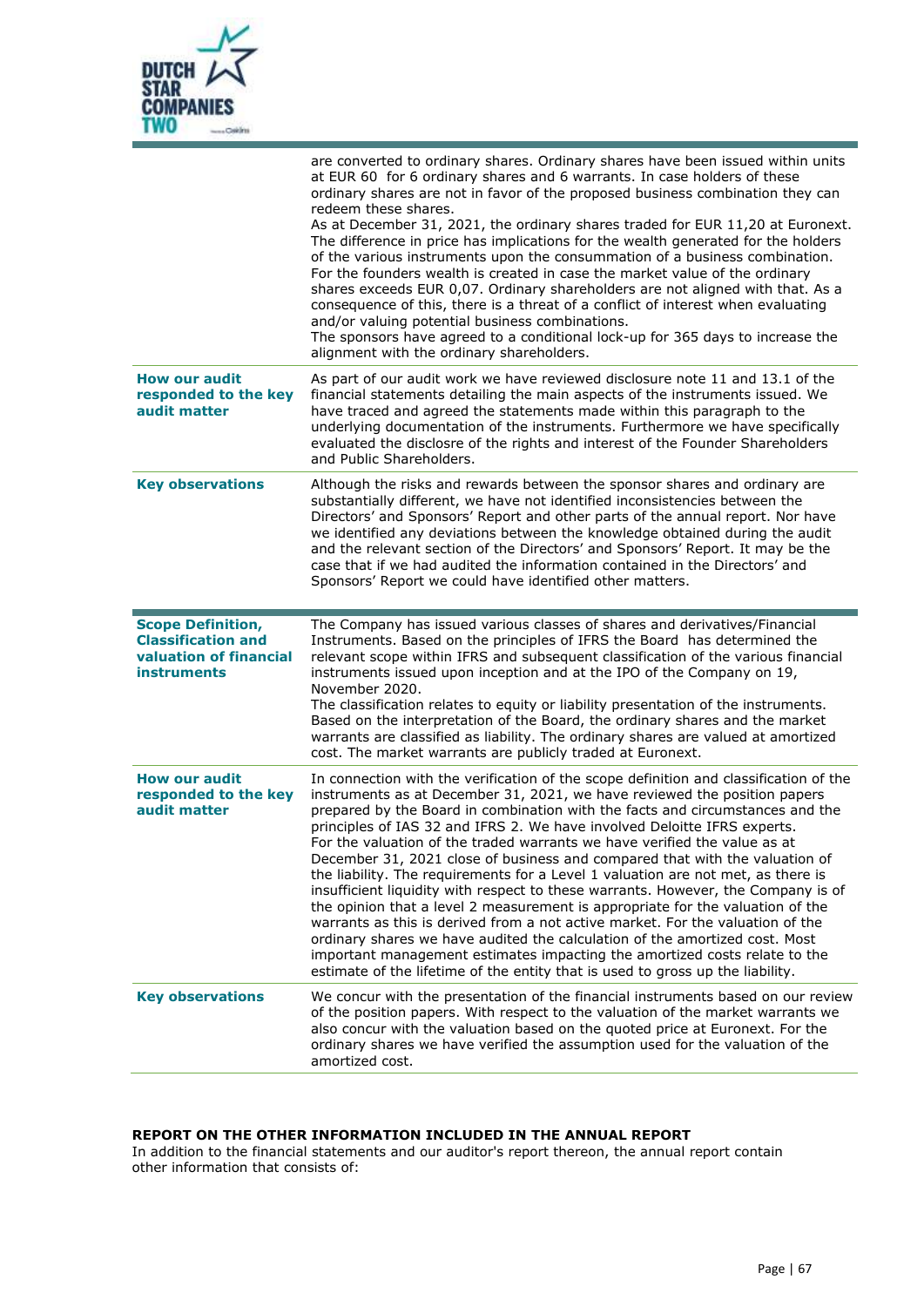

Directors' Report.

#### • Non-Sponsors' Report.

Based on the following procedures performed, we conclude that the other information:

Is consistent with the financial statements and does not contain material misstatements.

• Contains the information as required by Part 9 of Book 2 of the Dutch Civil Code.

We have read the other information. Based on our knowledge and understanding obtained through our audit of the financial statements or otherwise, we have considered whether the other information contains material misstatements.

By performing these procedures, we comply with the requirements of Part 9 of Book 2 of the Dutch Civil Code and the Dutch Standard 720. The scope of the procedures performed is substantially less than the scope of those performed in our audit of the financial statements.

Management is responsible for the preparation of the other information, including the Directors' Report and Non-Sponsors' Report in accordance with Part 9 of Book 2 of the Dutch Civil Code, and the other information as required by Part 9 of Book 2 of the Dutch Civil Code.

#### **REPORT ON OTHER LEGAL AND REGULATORY REQUIREMENTS**

#### **Engagement**

We were engaged by the supervisory board as auditor of Dutch Star Companies Two B.V. on October 1, 2020, as of the audit for the period from October 1, 2020 to December 31, 2021 and have operated as statutory auditor ever since that financial year.

#### **No prohibited non-audit services**

We have not provided prohibited non-audit services as referred to in Article 5(1) of the EU Regulation on specific requirements regarding statutory audit of public-interest entities.

#### **EUROPEAN SINGLE ELECTRONIC REPORTING FORMAT (ESEF)**

Dutch Star Companies Two B.V. (Cabka N.V. per March 1, 2022) has prepared its annual report in ESEF. The requirements for this are set out in the Commission Delegated Regulation (EU) 2019/815 with regard to regulatory technical standards on the specification of a single electronic reporting format (hereinafter the RTS on ESEF).

In our opinion, the annual report, prepared in XHTML format, including the partially marked-up consolidated financial statements, as included in the reporting package by the group complies in all material aspects with the RTS of ESEF.

Management is responsible for preparing the annual reporting including the financial statements in accordance with RTS on ESEF, whereby management combines the various components into a single reporting package.

Our responsibility is to obtain reasonable assurance for our opinion whether the annual report in this reporting package complies with the RTS on ESEF.

Our procedures, taking into account Alert 43 of the NBA (the Netherlands Institute of Chartered Accountants), included amongst others:

- Obtaining an understanding of the Company's financial reporting process, including the preparation of the reporting package;
- Obtaining the reporting package and performing validations to determine whether the reporting package containing the Inline XBRL instance and the XBRL extension taxonomy files have been prepared in accordance with the technical specifications as included in the RTS on ESEF
- Examining the information related to the consolidated financial statements in the reporting package to determine whether all required mark-ups have been applied and whether these are in accordance with the RTS on ESEF.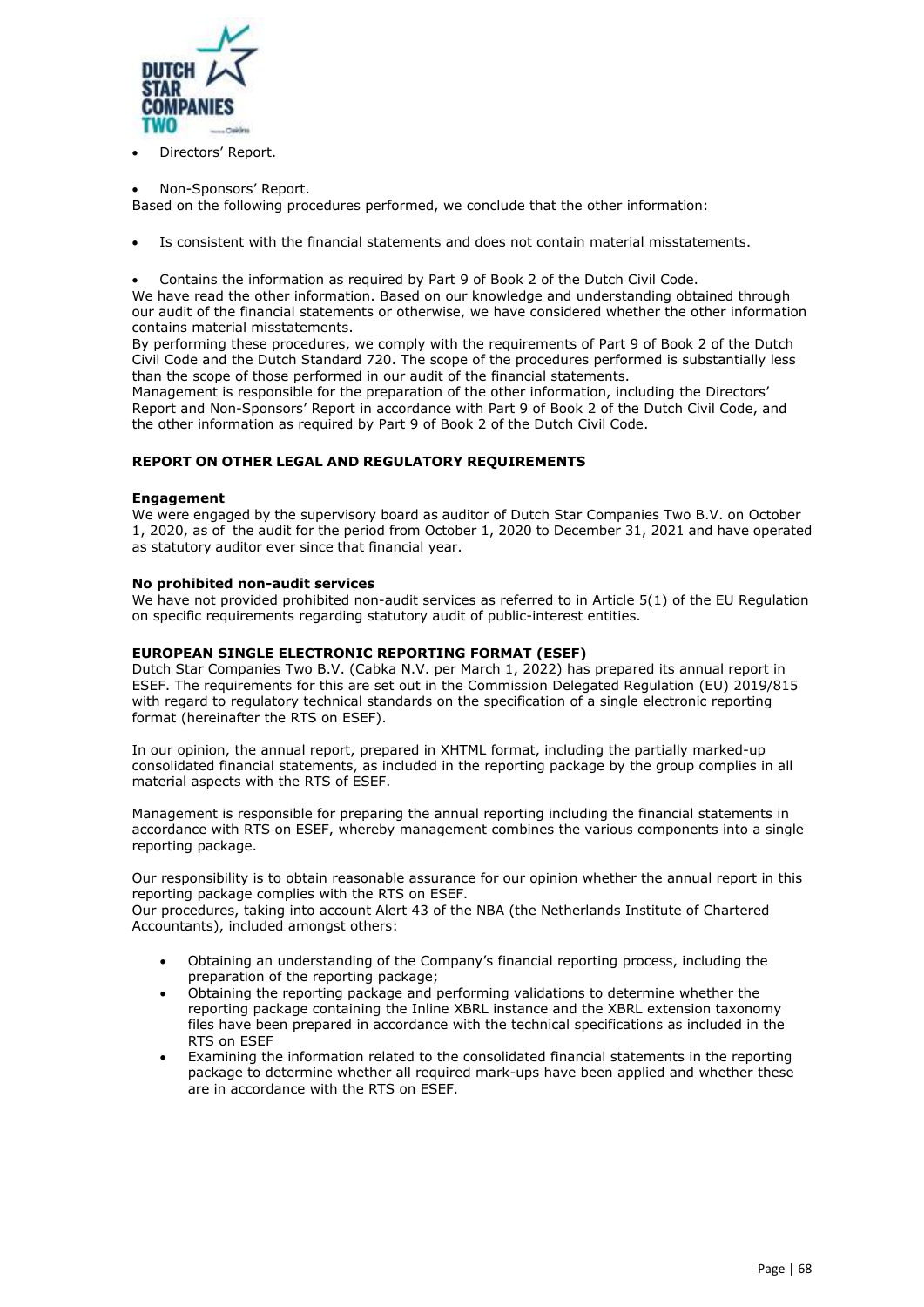

# **DESCRIPTION OF RESPONSIBILITIES REGARDING THE FINANCIAL STATEMENTS**

#### **Responsibilities of management and the supervisory board for the financial statements**

Management is responsible for the preparation and fair presentation of the financial statements in accordance with EU-IFRS and Part 9 of Book 2 of the Dutch Civil Code. Furthermore, management is responsible for such internal control as management determines is necessary to enable the preparation of the financial statements that are free from material misstatement, whether due to fraud or error.

As part of the preparation of the financial statements, management is responsible for assessing the Company's ability to continue as a going concern. Based on the financial reporting frameworks mentioned, management should prepare the financial statements using the going concern basis of accounting unless management either intends to liquidate the Company or to cease operations, or has no realistic alternative but to do so.

Management should disclose events and circumstances that may cast significant doubt on the Company's ability to continue as a going concern in the financial statements. The supervisory board is responsible for overseeing the Company's financial reporting process.

#### **Our responsibilities for the audit of the financial statements**

Our objective is to plan and perform the audit assignment in a manner that allows us to obtain sufficient and appropriate audit evidence for our opinion.

Our audit has been performed with a high, but not absolute, level of assurance, which means we may not detect all material errors and fraud during our audit.

Misstatements can arise from fraud or error and are considered material if, individually or in the aggregate, they could reasonably be expected to influence the economic decisions of users taken on the basis of these financial statements. The materiality affects the nature, timing and extent of our audit procedures and the evaluation of the effect of identified misstatements on our opinion.

We have exercised professional judgement and have maintained professional skepticism throughout the audit, in accordance with Dutch Standards on Auditing, ethical requirements and independence requirements. Our audit included among others:

- Identifying and assessing the risks of material misstatement of the financial statements, whether due to fraud or error, designing and performing audit procedures responsive to those risks, and obtaining audit evidence that is sufficient and appropriate to provide a basis for our opinion. The risk of not detecting a material misstatement resulting from fraud is higher than for one resulting from error, as fraud may involve collusion, forgery, intentional omissions, misrepresentations, or the override of internal control.
- Obtaining an understanding of internal control relevant to the audit in order to design audit procedures that are appropriate in the circumstances, but not for the purpose of expressing an opinion on the effectiveness of the Company's internal control.
- Evaluating the appropriateness of accounting policies used and the reasonableness of accounting estimates and related disclosures made by management.
- Concluding on the appropriateness of management's use of the going concern basis of accounting, and based on the audit evidence obtained, whether a material uncertainty exists related to events or conditions that may cast significant doubt on the Company's ability to continue as a going concern. If we conclude that a material uncertainty exists, we are required to draw attention in our auditor's report to the related disclosures in the financial statements or, if such disclosures are inadequate, to modify our opinion. Our conclusions are based on the audit evidence obtained up to the date of our auditor's report. However, future events or conditions may cause a Company to cease to continue as a going concern.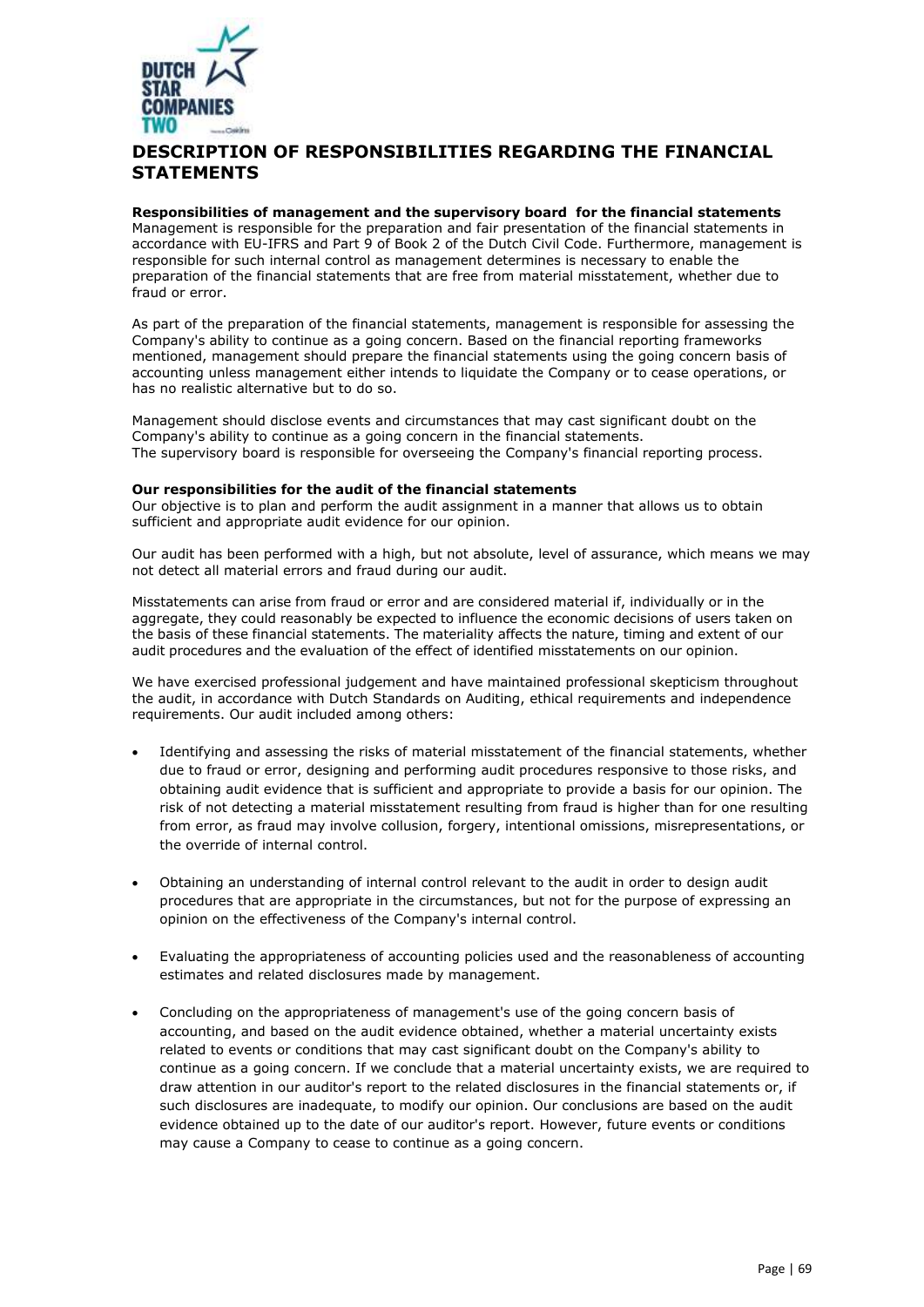

- Evaluating the overall presentation, structure and content of the financial statements, including the disclosures.
- Evaluating whether the financial statements represent the underlying transactions and events in a manner that achieves fair presentation.

•

Because we are ultimately responsible for the opinion, we are also responsible for directing, supervising and performing the group audit. In this respect we have determined the nature and extent of the audit procedures to be carried out for group entities. Decisive were the size and/or the risk profile of the group entities or operations. On this basis, we selected group entities for which an audit or review had to be carried out on the complete set of financial information or specific items.

We communicate with the supervisory board regarding, among other matters, the planned scope and timing of the audit and significant audit findings, including any significant findings in internal control that we identified during our audit. In this respect we also submit an additional report to the audit committee in accordance with Article 11 of the EU Regulation on specific requirements regarding statutory audit of public-interest entities. The information included in this additional report is consistent with our audit opinion in this auditor's report.

We provide the supervisory board with a statement that we have complied with relevant ethical requirements regarding independence, and to communicate with them all relationships and other matters that may reasonably be thought to bear on our independence, and where applicable, related safeguards.

From the matters communicated with the supervisory board, we determine the key audit matters: those matters that were of most significance in the audit of the financial statements. We describe these matters in our auditor's report unless law or regulation precludes public disclosure about the matter or when, in extremely rare circumstances, not communicating the matter is in the public interest.

Amsterdam, April 12, 2022 Deloitte Accountants B.V.

J. Hendriks